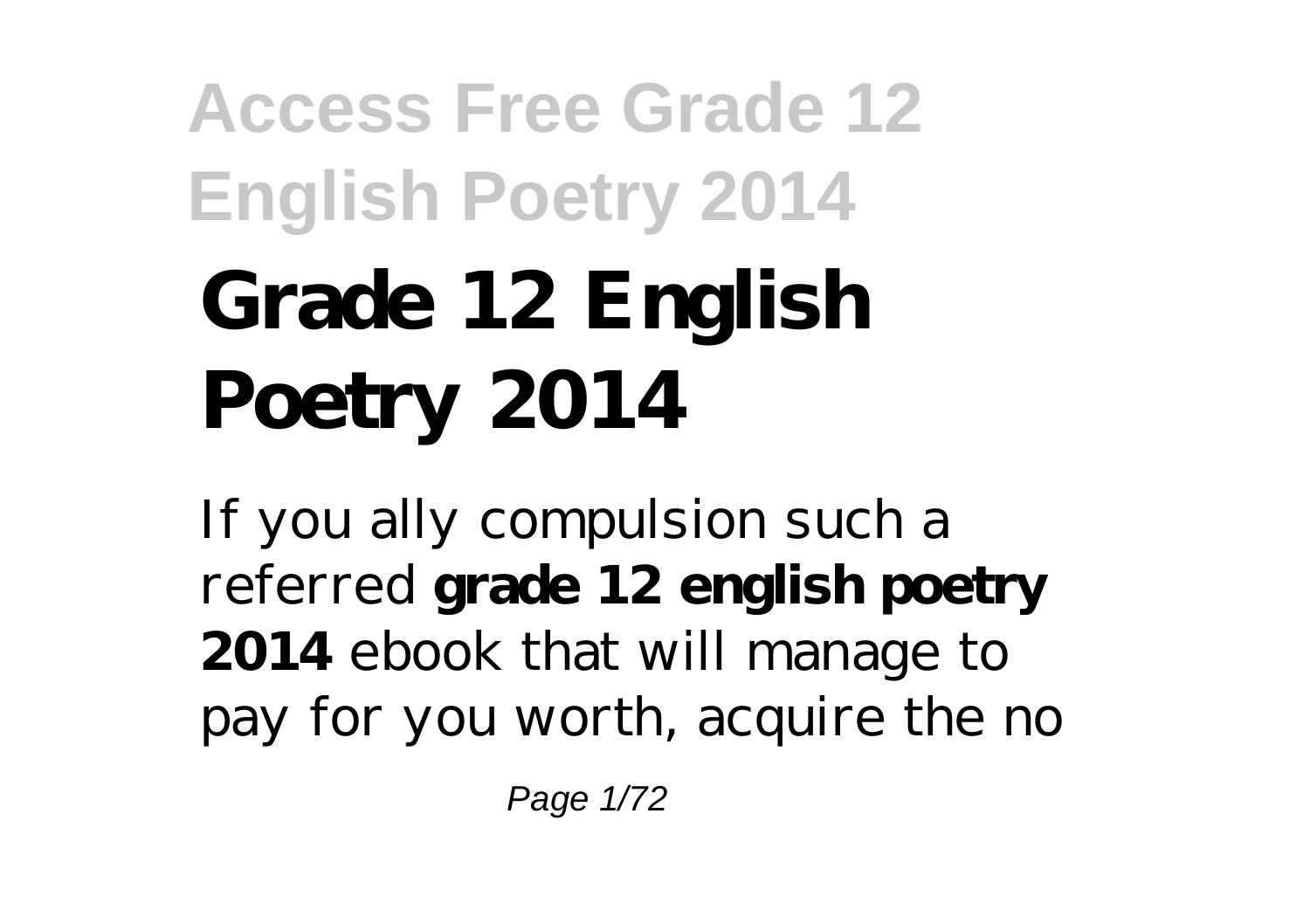question best seller from us currently from several preferred authors. If you want to entertaining books, lots of novels, tale, jokes, and more fictions collections are also launched, from best seller to one of the most current released.

Page 2/72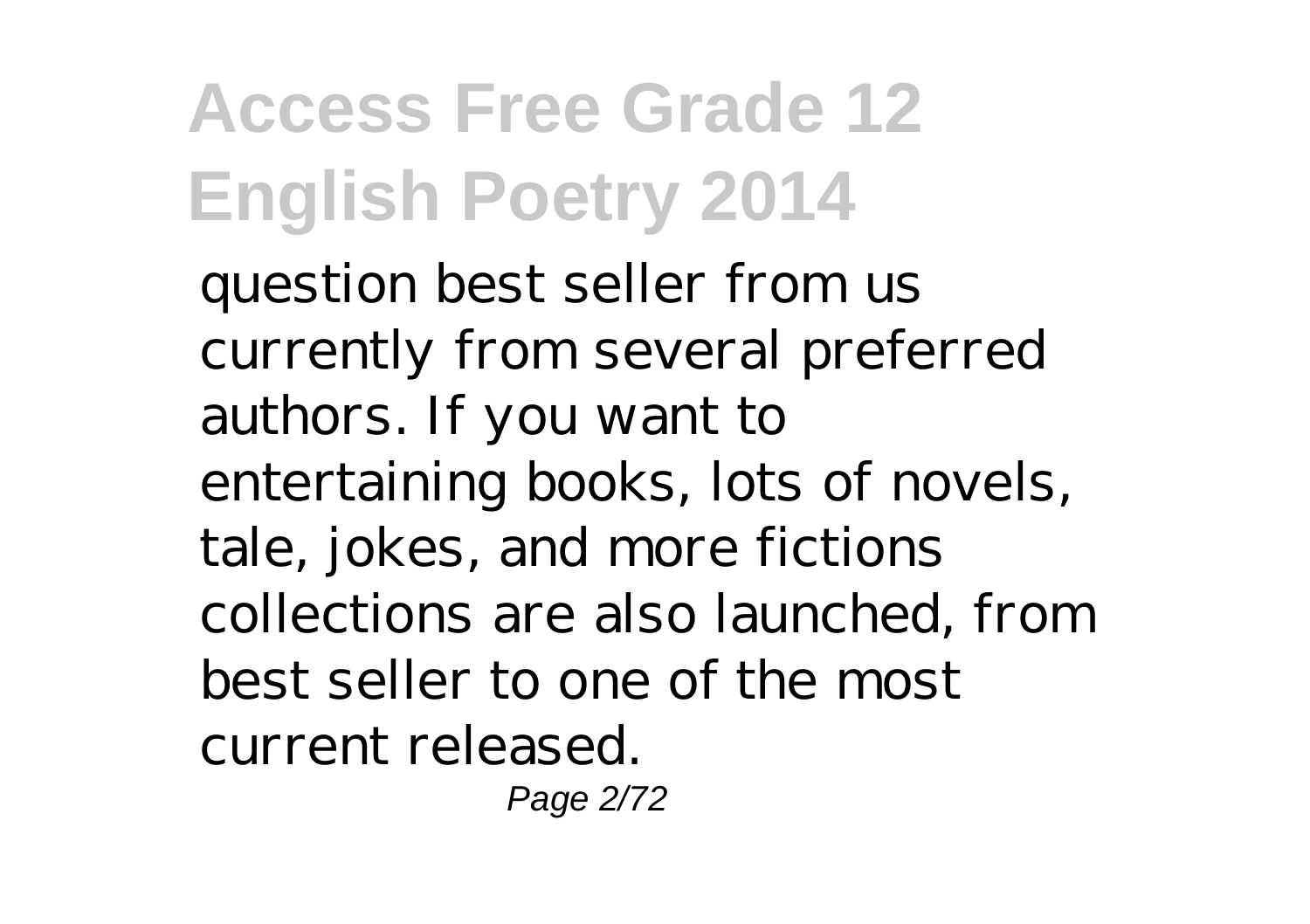You may not be perplexed to enjoy every book collections grade 12 english poetry 2014 that we will extremely offer. It is not a propos the costs. It's practically what you compulsion currently. This grade 12 english poetry 2014, as one of Page 3/72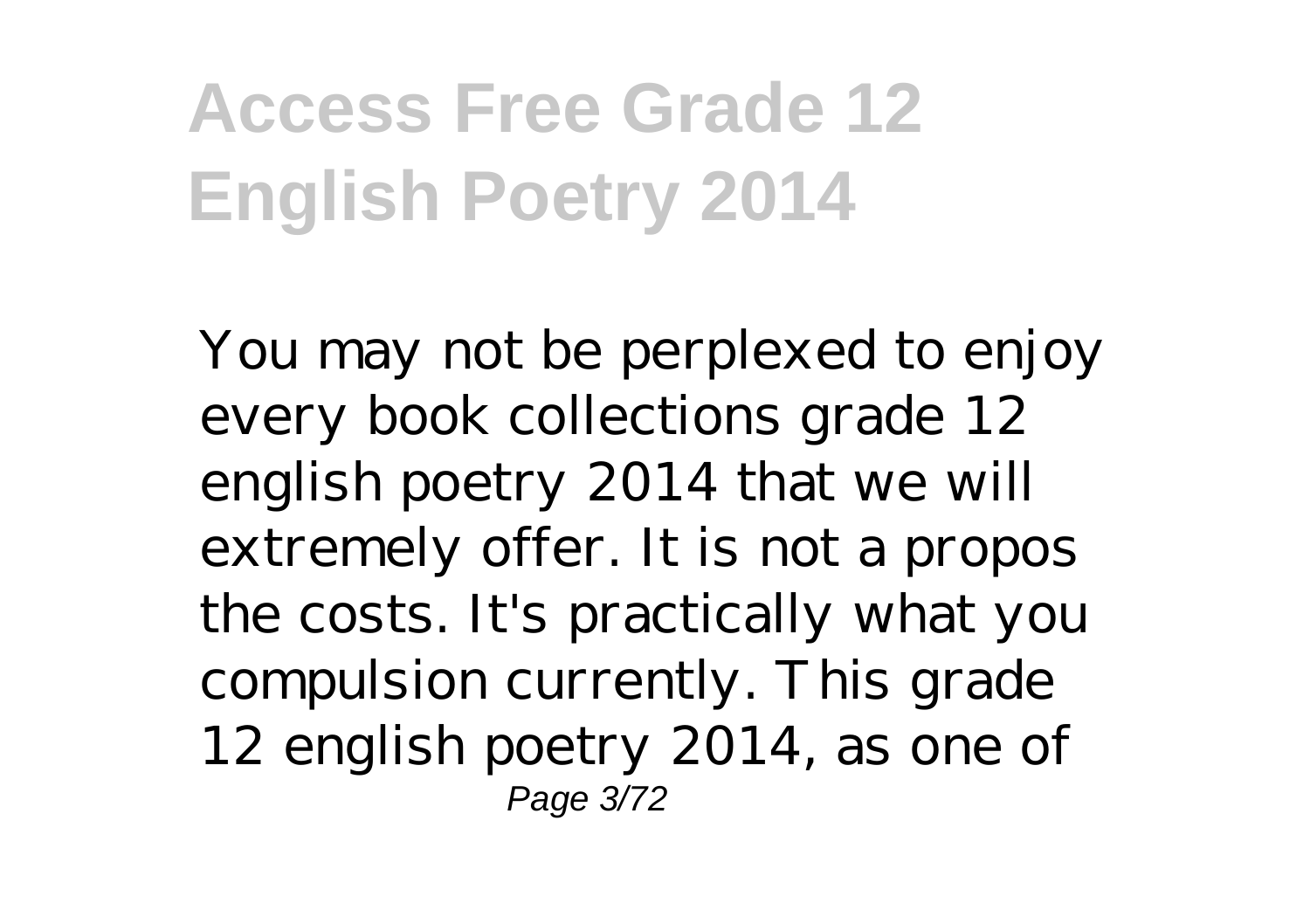the most working sellers here will unconditionally be accompanied by the best options to review.

Grade 12 English Session 2 - Poetry Skills Grade 12 Poetry: 'The Garden of Love' by William Blake *Grade 12 Poetry: 'Vultures'* Page 4/72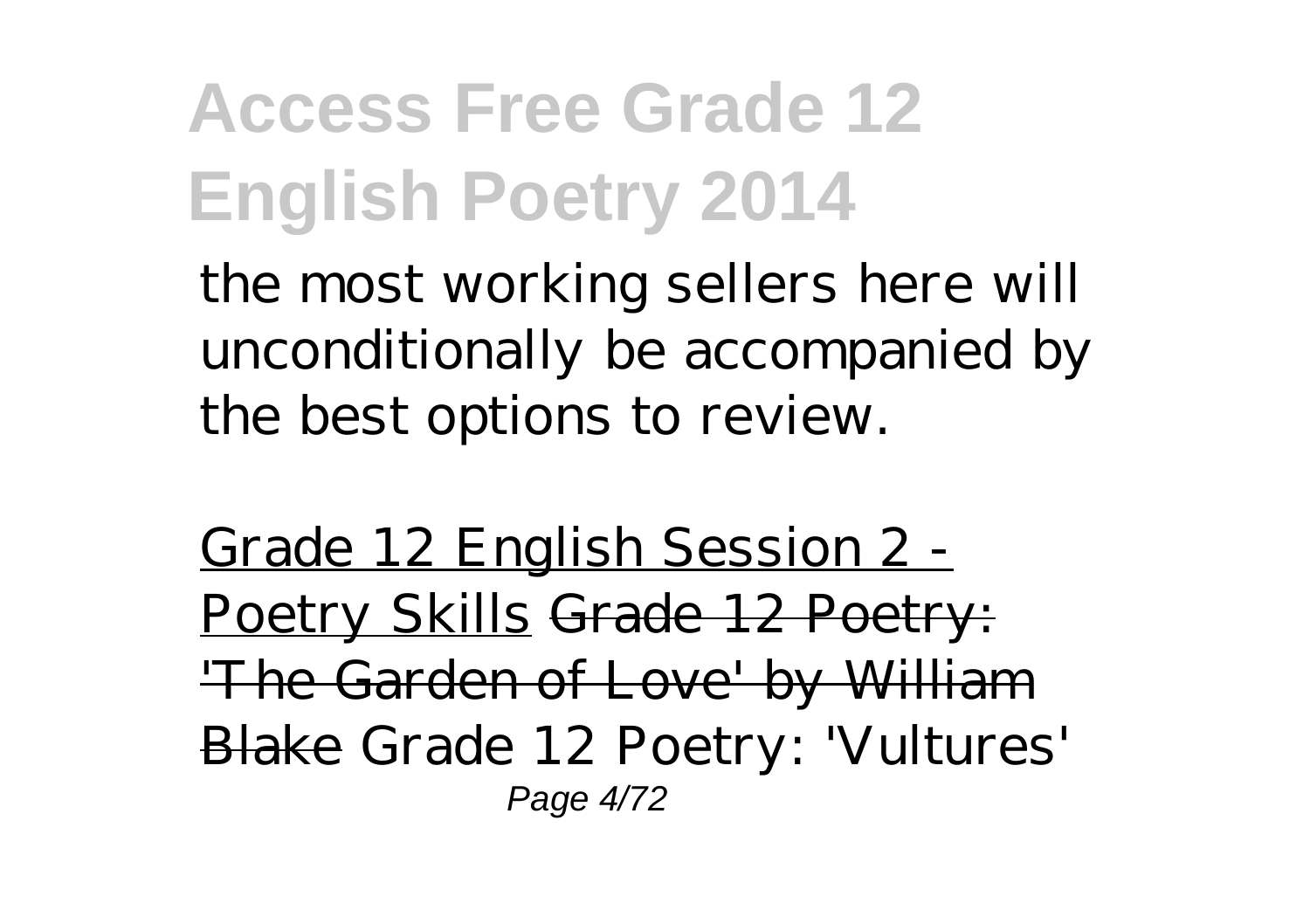*by Chinua Achebe* somewhere i have never traveled poem by EE Cummings. Grade 12 (Matric) Poetry by @Essop's E-lessons *a thing of beauty class 12 | WITH NOTES English FAL - Poetry: Alexandra A Thing of Beauty summary in Hindi | Class 12* Page 5/72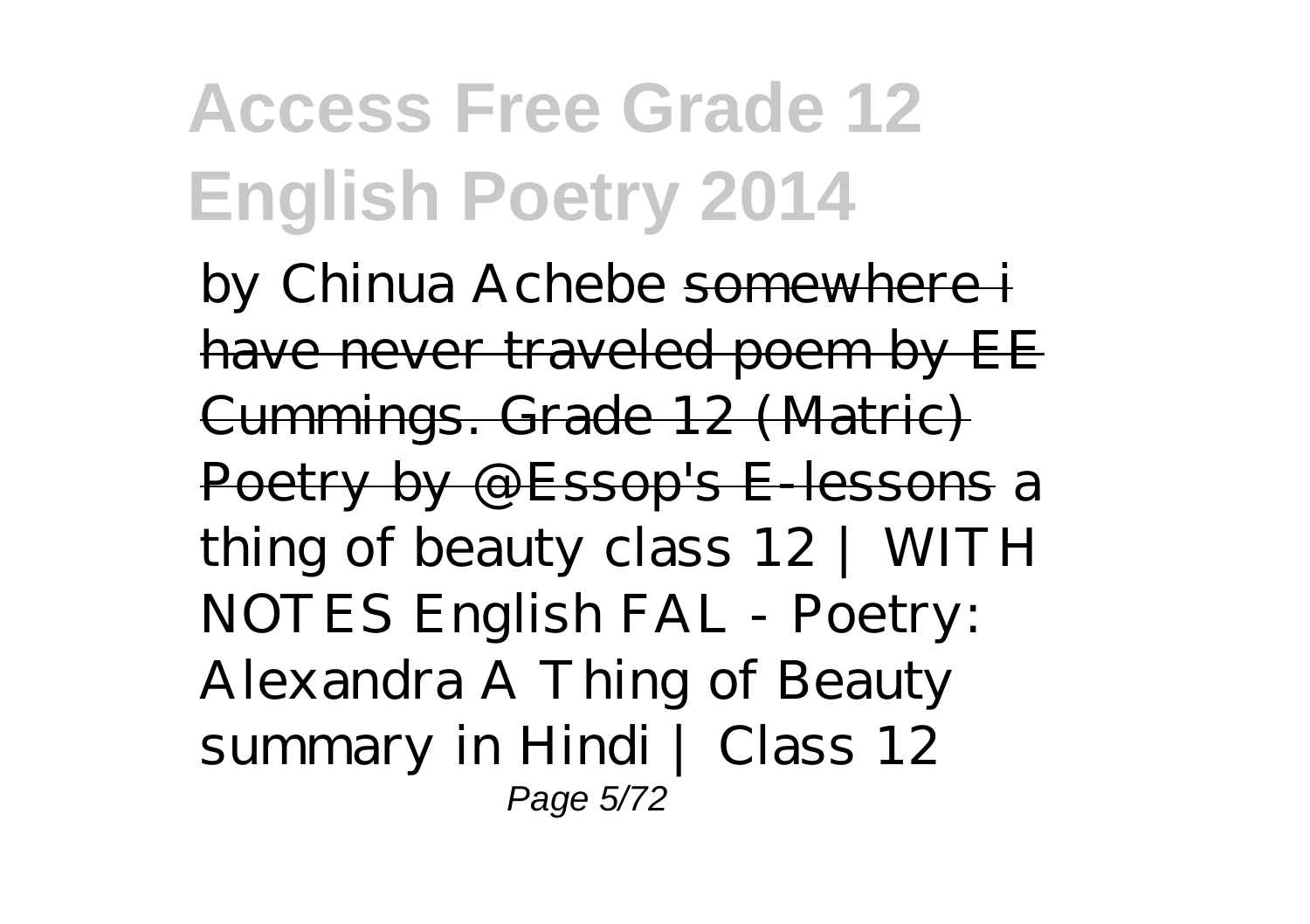*English Board Exam | Book reading and explanation* English FAL - Poetry: Spring A Thing of  $Beauty + Class 12 - Flamingo +$ Line by Line Explanation *class 12 english poem THE SNARE* English Home Language- Poetry (Grade 12) Class 10 English | Page 6/72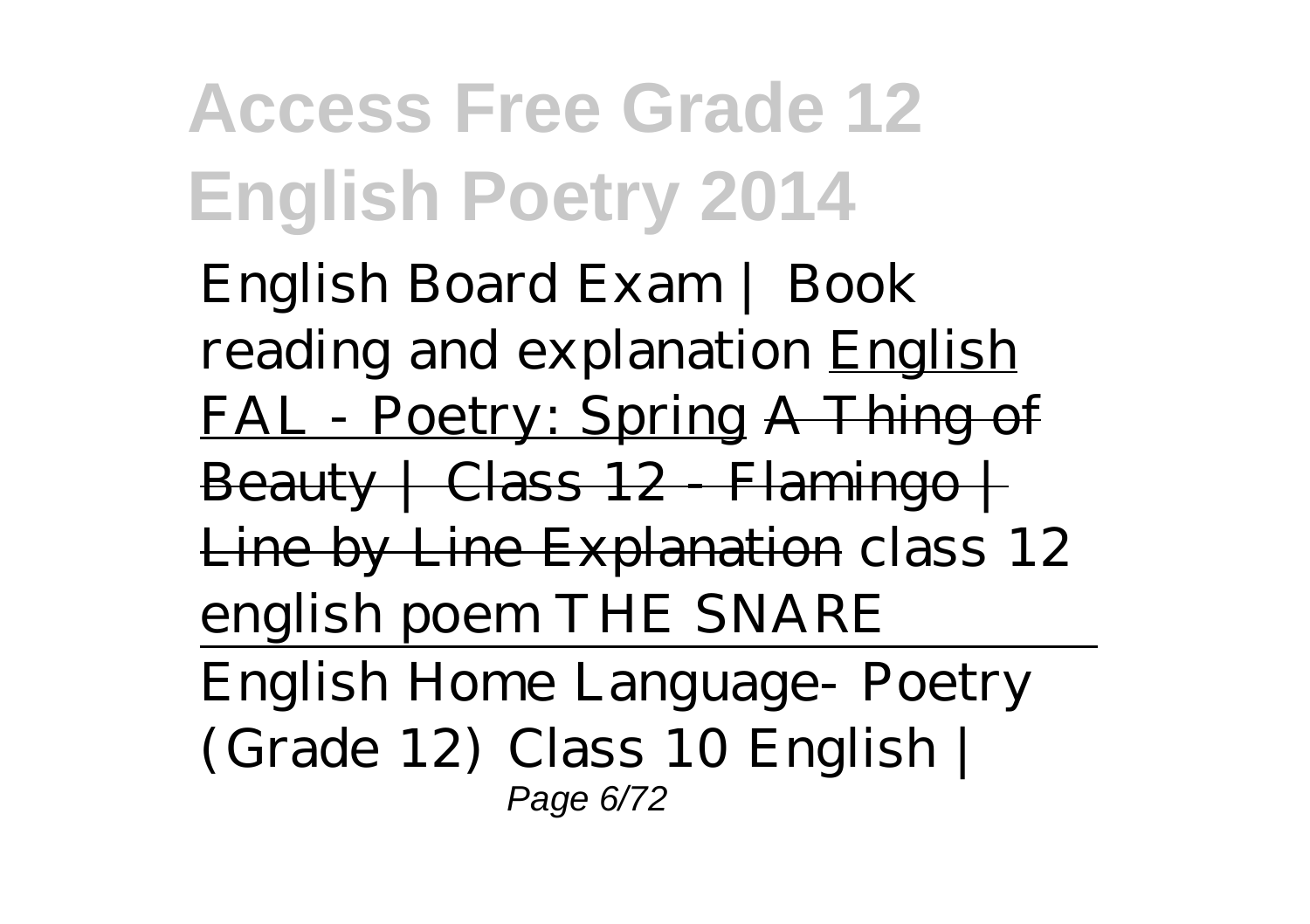First Flight - Poem Fire \u0026 Ice | Important Questions | CBSE Boards Revision *HOW TO PASS MATRIC WITH DISTINCTIONS IN ALL SUBJECTS 2020 | FINAL EXAMS TIPS \u0026 STUDY TIPS | ADVICE* **Introduction to Poetry How to understand poetry –** Page 7/72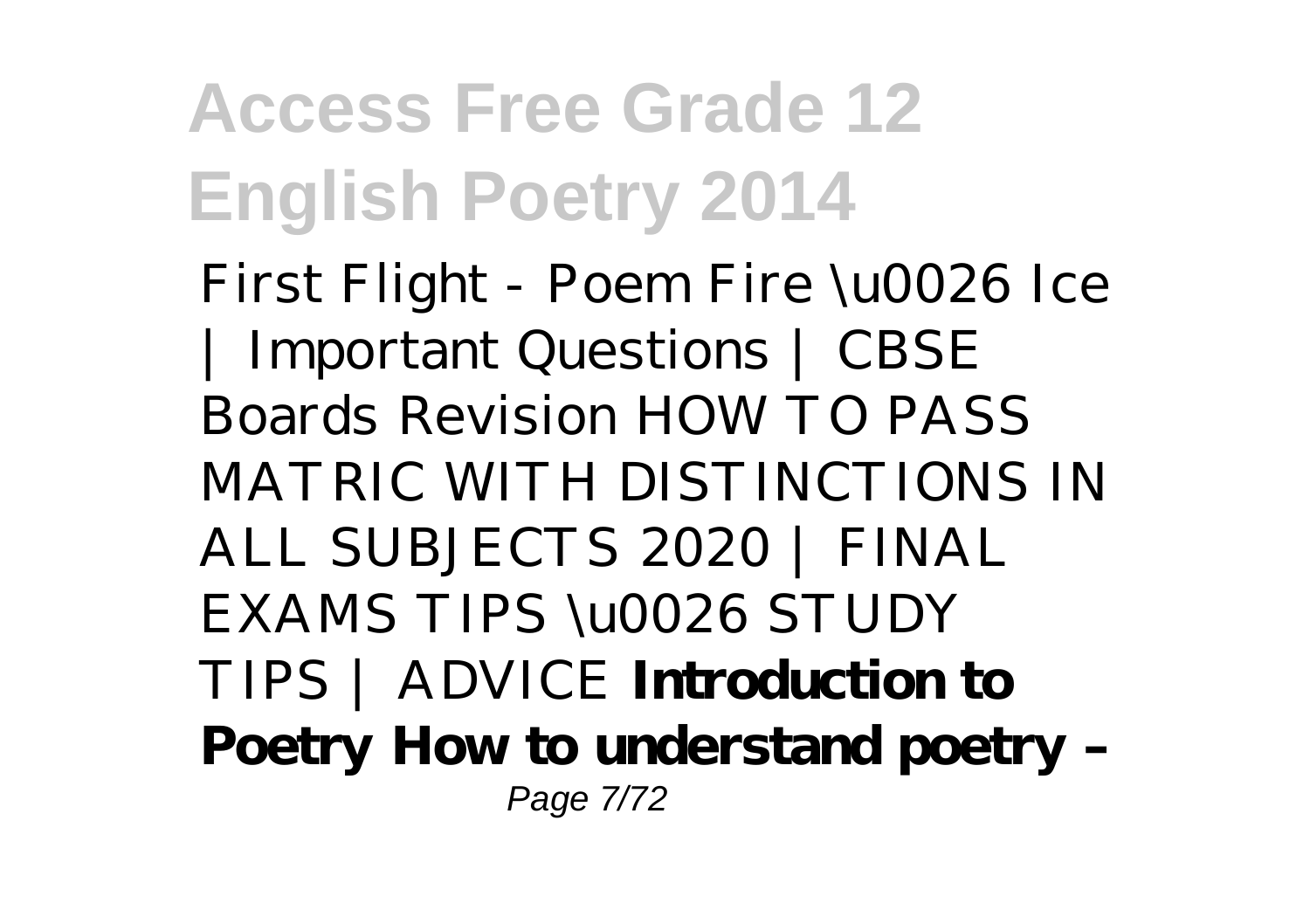- **high school English lesson** Grade 12 Poetry: 'Felix Randal' by Gerard Manley Hopkins Felix Randal by Gerard Manley Hopkins. Grade 12 (Matric) Poetry by @Essop's E-lessons
- Somebody Wanted But So Then -
- A Summarizing SongPoetry Out Page 8/72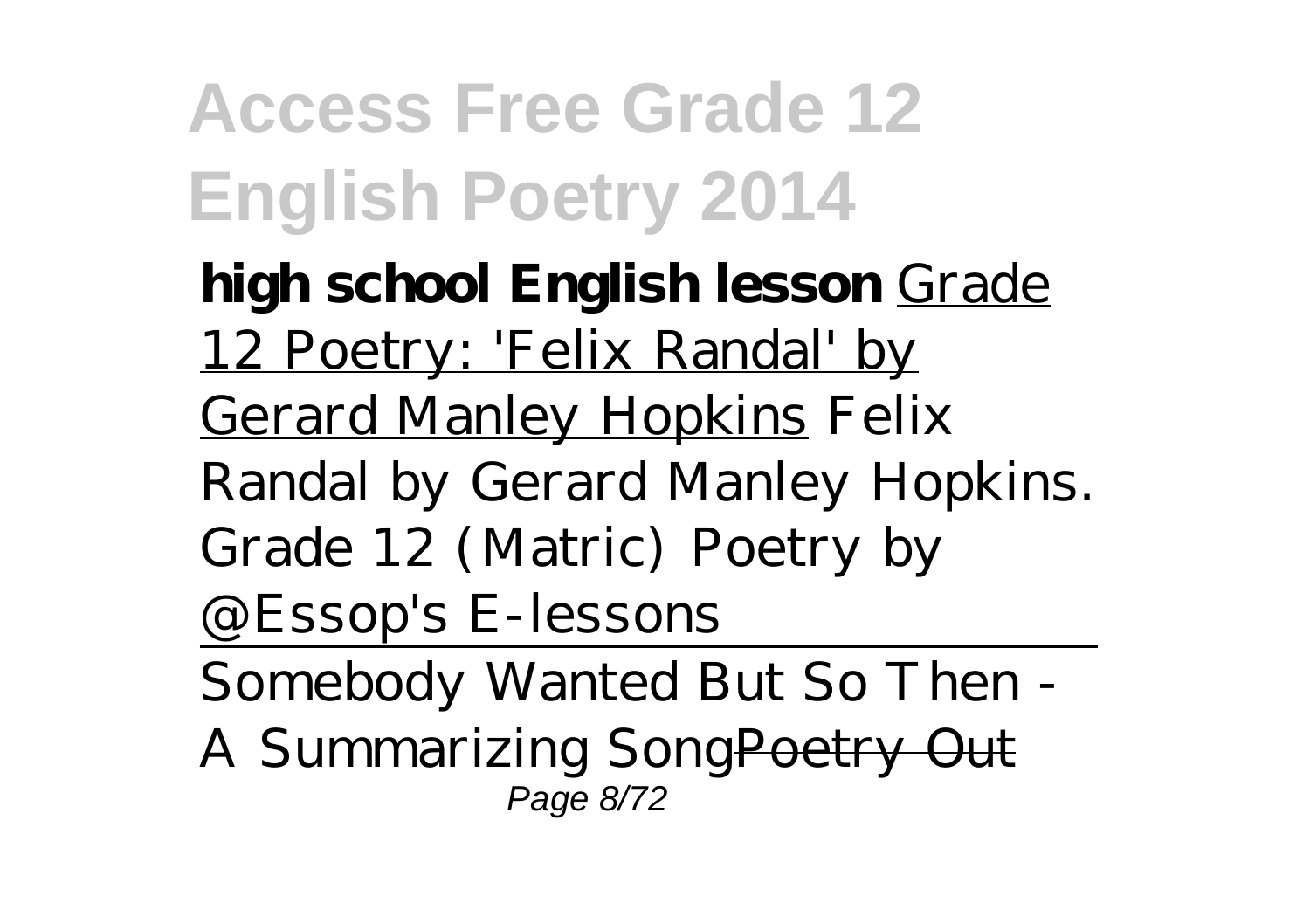**Access Free Grade 12 English Poetry 2014** Loud: Janae Claxton recites "The Gaffe" by C.K. WilliamsMotho Ke

Motho Ka Batho Babang - by Jeremy Kronin. Matric (Grade 12) poetry by @Essop's E-lessons Finding the Main Idea (Theme) Poetry Out Loud: Recitation by Anita Norman Classical Music for Page 9/72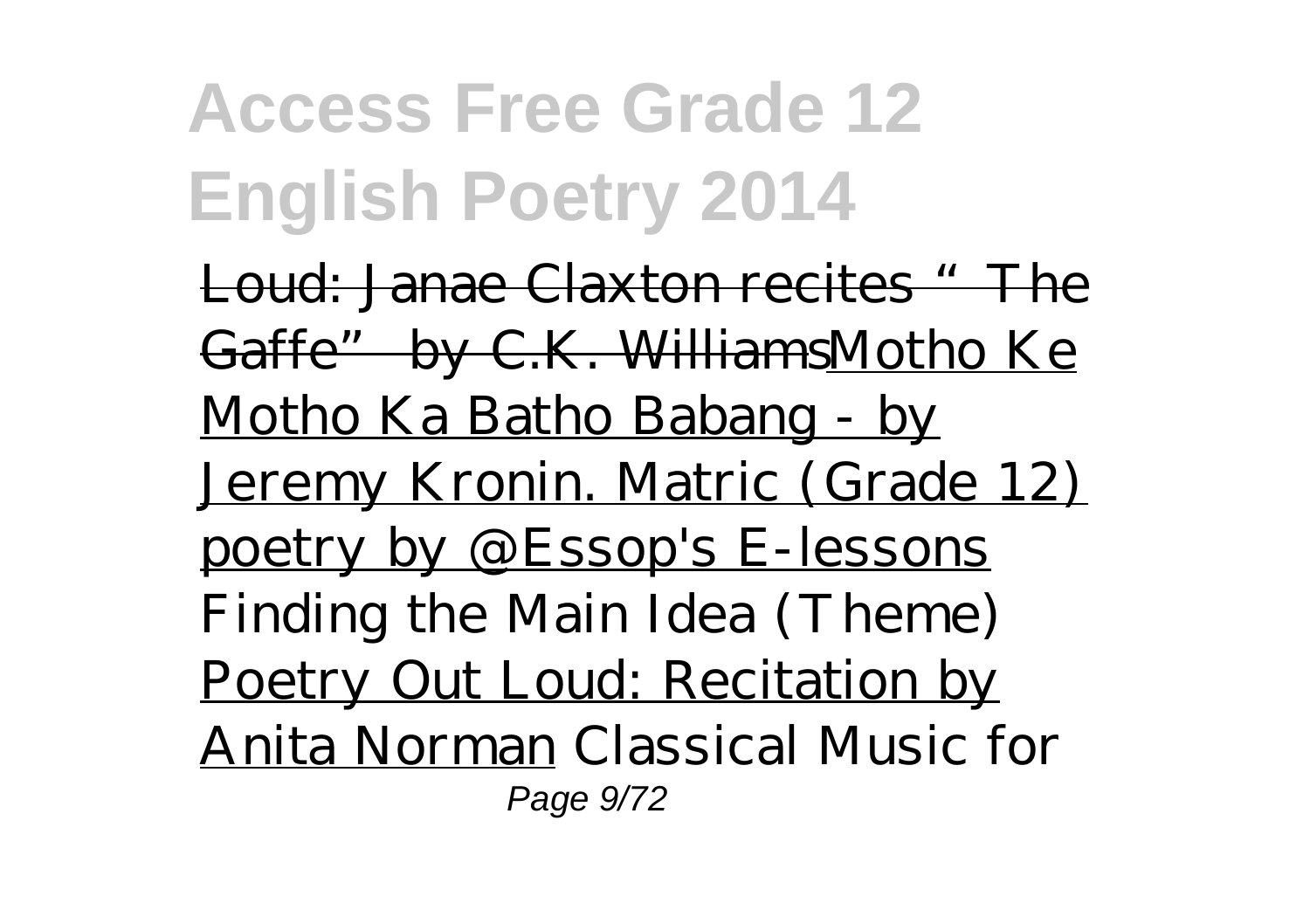Reading - Mozart, Chopin, Debussy, Tchaikovsky...

Active and Passive Voice Trick | Active Voice and Passive Voice in English Grammar | DSSSB, RRB D UP Board Exam Class 12 English Paper 2019 TOP 10 English Exam MISTAKES you should NOT DO in Page 10/72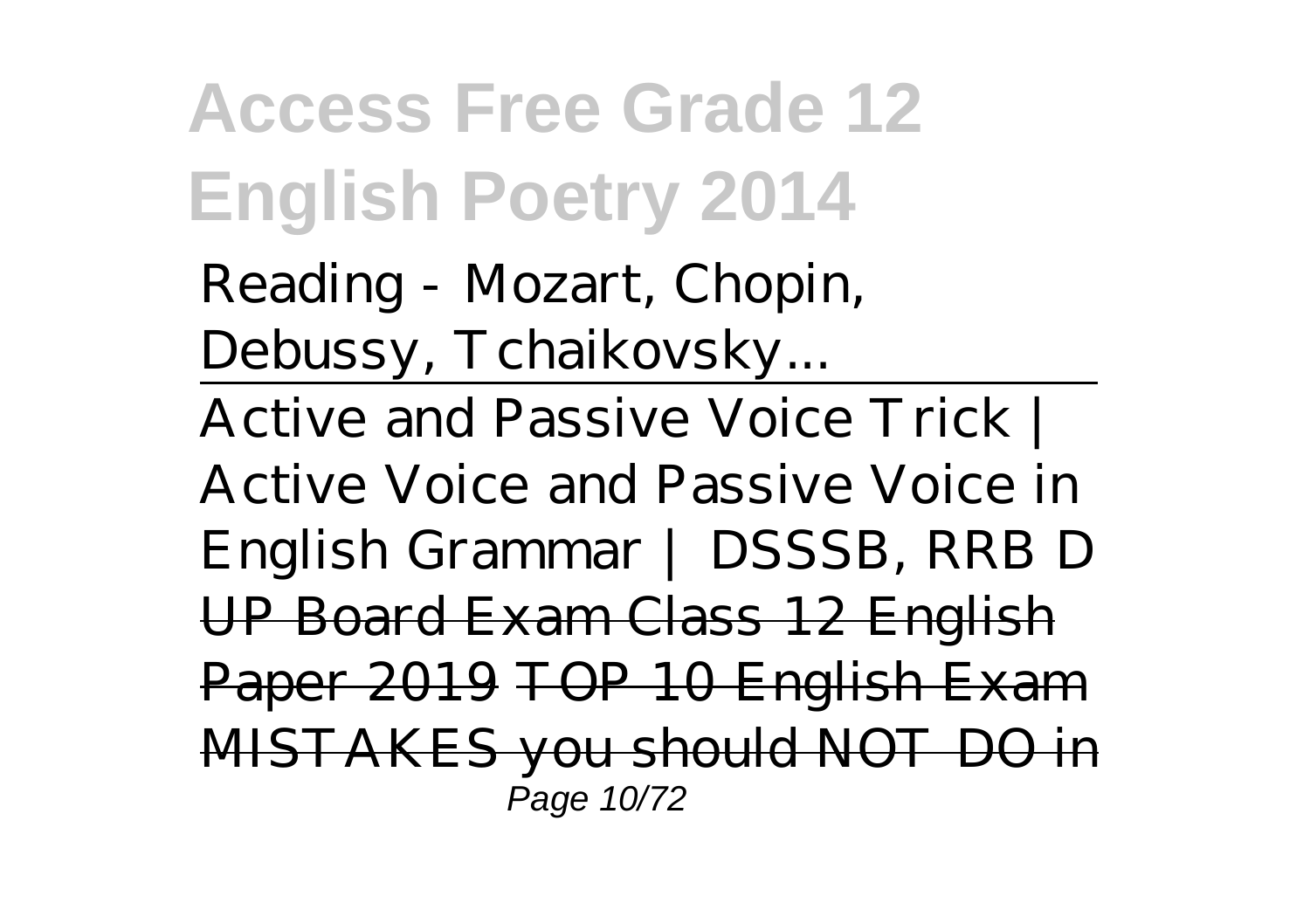your English Board Exam CLASS-12 **V.V.I MCQ Questions - For Anne Gregory | Board Exam 2020 | Educational guru** Story Writing/Report Writing | Story Writing in English for class 10 | Report Writing class 12

How to Score 90+ above in Page 11/72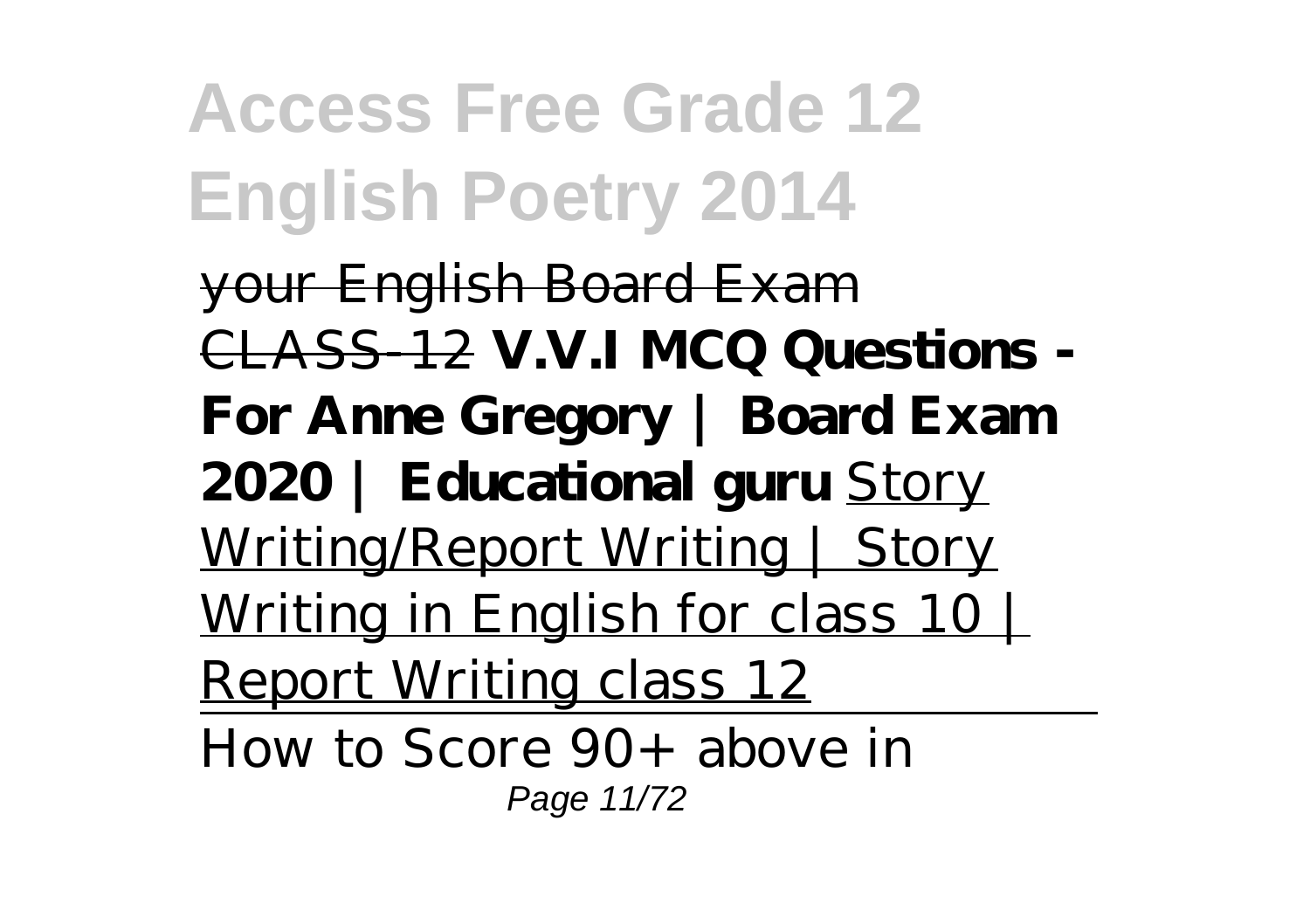English Class 12th CBSE Board Exam 2020 | Arvind sir \u0026 Garima Ma'am**Grade 12 English Poetry 2014** 2014 Grade 12 NSC Exemplars. English HL Paper 1 Grade 12 November 2014 Exemplar ... FAL Poetry English First Additional Page 12/72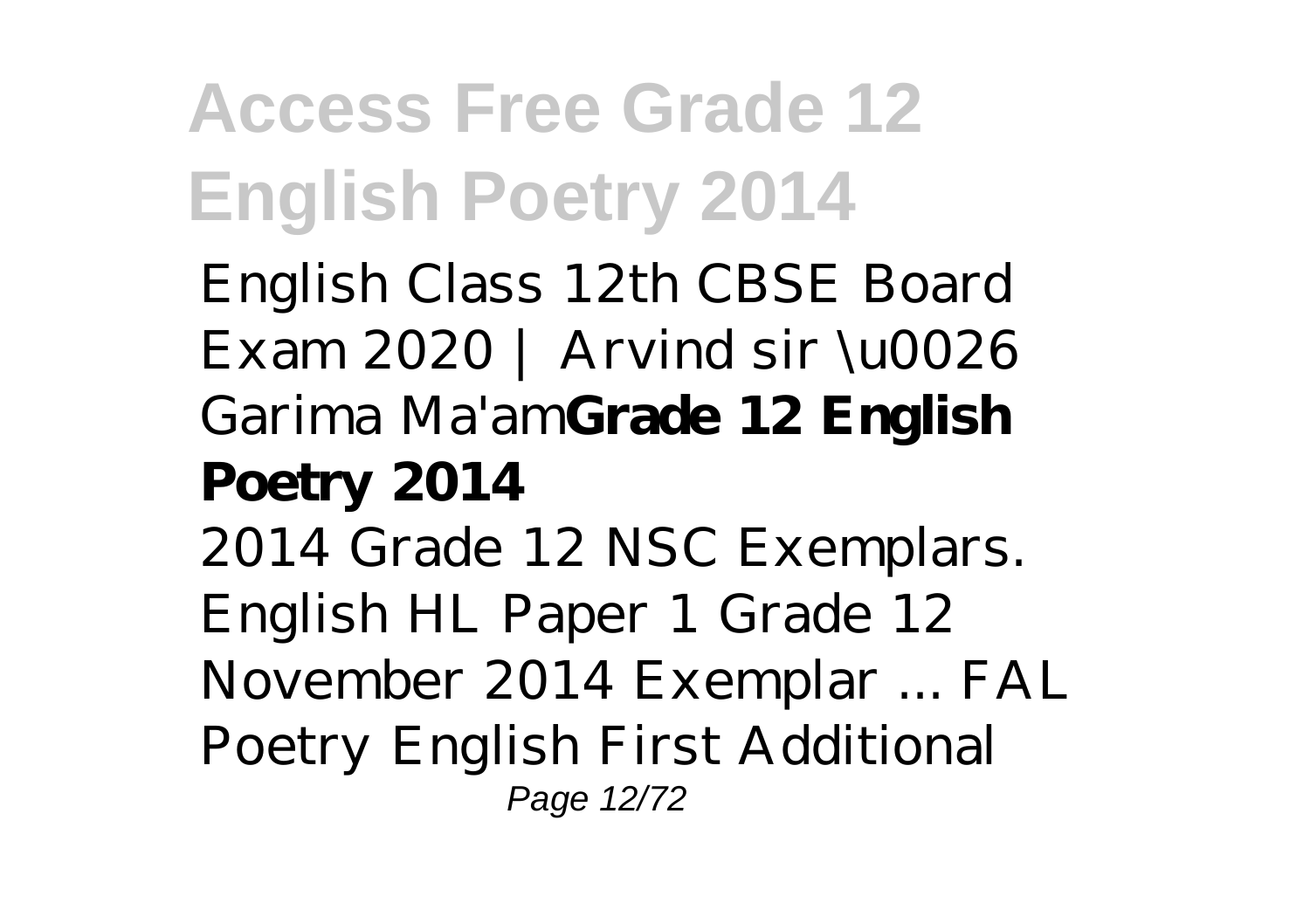Language English Home Language English Home Language Poetry English Language Usage English Literature Essay FET Phase Grade 12 Grade 12 Prescribed Literature Home Language Inclusivity Irish Poetry Johannesburg Languages ...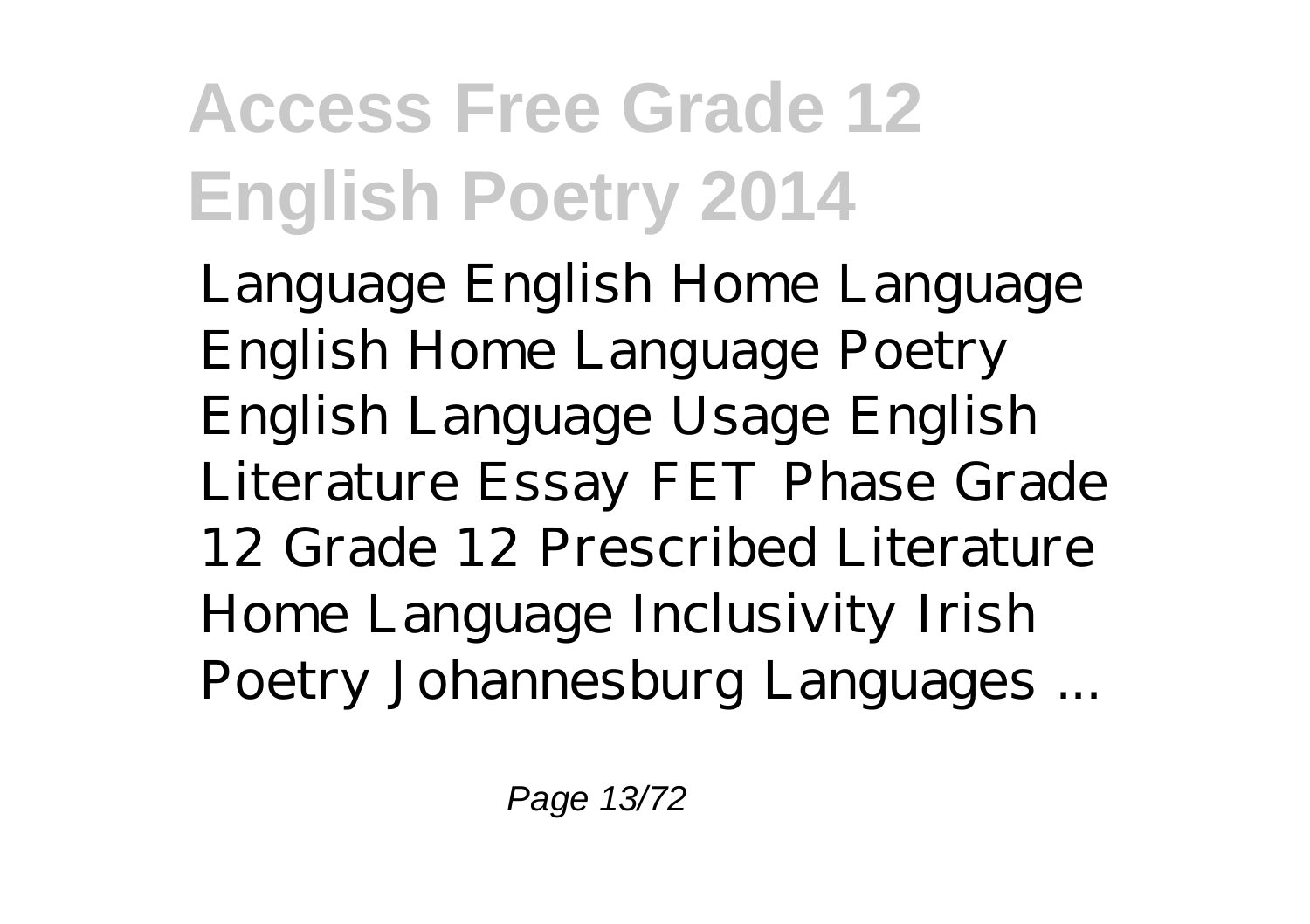**Home Language NSC (Grade 12) Past Exam Papers – FET Phase ...** Prescribed Poetry- English Home Language Grade 12 Study Guide ePDF Complete.compressed.pdf. remove-circle ... Various Notes on the prescribed poems for 2017 Grade 12 English Home Language Page 14/72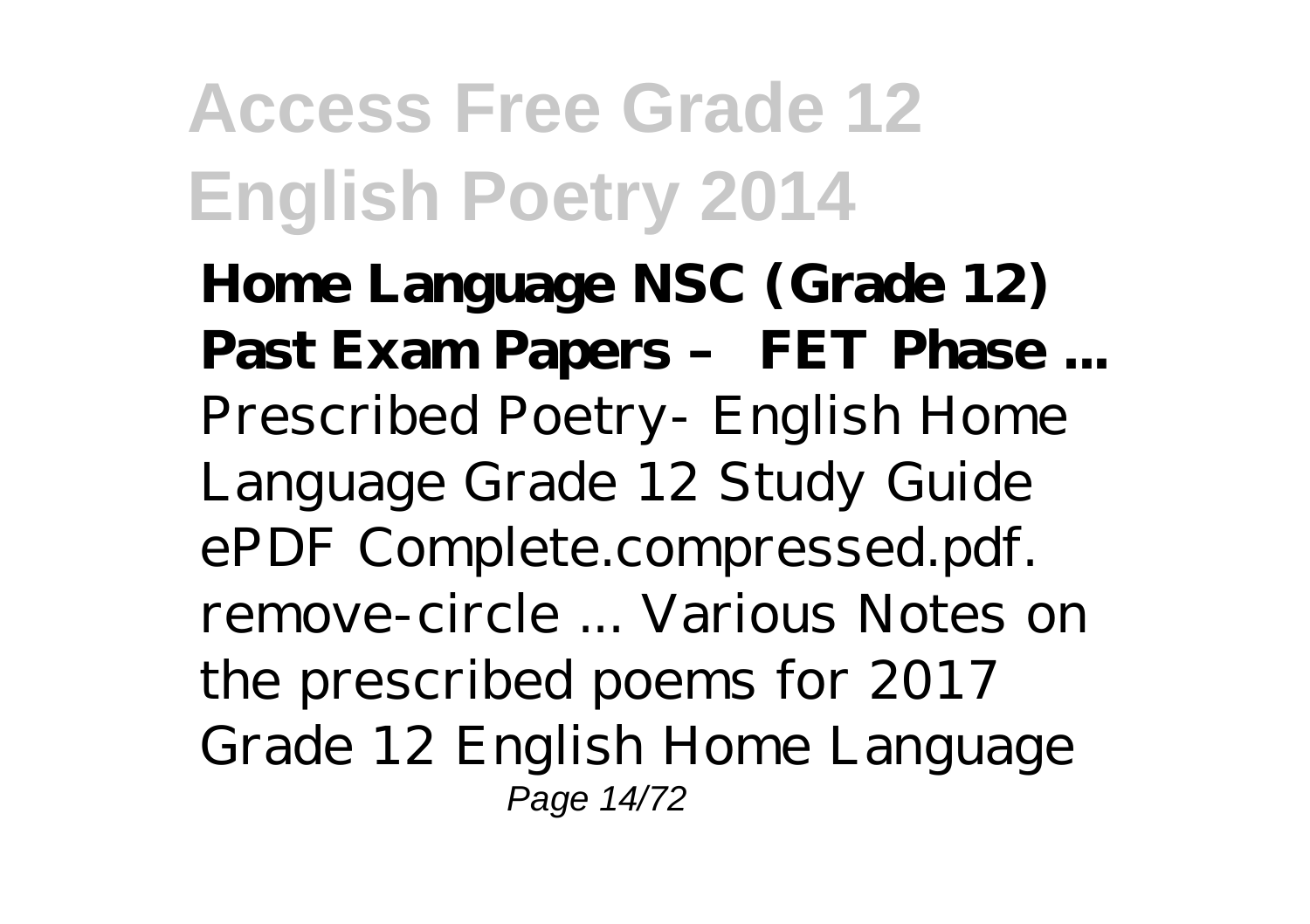Addeddate 2017-08-26 12:33:46 Identifier ... (last updated 12/31/2014) ...

**English Poetry Notes Grade 12 : Free Download, Borrow, and ...** English Literature 8702/2 Paper 2 Modern texts and poetry . Page 15/72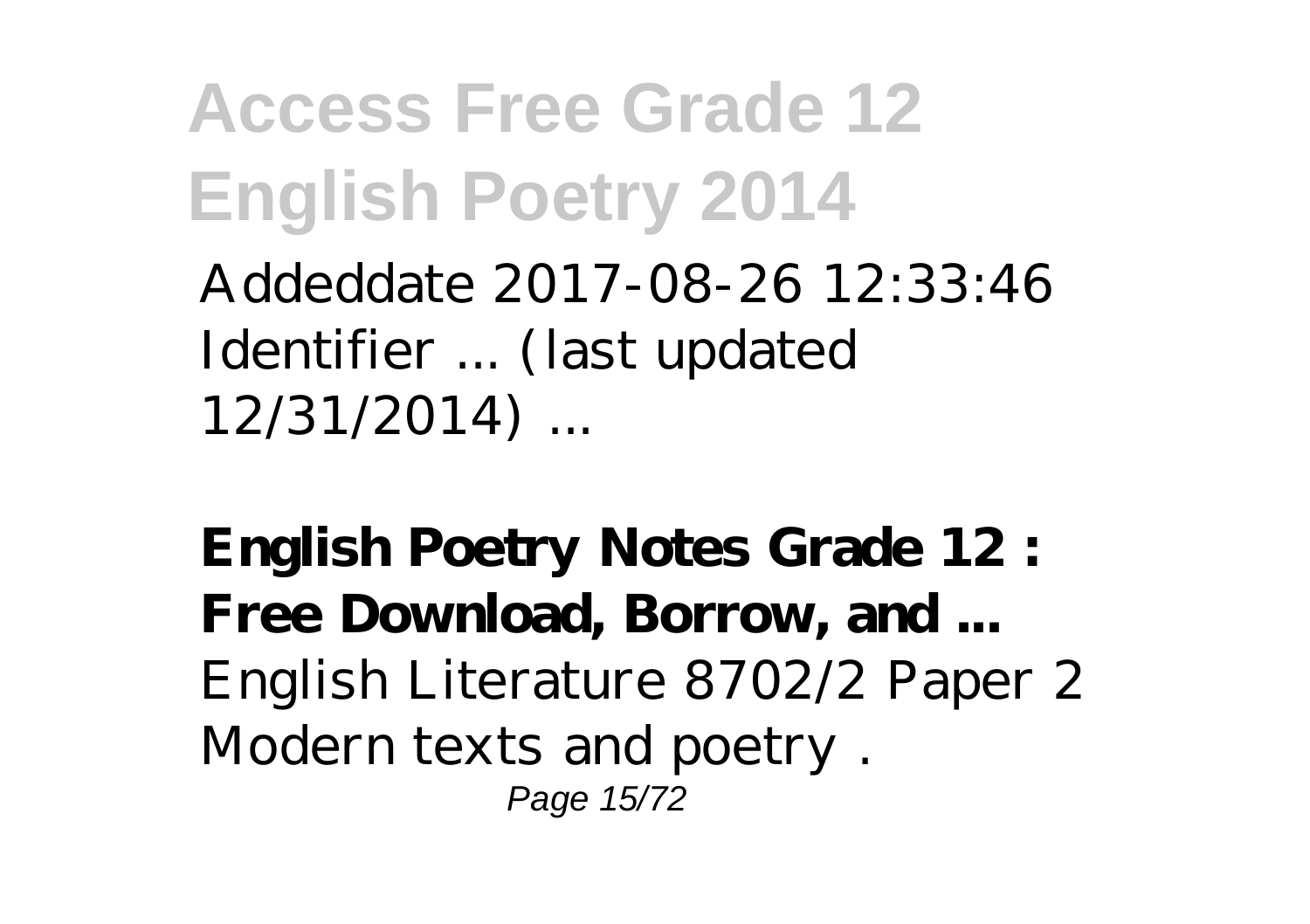Specimen 2014 Morning 2 hours 15 minutes . Materials . For this paper you must have: • An AQA 16-page answer book. Instructions • Answer one question from Section A, one question from Section B and both questions in Section C.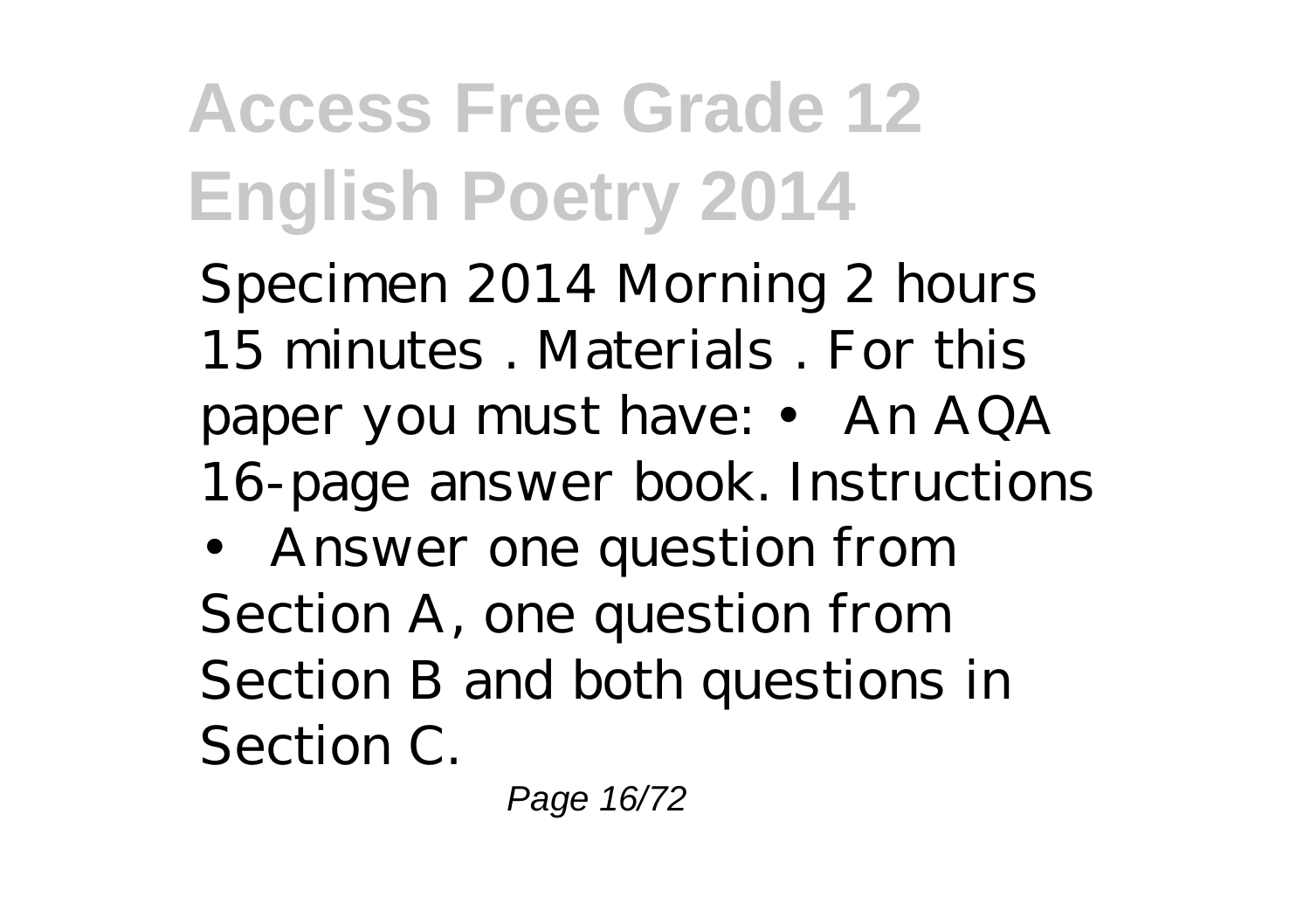#### **GCSE English Literature 8702/2 - AQA**

Grade 12 Poetry Notes Page 7 ANTITHESIS: Opposites are contrasted or balanced in two clauses or phrases. "The years to come seemed waste of breath A Page 17/72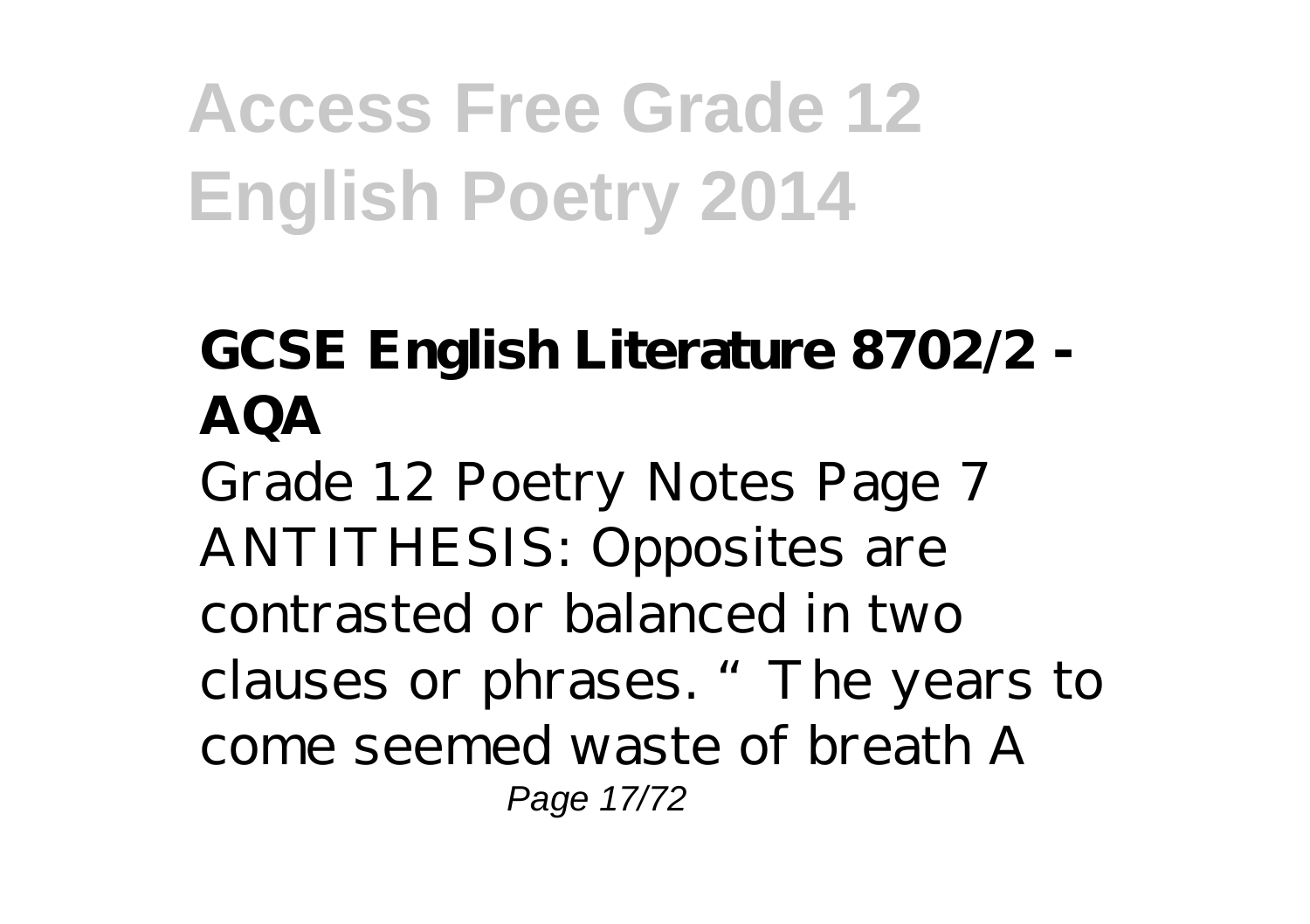waste of breath the years beyond." (N.B. Antithesis contains no contradiction or seeming contradiction, it is merely opposites/ contrasts)

**POETRY NOTES: Grade 12 Noelin Naidoo, HOD: Alexandra High ...** Page 18/72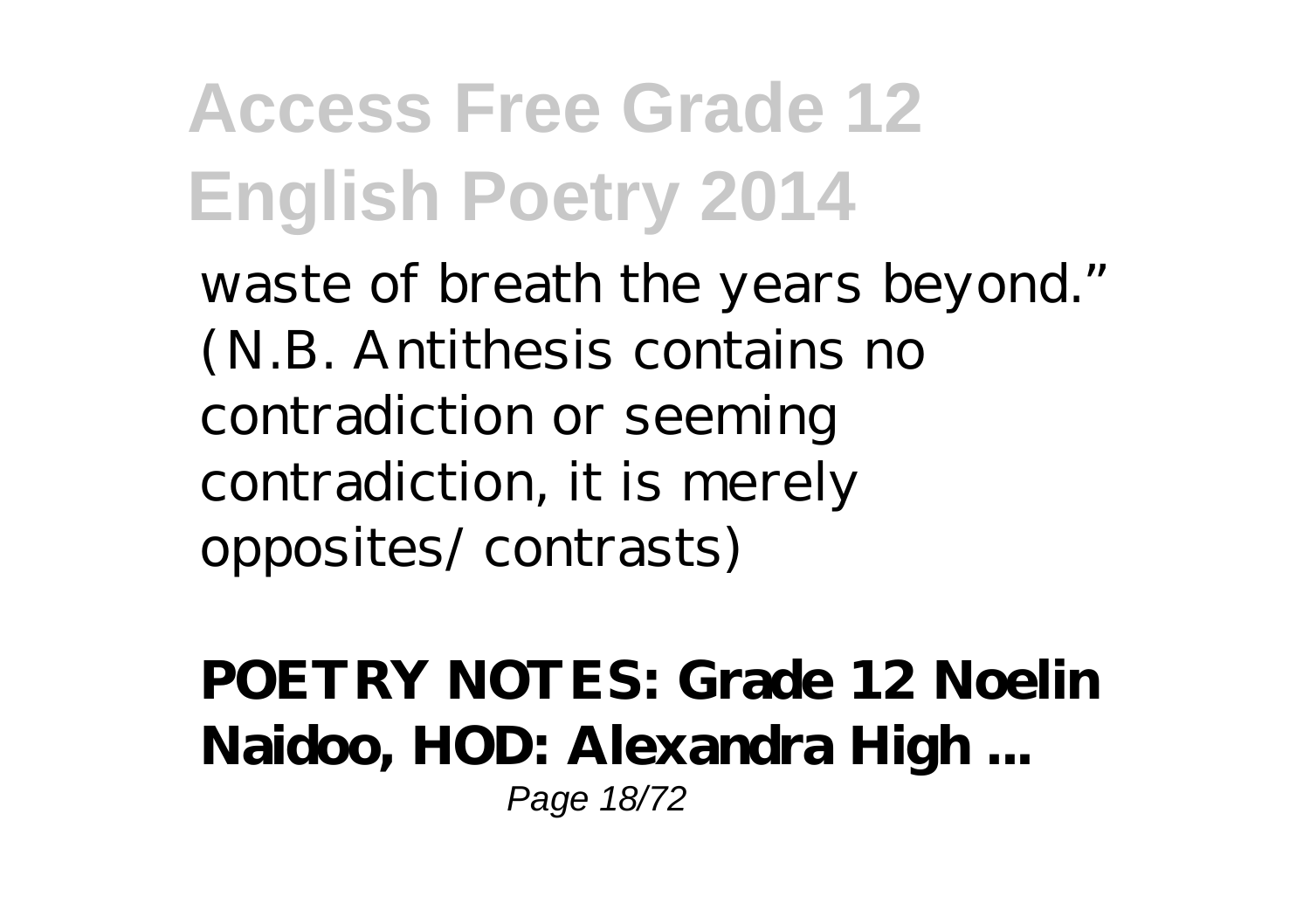Subject: English Grade: 12 Poetry Unit: Intro to Spoken Word Lesson Number: 1 of 12 Time: 75 minutes Class Composition: 28 students in total: 15 girls, 13 boys (4 ELL students – 2 speak Mandarin Chinese, 2 speak Korean) (1 Special Needs – 1 with mild Page 19/72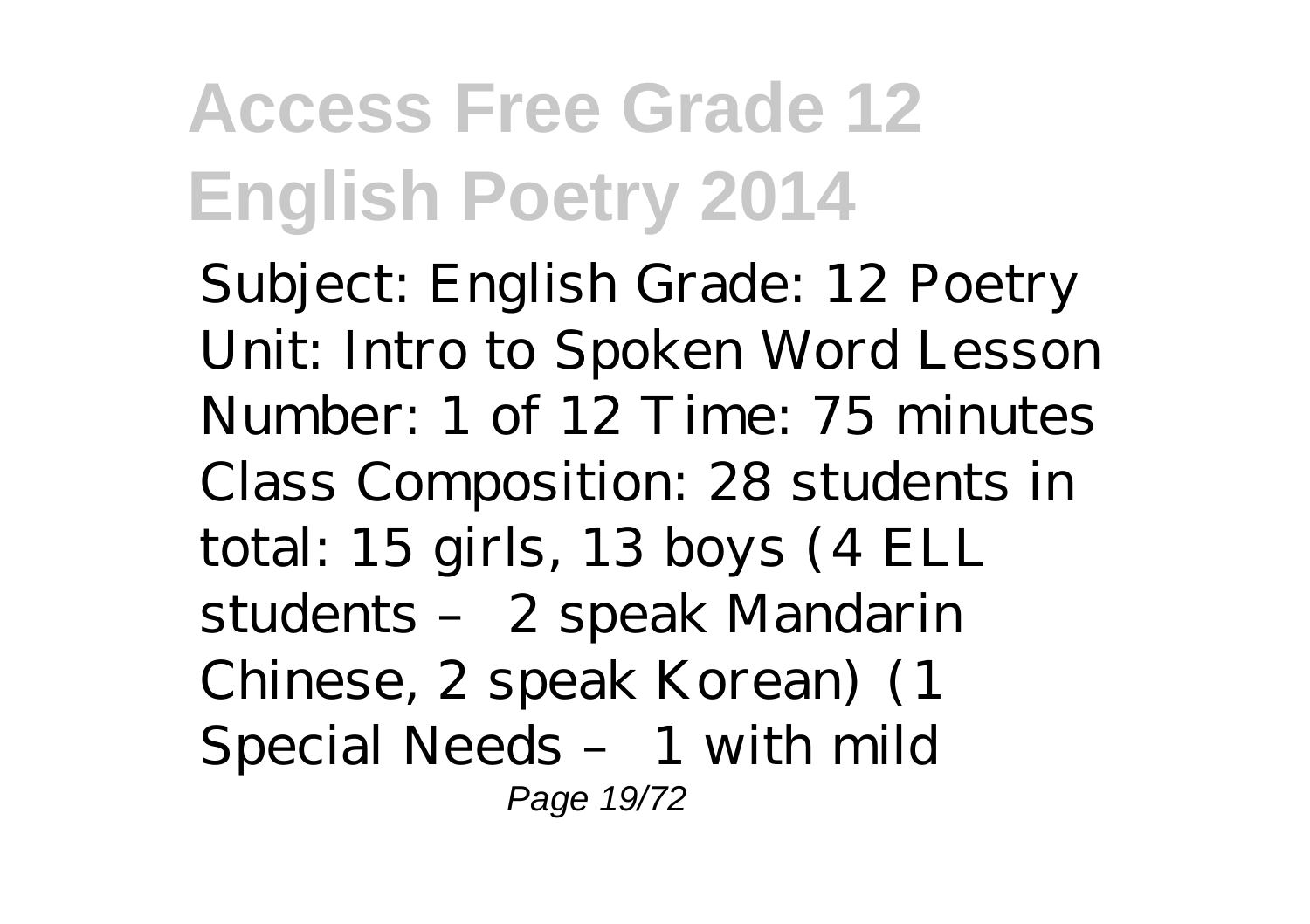reading disability) Big Idea or Question for the Lesson: The Power of Spoken Word ...

#### **ENGLISH 12 LESSON PLAN OUTLINE - UBC Blogs** GCSE English Literature is the study of how writers communicate Page 20/72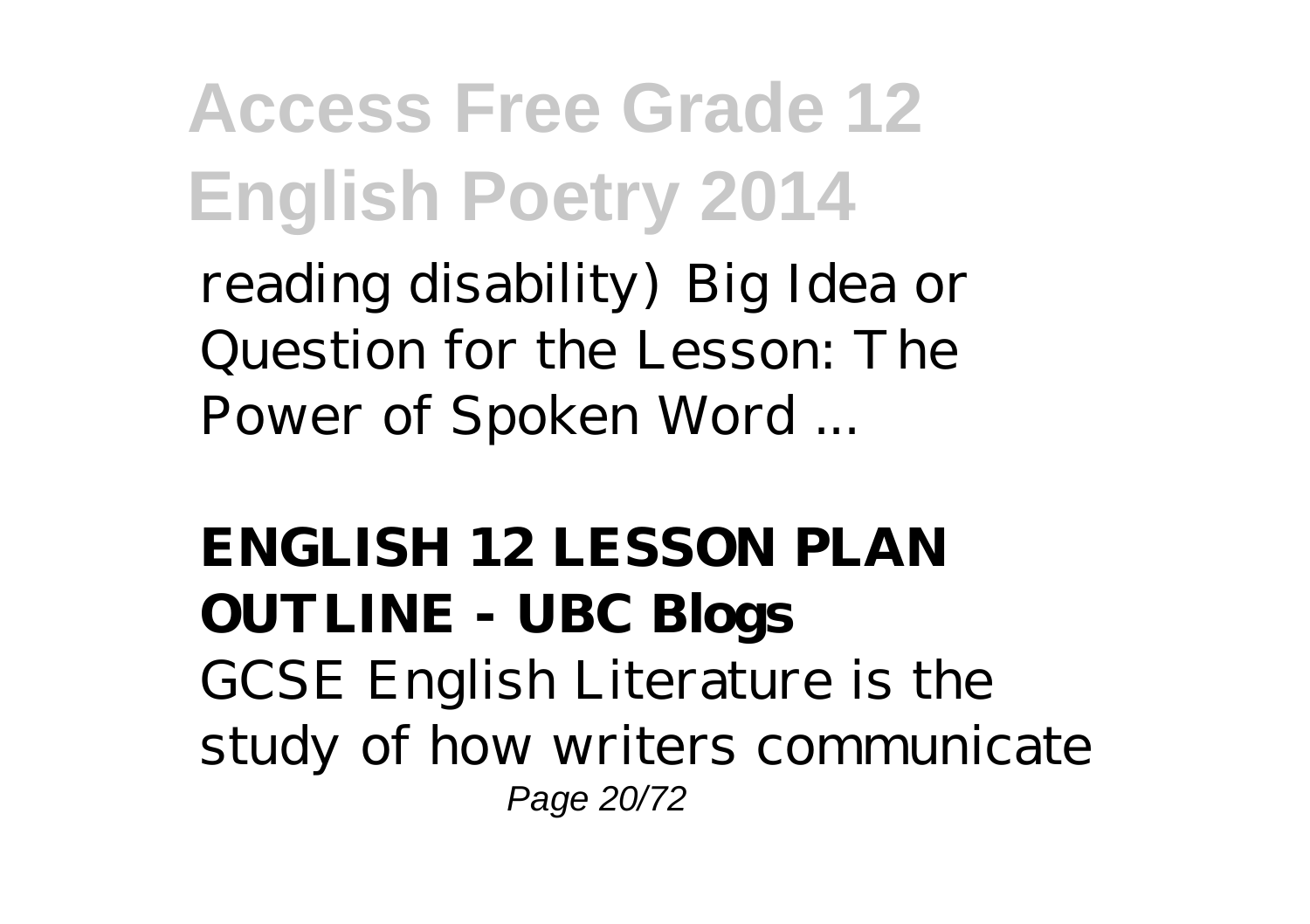their ideas about the world, and how readers might respond to these ideas. It aims to develop a critical understanding of the ways in which literary texts are a reflection of, and exploration of, the human condition, the study of which develops empathic Page 21/72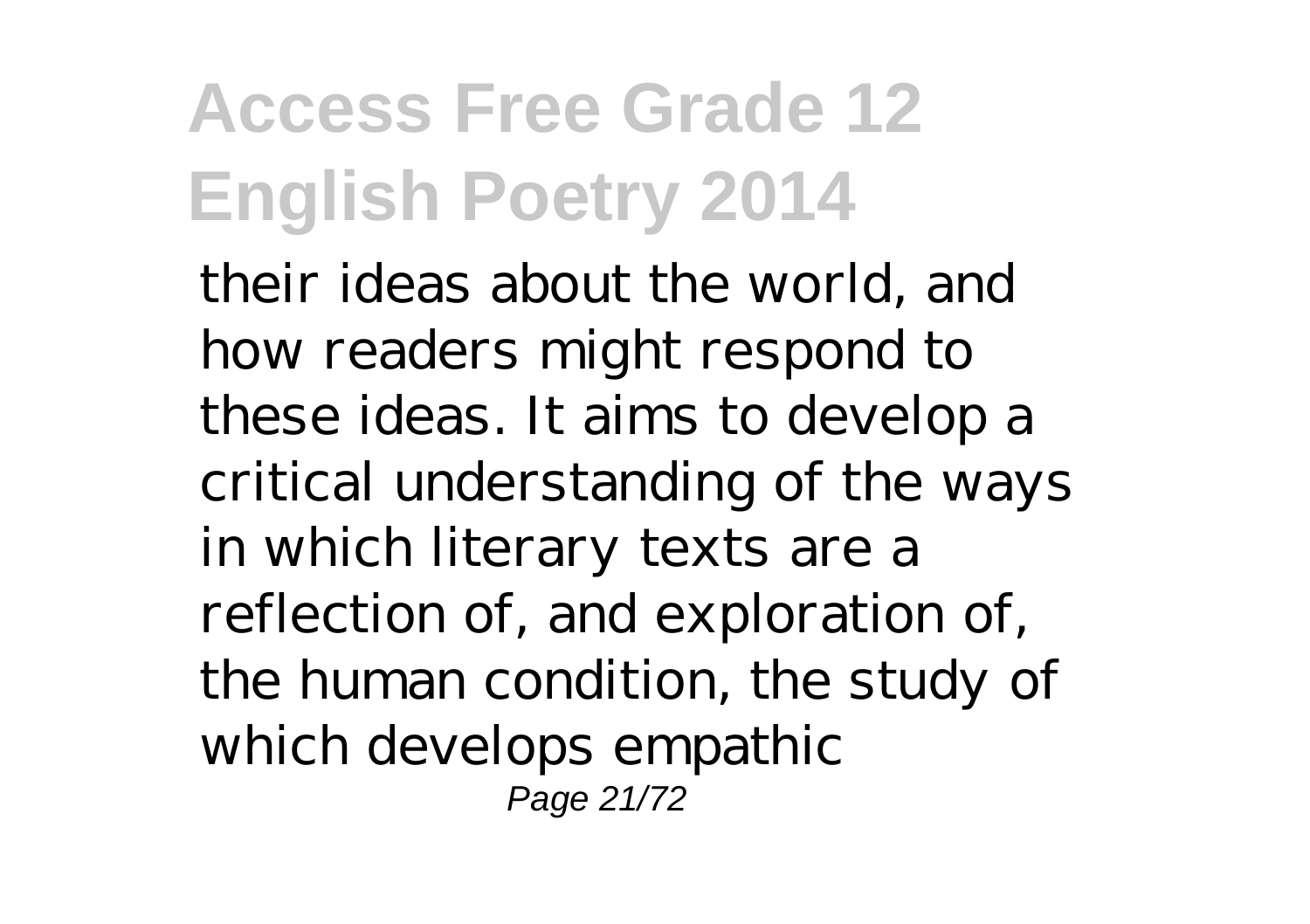**Access Free Grade 12 English Poetry 2014** understanding of human nature.

#### **GCSE ENGLISH LITERATURE - AQA**

prescribed poems and learning materials for grade 12 contents introduction to poetry foreword modernism african poetry late Page 22/72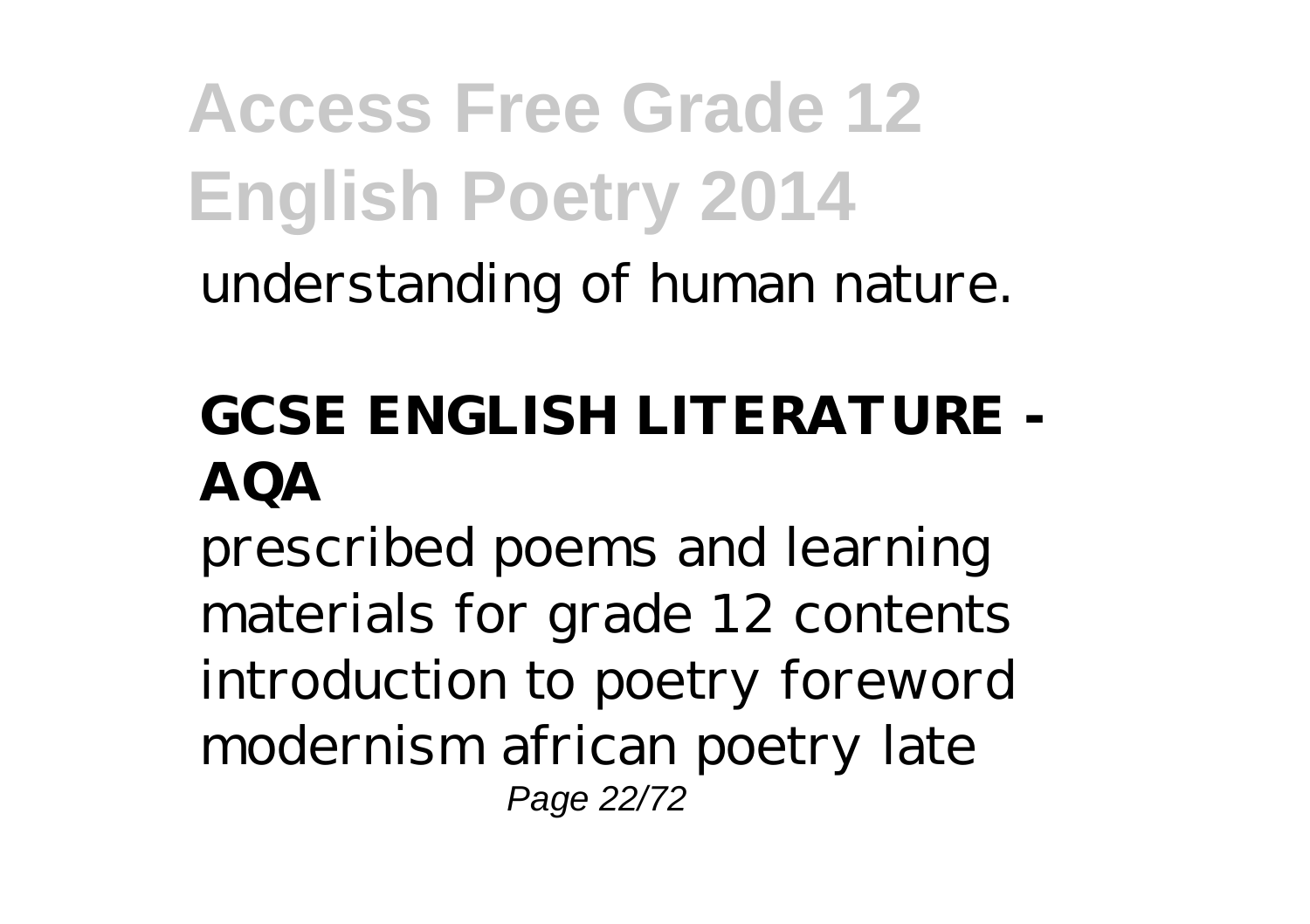modernism / postmodernism the romantics the victorians unseen poetry acknowledge- ments south african poetry sample section le tio n ca tio sample section ot sampl e r sample secti on o tion s am a for r ep ti o ctio ...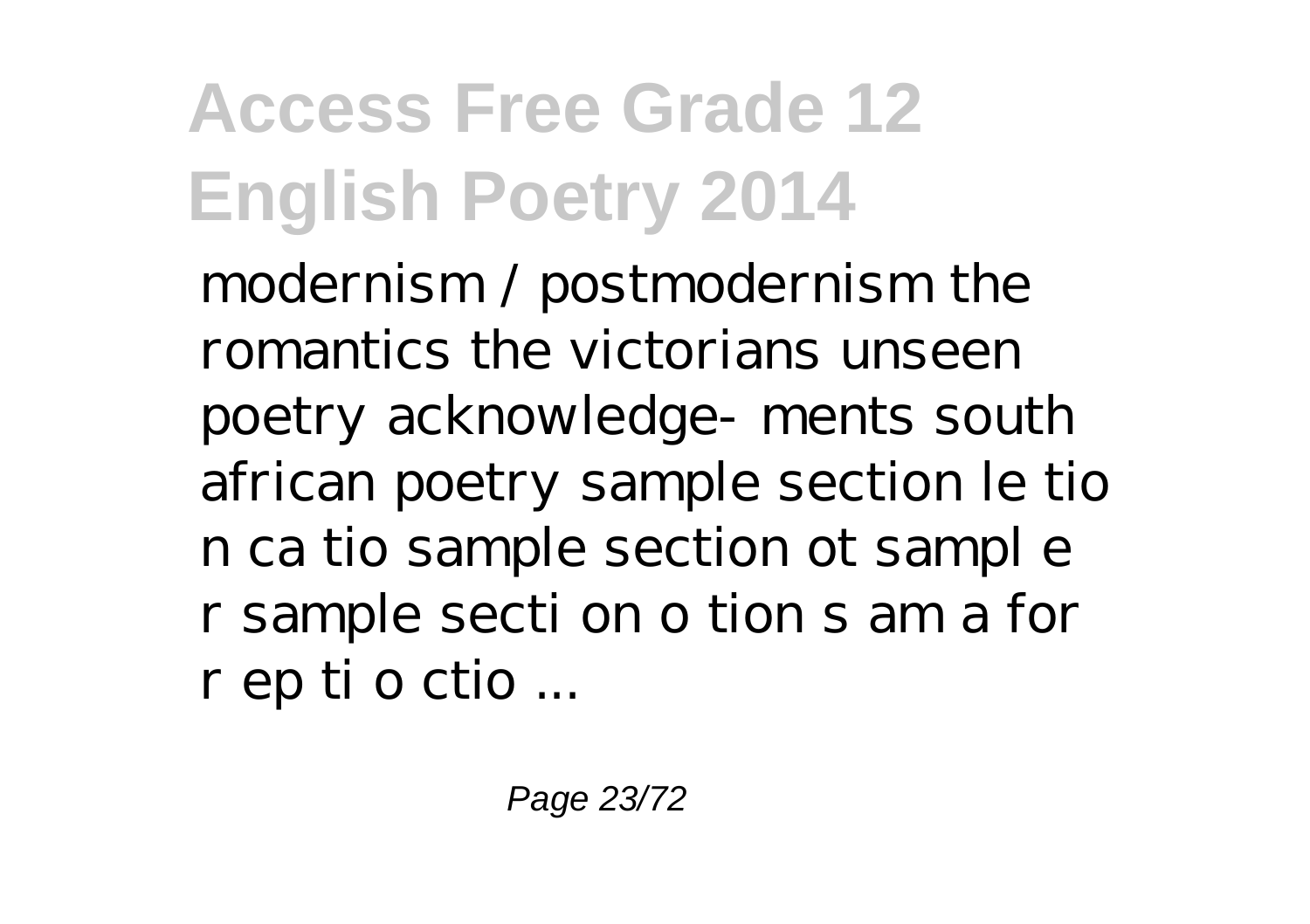#### **PRESCRIBED POEMS AND LEARNING MATERIALS FOR GRADE 12**

poetry. The rhythm is important as it gives the poem its sound and differentiates it from prose. The meter is defined by the pattern of stressed and unstressed syllables Page 24/72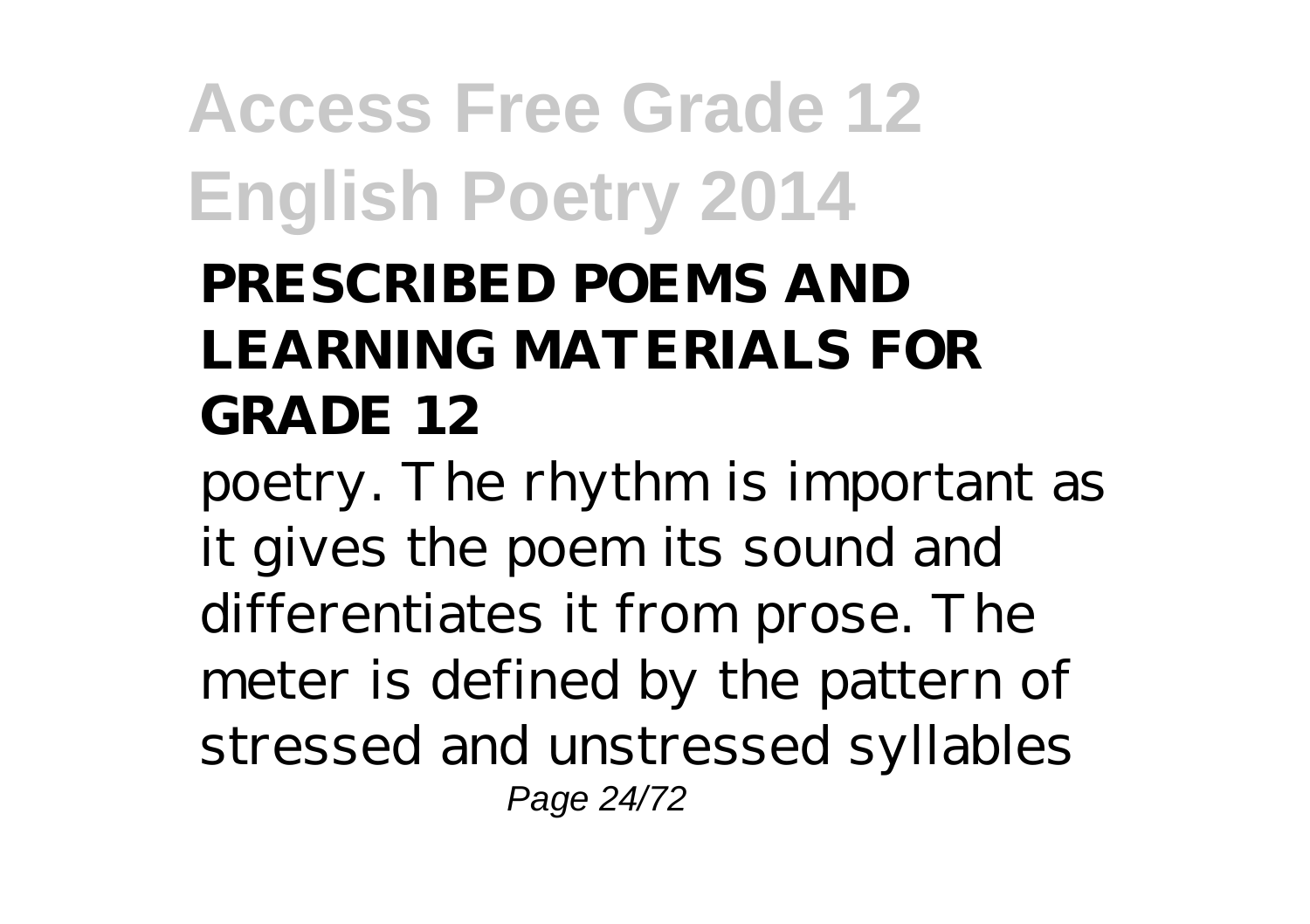in a line. Questions to ask: Is there a set meter? If so, what is it? If not, what effect is produced? LINE STRUCTURE Lineation dictates when a line of poetry stops and a new ...

#### **Introduction: The Structure of a** Page 25/72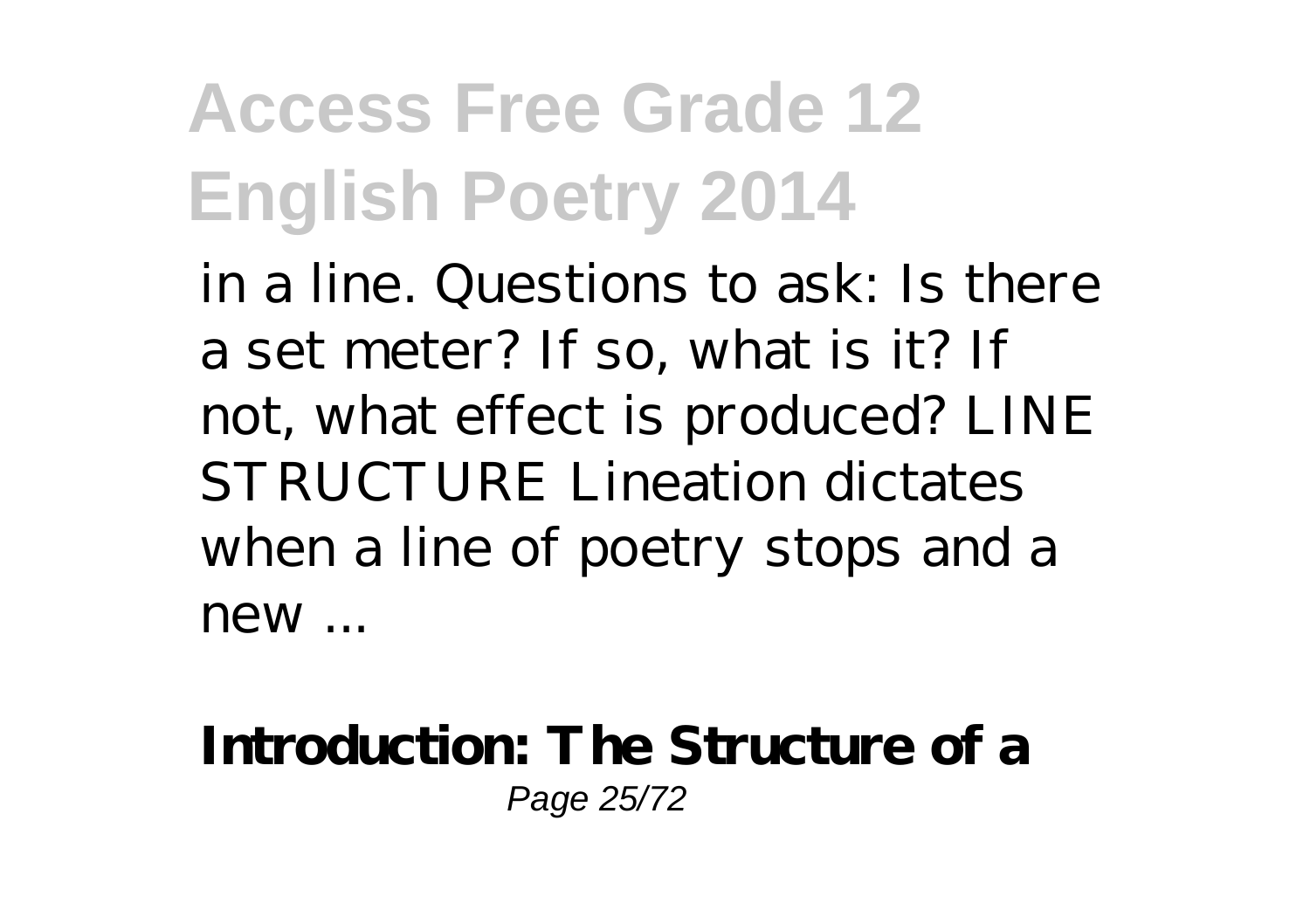**Poem - English Creek** 2014 trading volumes. The table below shows 2014 volumes compared to 2013. These are broken down into lots by each metal and contract type. There were 253 trading days in 2014, the same number as in 2013. The Page 26/72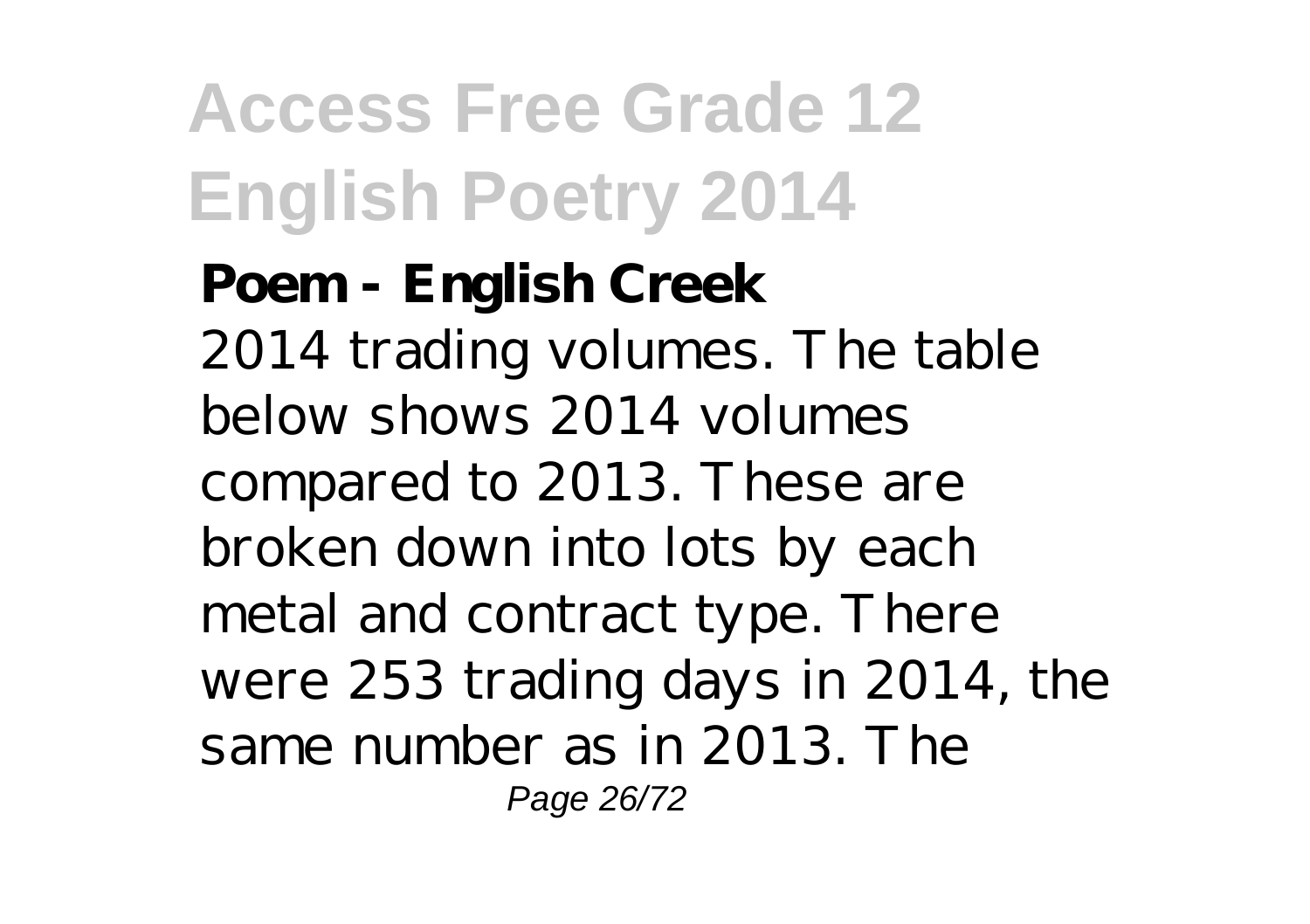average daily volume for 2014 was 700,204 lots, up 3.5% from 2013 (676,238 lots).

**2014 trading volumes - London Metal Exchange: 2014** English – Listening Comprehension – Teacher's Paper – Year 5 Page 27/72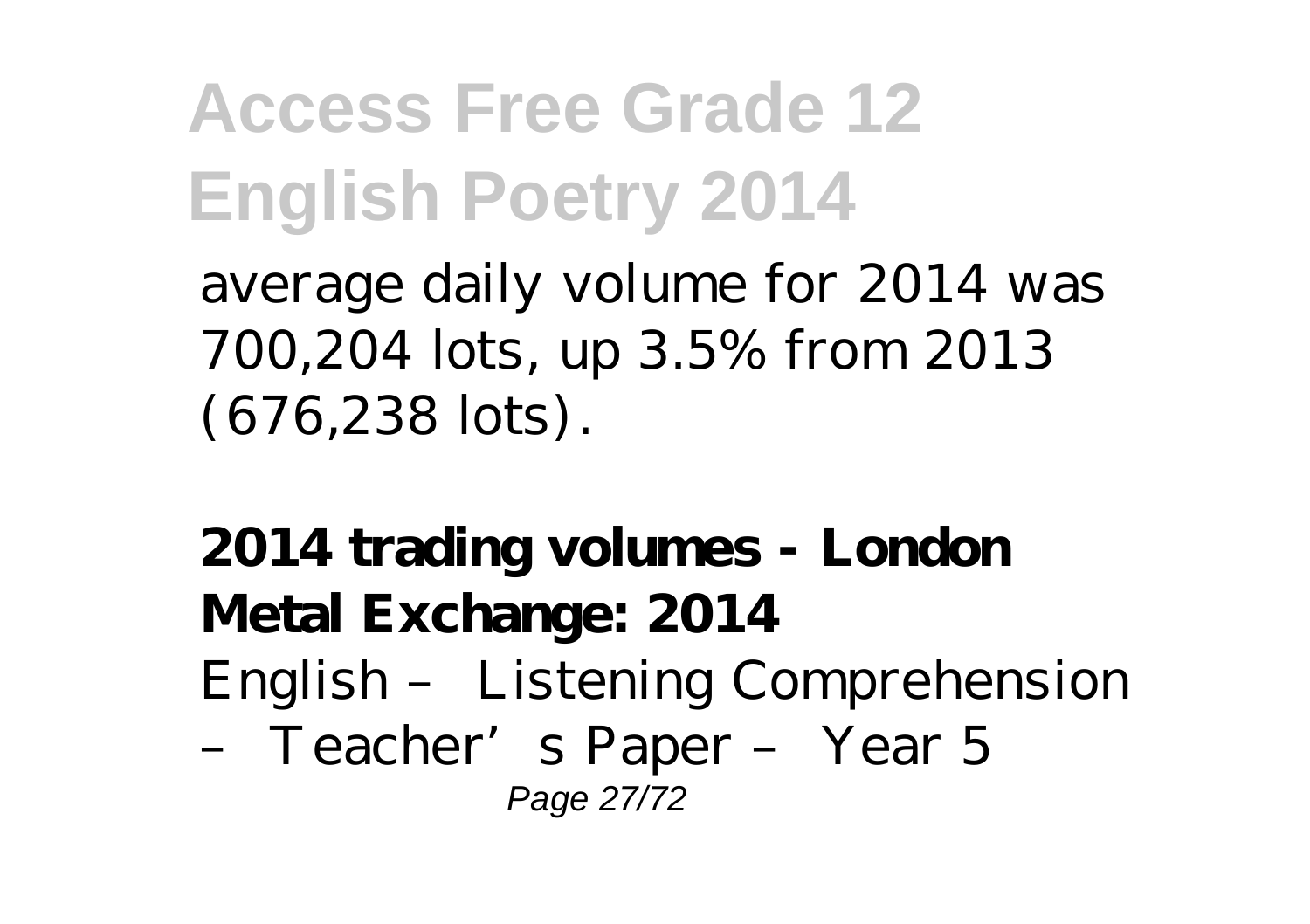Primary – 2014 Page 5 of 5 12. Fill in each blank with a suitable WORD. a) Charley was much than Alex at skimming stones in the water. He had only managed two \_\_\_\_\_. b) Charley, Alex and Manfred a lot of time together.

Page 28/72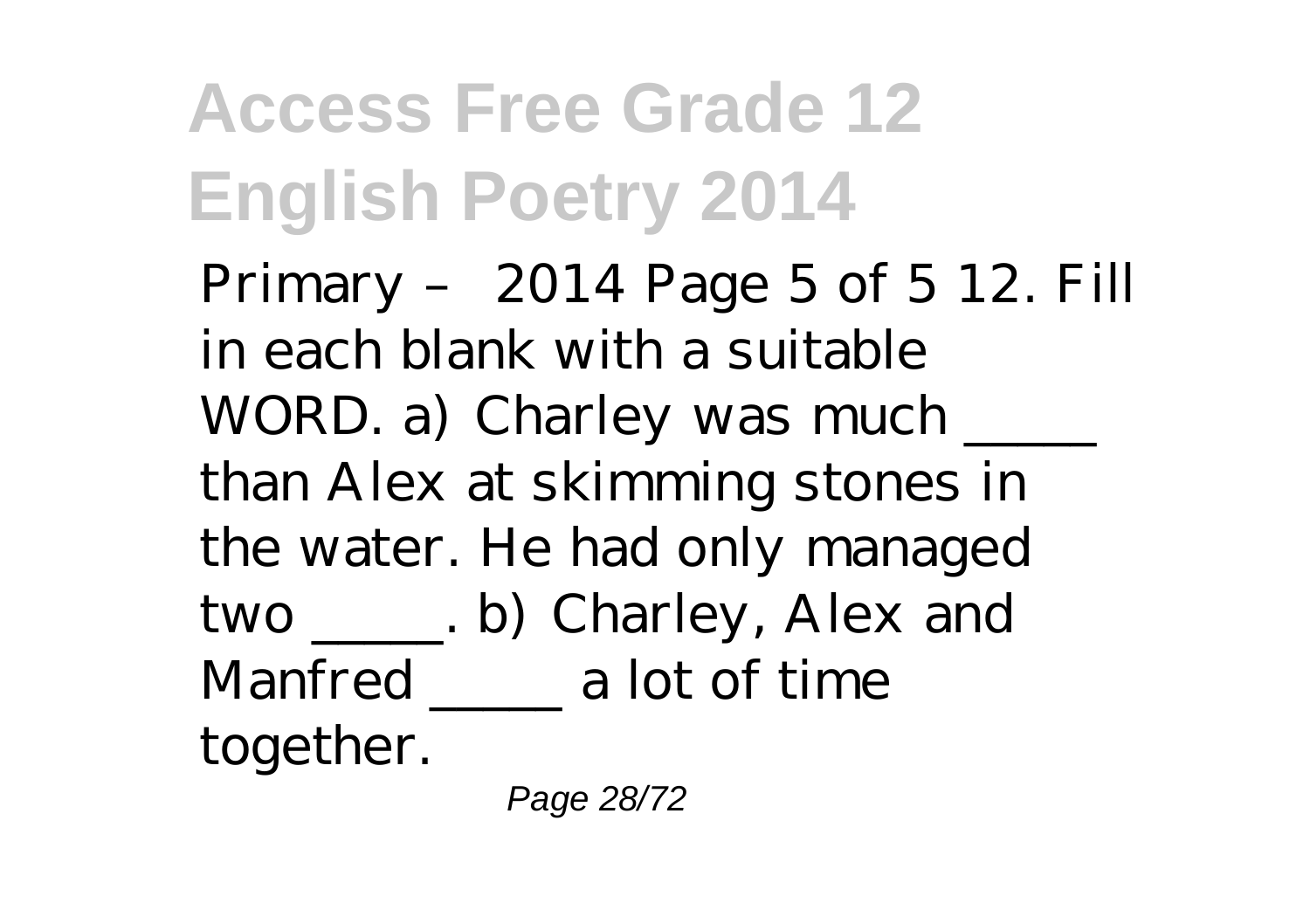**Guidelines for the conduct of the Listening Comprehension ...** National Office Address: 222 Struben Street, Pretoria Call Centre: 0800 202 933 | callcentre@dbe.gov.za Switchboard: 012 357 3000. Page 29/72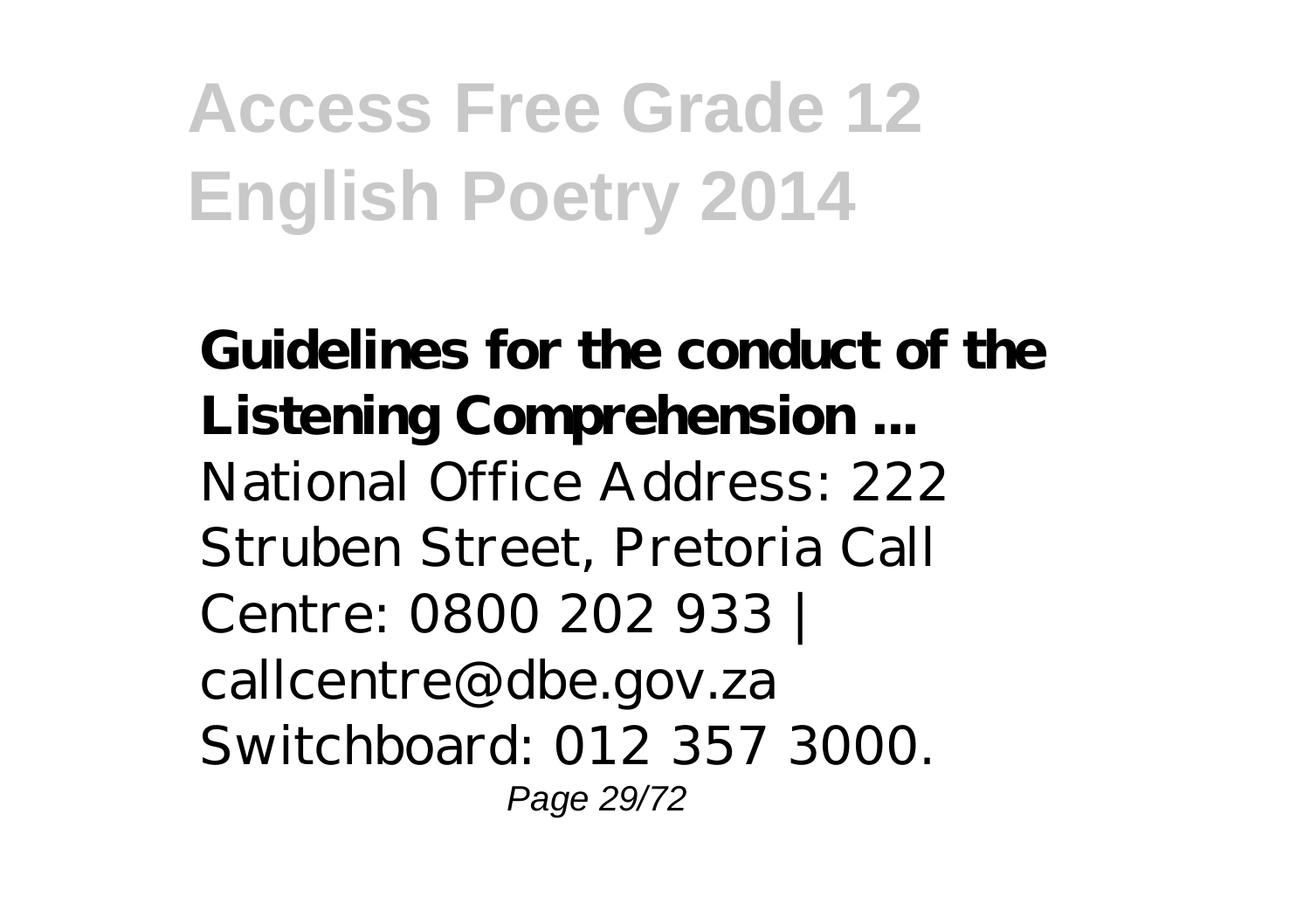Certification certification@dbe.gov.za

#### **National Department of Basic Education > Curriculum ...** Grade descriptors (16) Mark schemes (10) Notes and guidance (2) ... Question paper: Paper 2 Page 30/72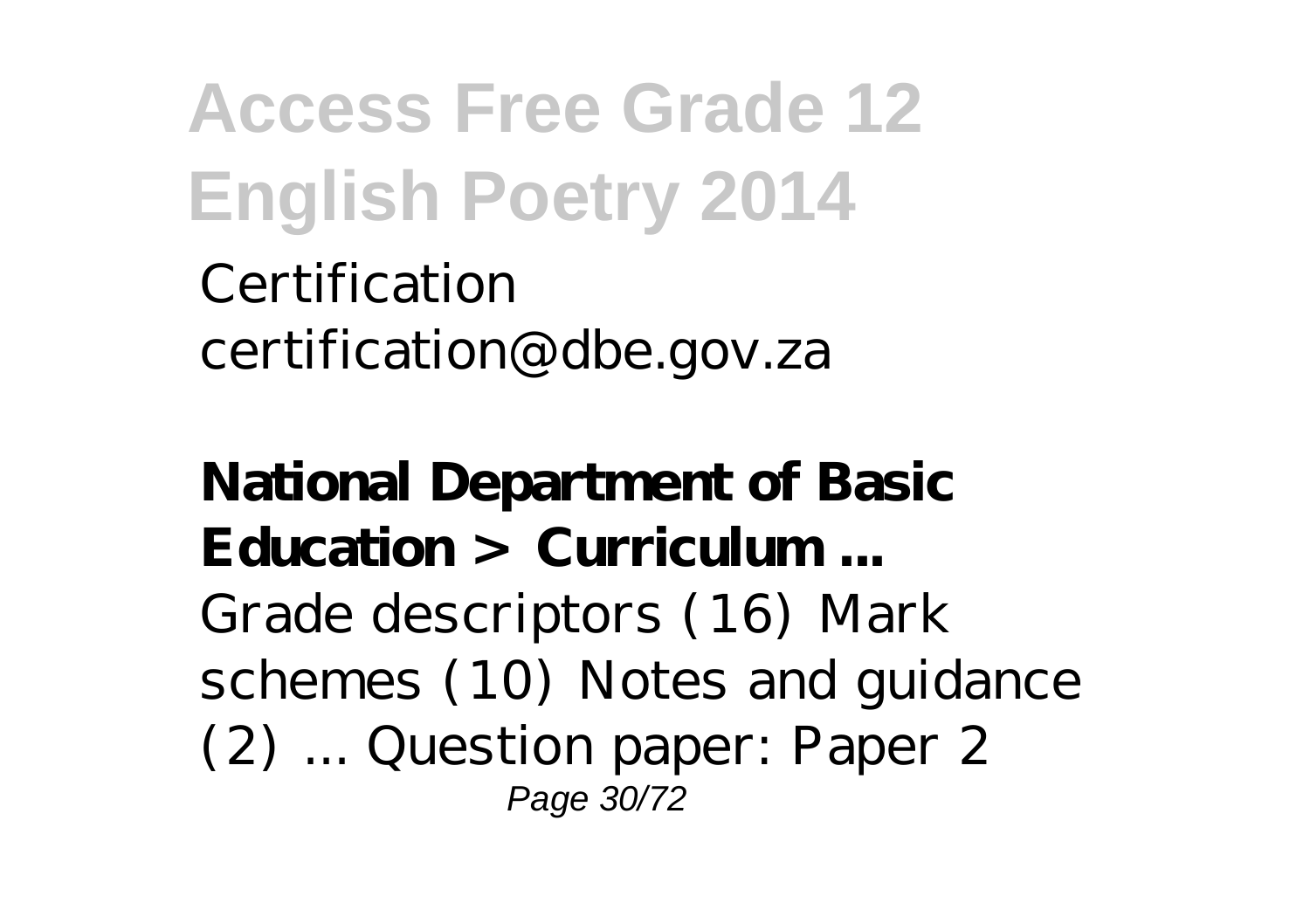Shakespeare and unseen poetry - Sample set (2021 exams only) ... Published 21 Nov 2014 | PDF | 297 KB. Question paper: Paper 1 Shakespeare and the 19th-century novel - Sample set 1 ...

#### **AQA | GCSE | English Literature** Page 31/72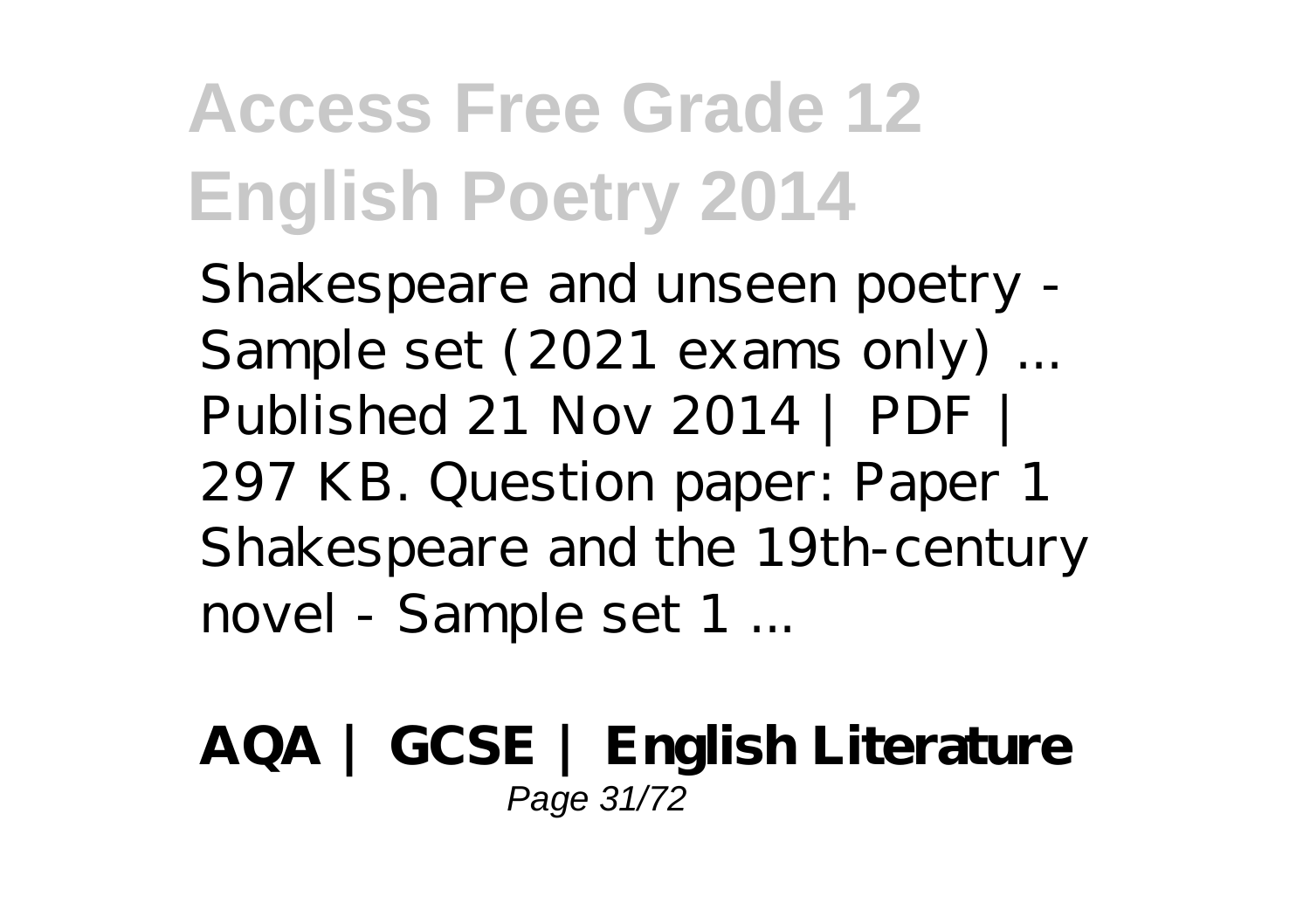**| Assessment resources** English appendix 1 and appendix 2, ... Last updated 16 July 2014  $+$ show all updates. 16 July 2014. Added programme of study for English at key stage 4. 11 September 2013.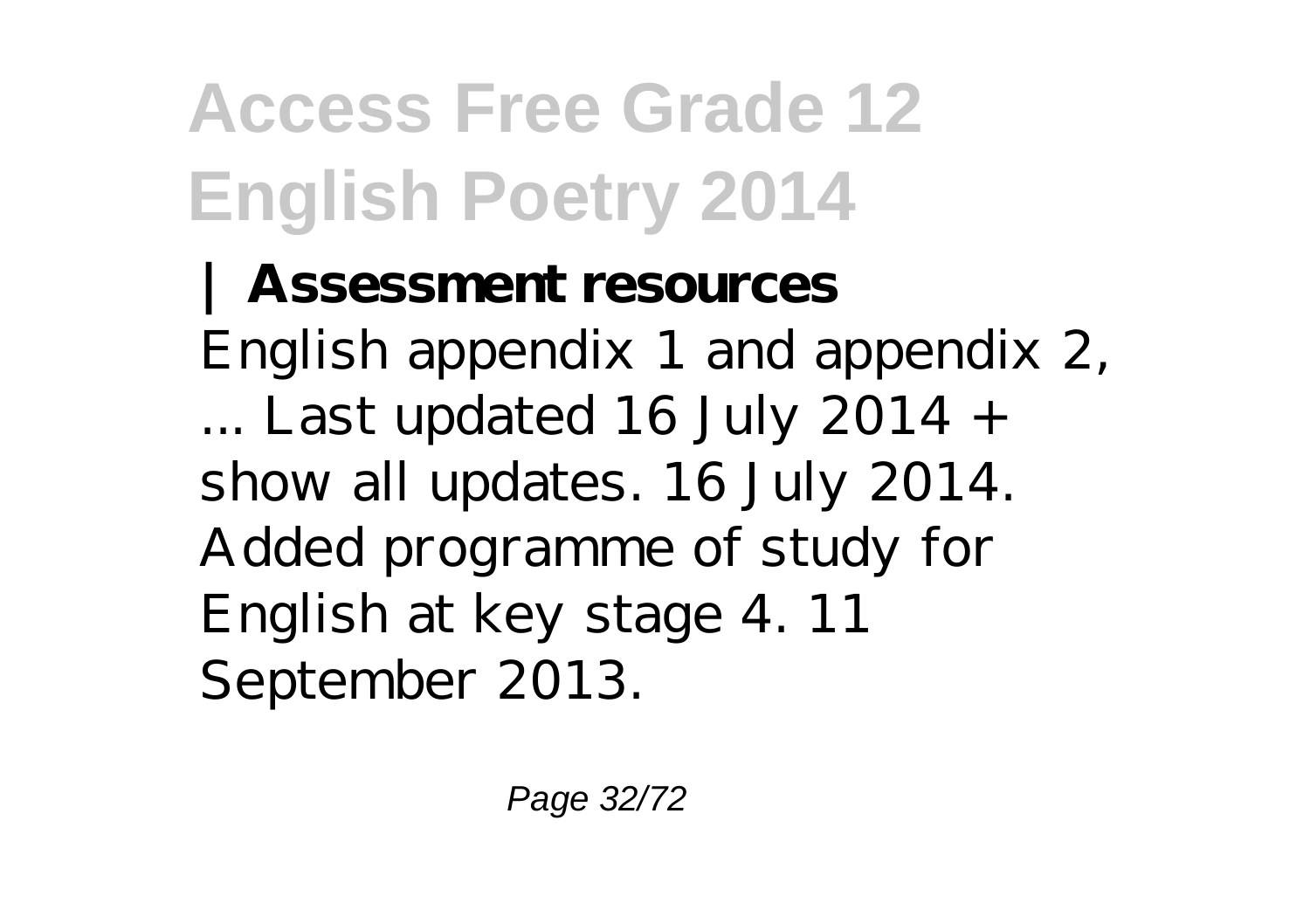Content - Section (A) 1. Grammar (Active-Passive Voice, Direct-Indirect Narration, Tenses, Clauses, Synthesis, Transformation, Modals, Prepositions, Word Formation, Page 33/72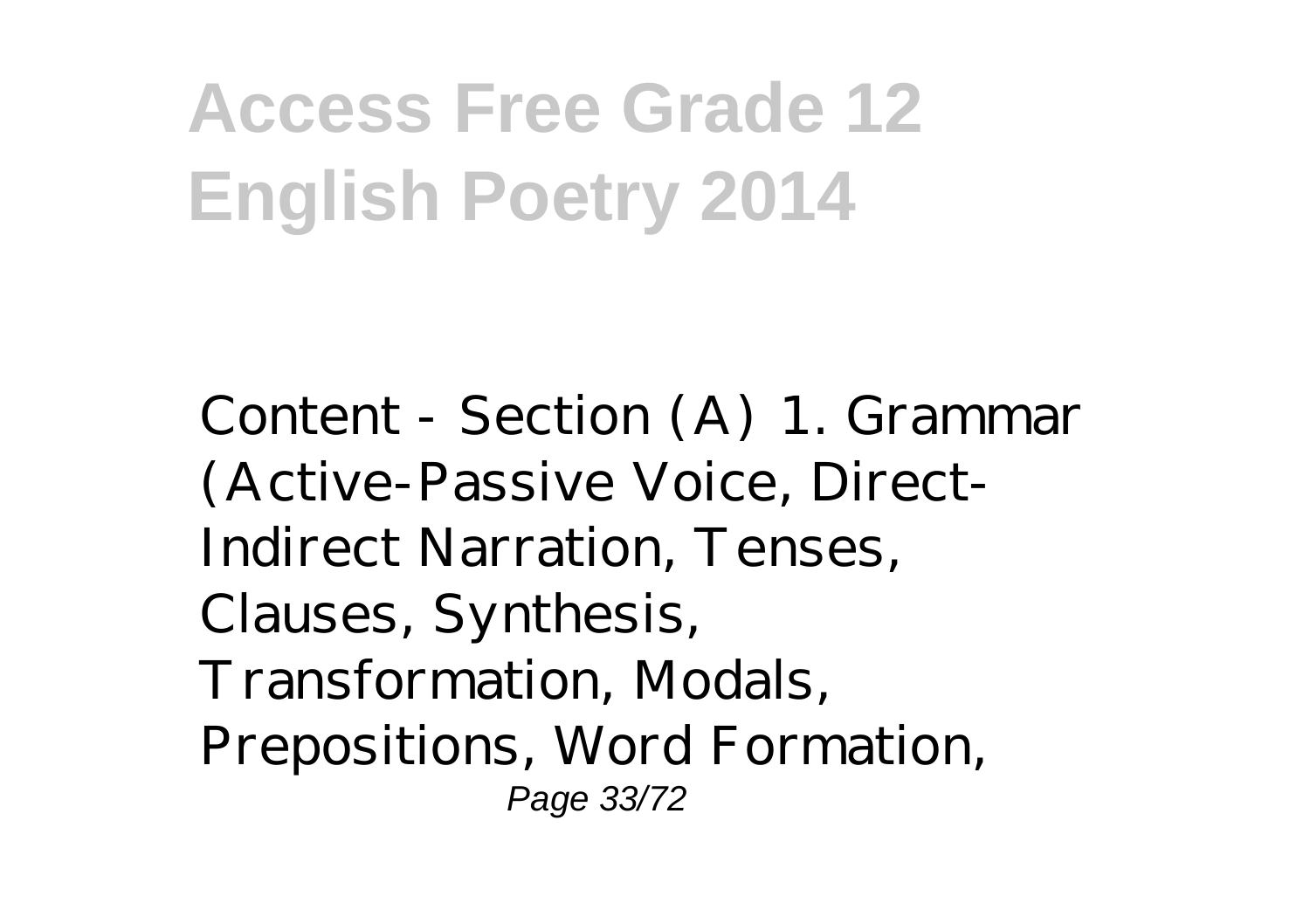Subject-verb Agreement, Phrasal Verbs, Meaning and Their Uses, Idioms, Translation, Preciswriting, Unseen Passages or Comprehension, Letters/Applications, Essays.) Section (B) 1. Poetry (Short Summary, Short Question-Page 34/72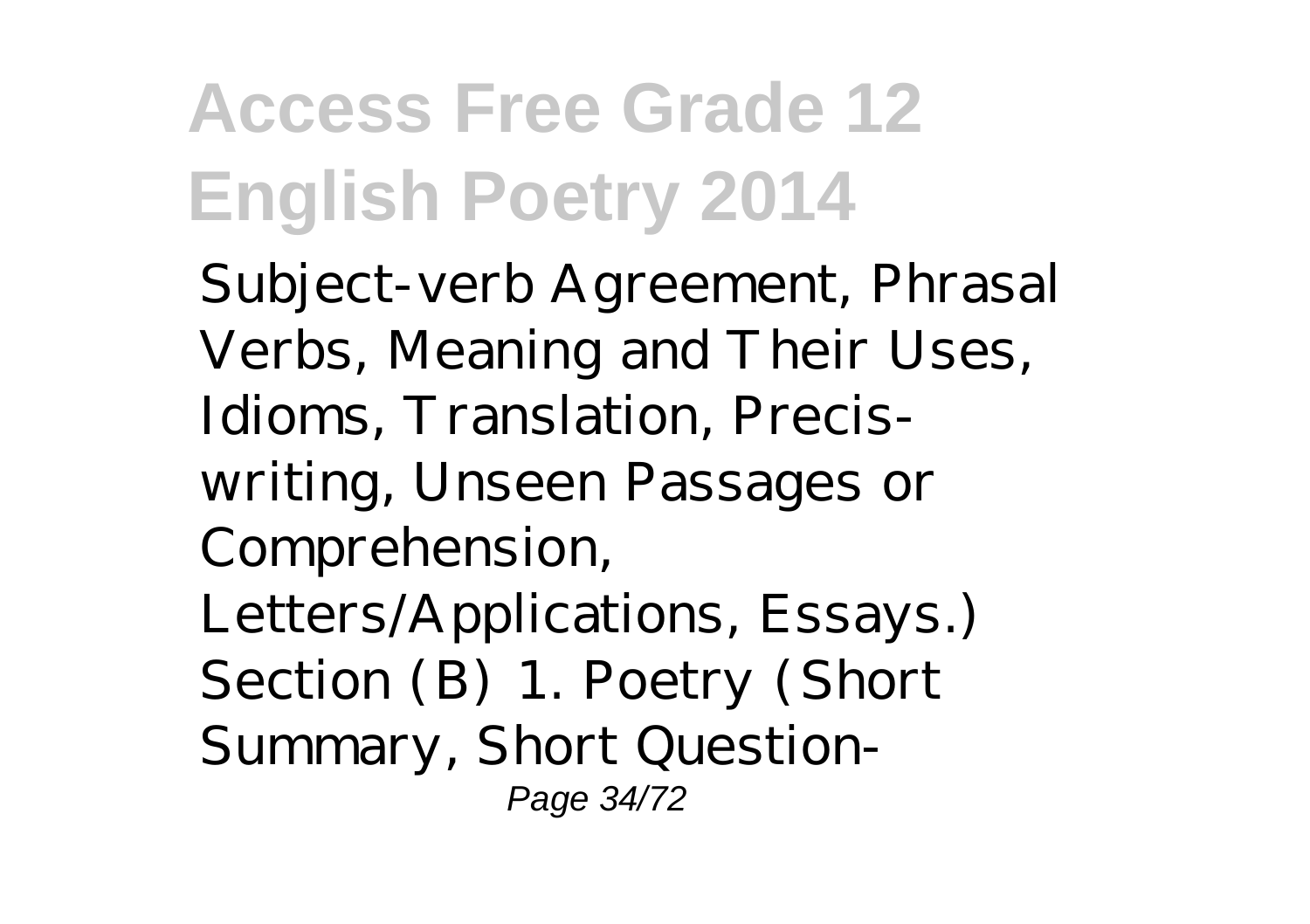Answers, True/False, Essayists and their Prescribed Essays) Section (C) 1. Prose (Short Summary, Short Question-Answers, True/False, Essayists and their Prescribed Essays) Section (D) 1. Story of English (Short Question-Answers, Books Page 35/72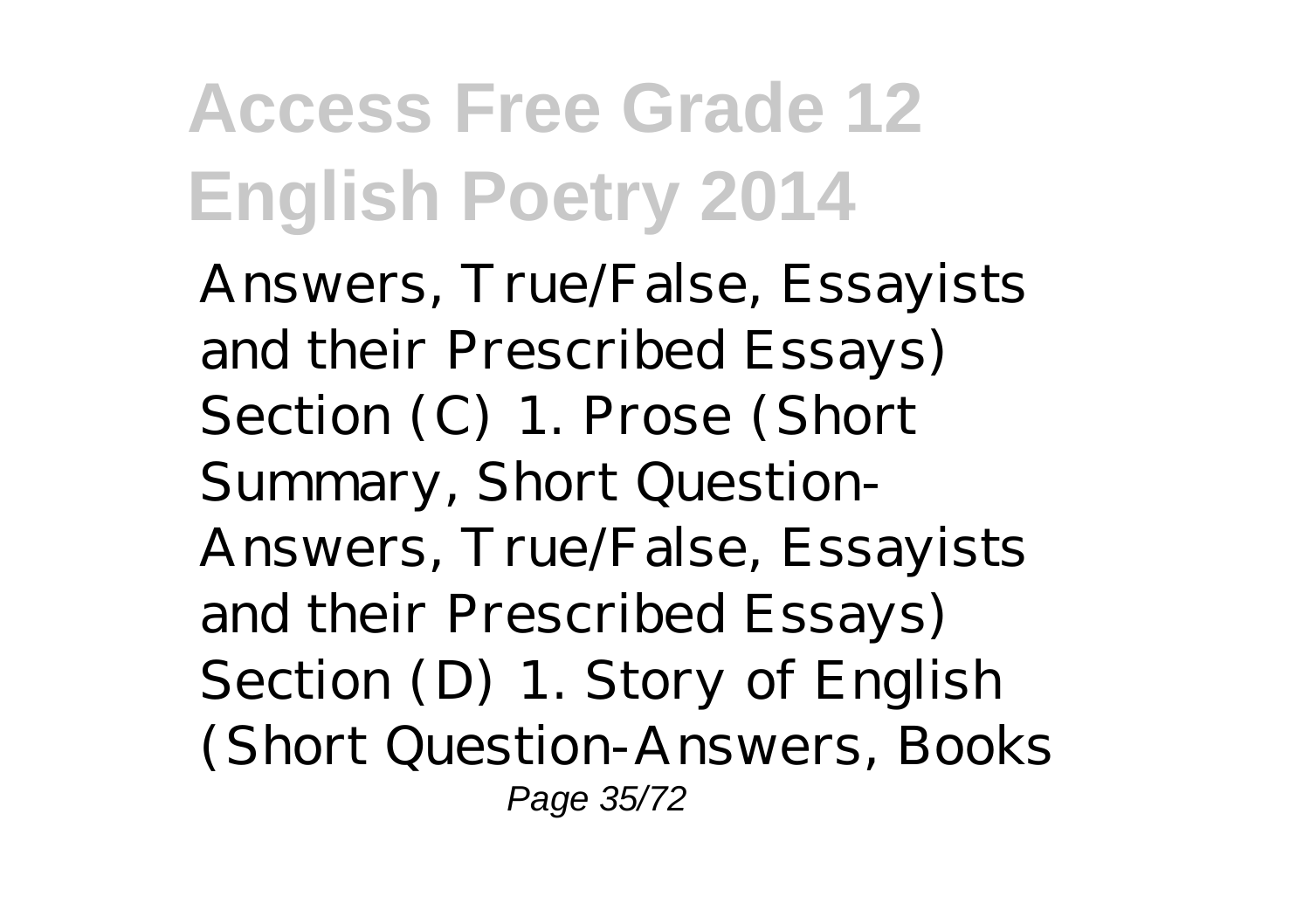and Authors. ) Model Set (I-IV) Board Examination Paper.

This study discusses the representation of class in poetry in English from Britain and Ireland between the fourteenth and twentyfirst centuries, and the effect of Page 36/72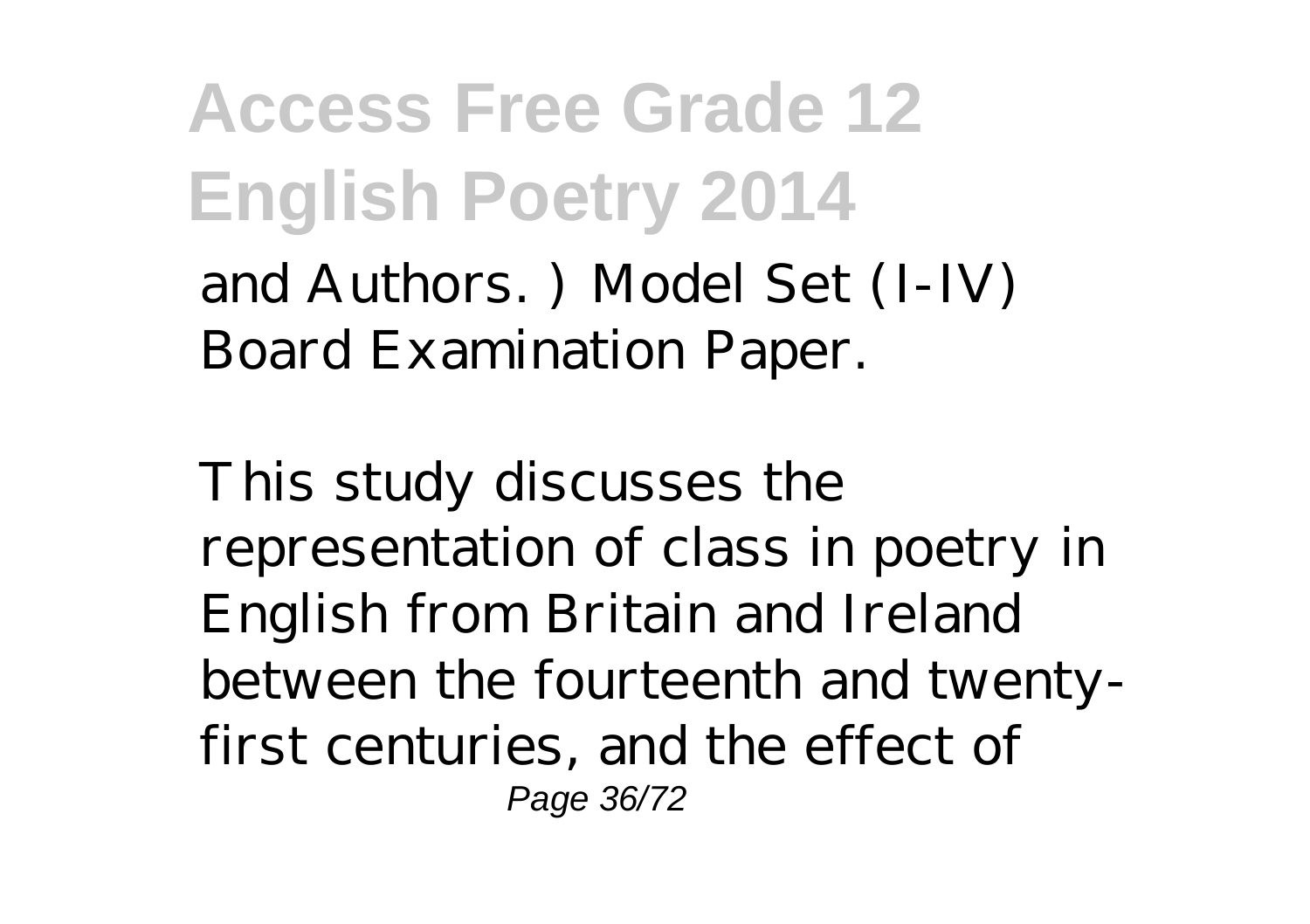class on the production, dissemination, and reception of that poetry. It looks at the factors which enable and obstruct the production of poetry, such as literacy, education, patronage, prejudice, print, and the various alleged revivals of poetry in Page 37/72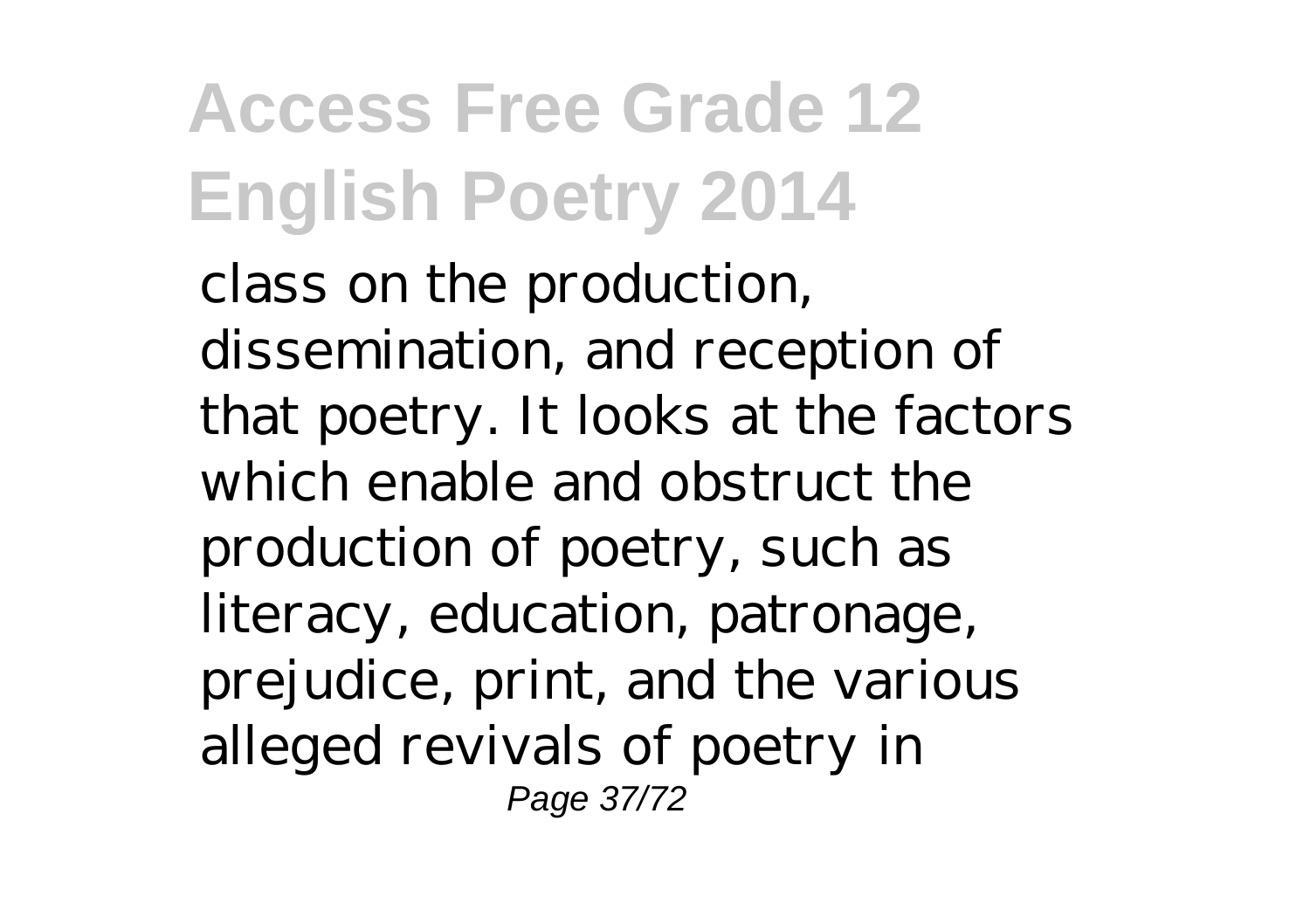Britain, and the relationship between class and poetic form. Whilst this is a survey that cannot be comprehensive, it offers a number of case-studies of poets and poems from each period considered.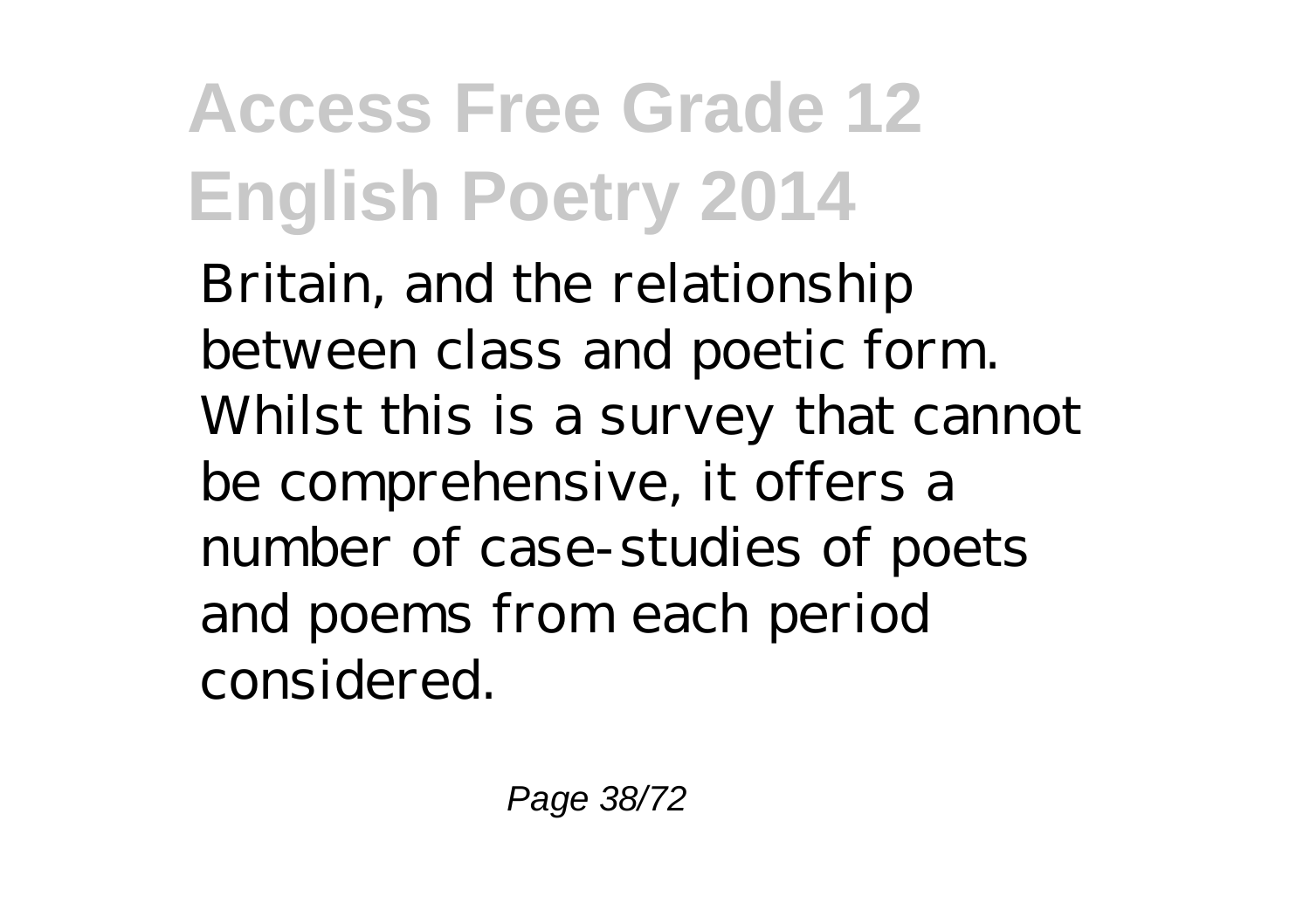This international collection of essays examines contemporary English-language poetry from South Asia. The contributors discuss women's issues, the concerns of marginalized groups—such as the Dalit community and the people of Page 39/72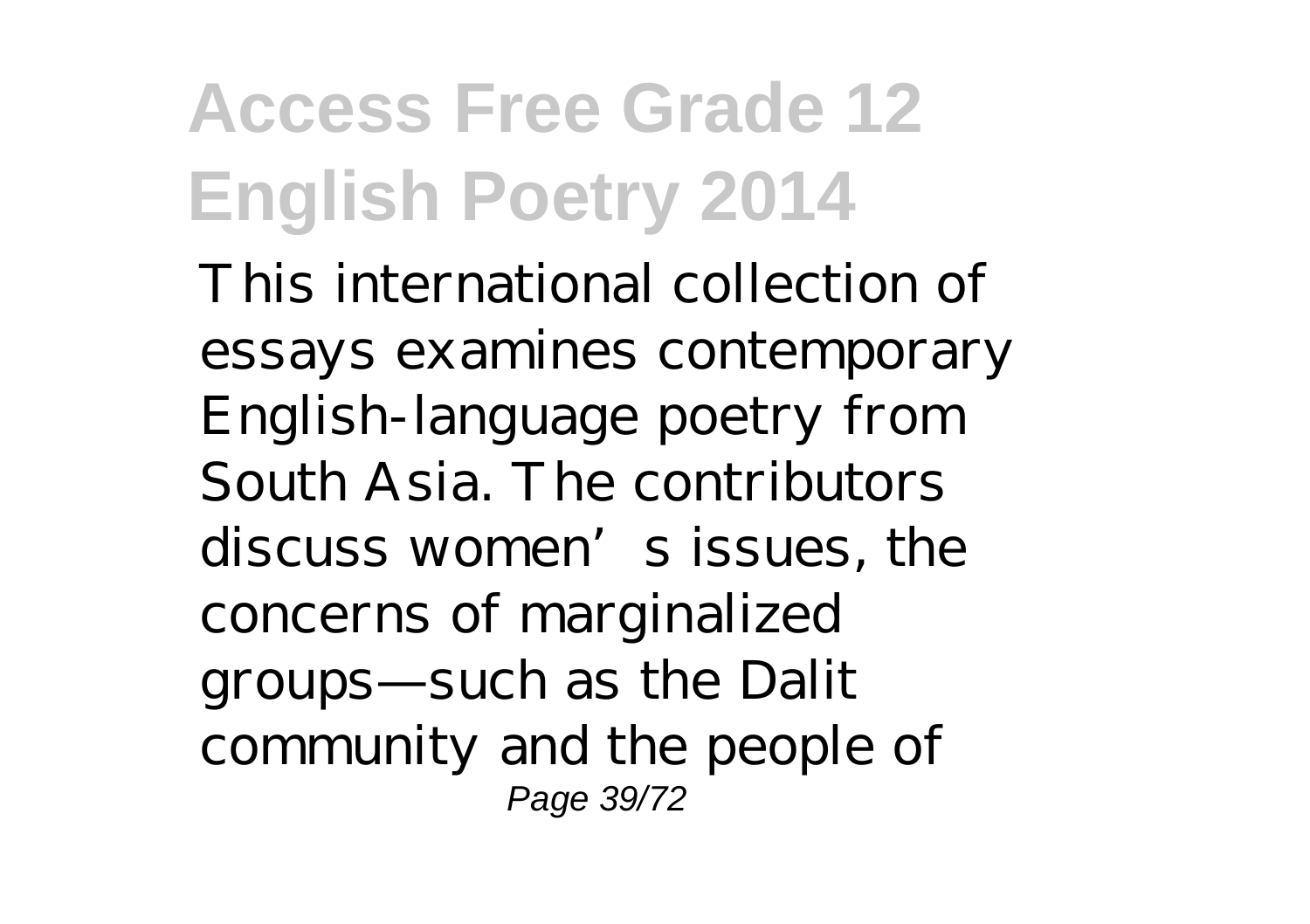Northeastern India—social changes in Sri Lanka, and the changing society of Pakistan.

This book argues that there are deep connections between 'poetic' thinking and the sensitive recognition of creaturely others. It Page 40/72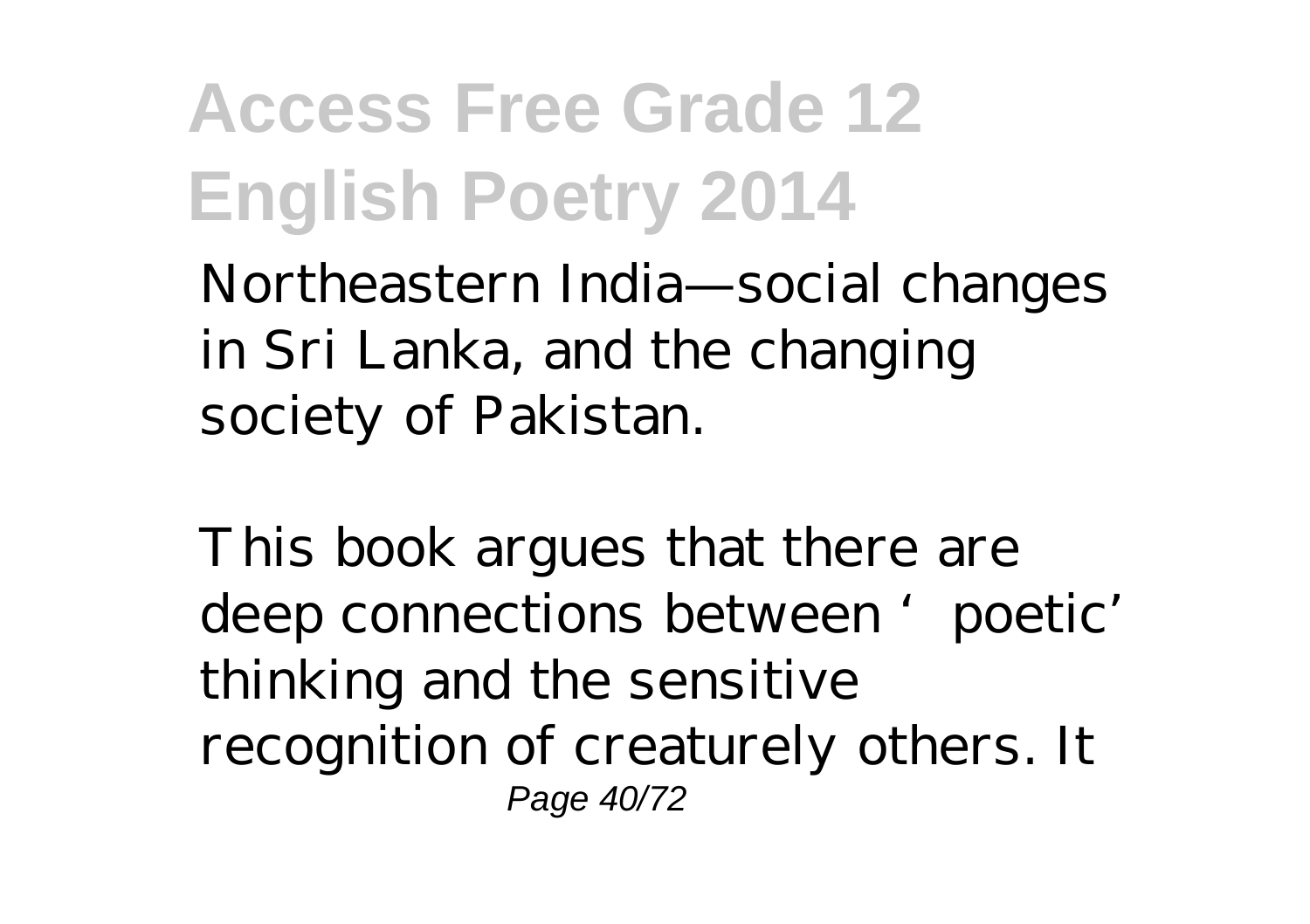explores this proposition in relation to four poets: Marianne Moore, Elizabeth Bishop, Ted Hughes, and Les Murray. Through a series of close readings, and by paying close attention to issues of sound, rhythm, simile, metaphor, and image, it explores how poetry Page 41/72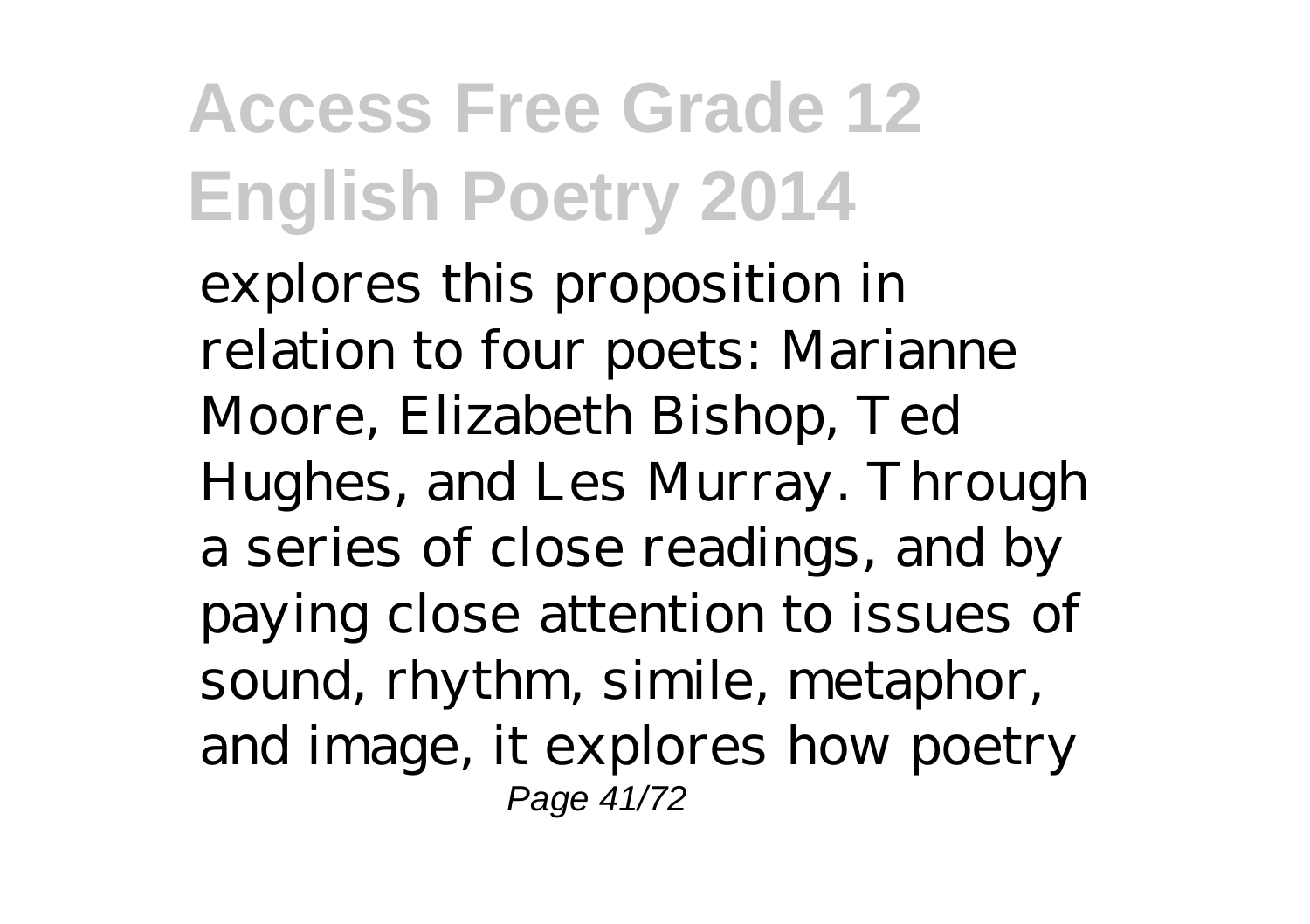cultivates a special openness towards animal others. The thinking behind this book is inspired by J. M. Coetzee's The Lives of Animals. In particular, it takes up that book's suggestion that poetry invites us to relate to animals in an open-ended and Page 42/72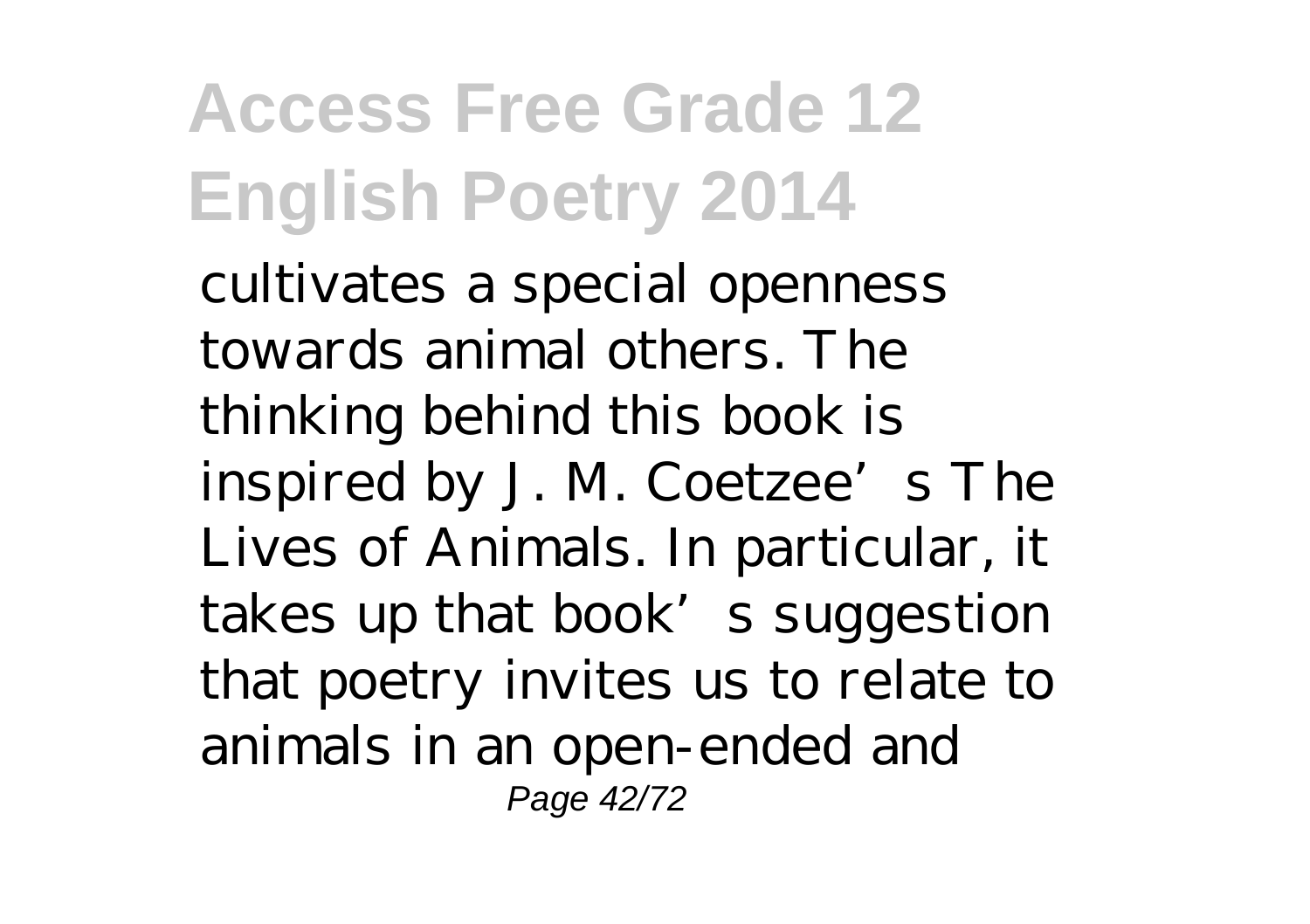sympathetic manner. Poets, according to Elizabeth Costello, the book's protagonist, 'return the living, electric being to language', and, doing so, compel us to open our hearts towards animals and the claims they make upon us. There are special affinities, for her, Page 43/72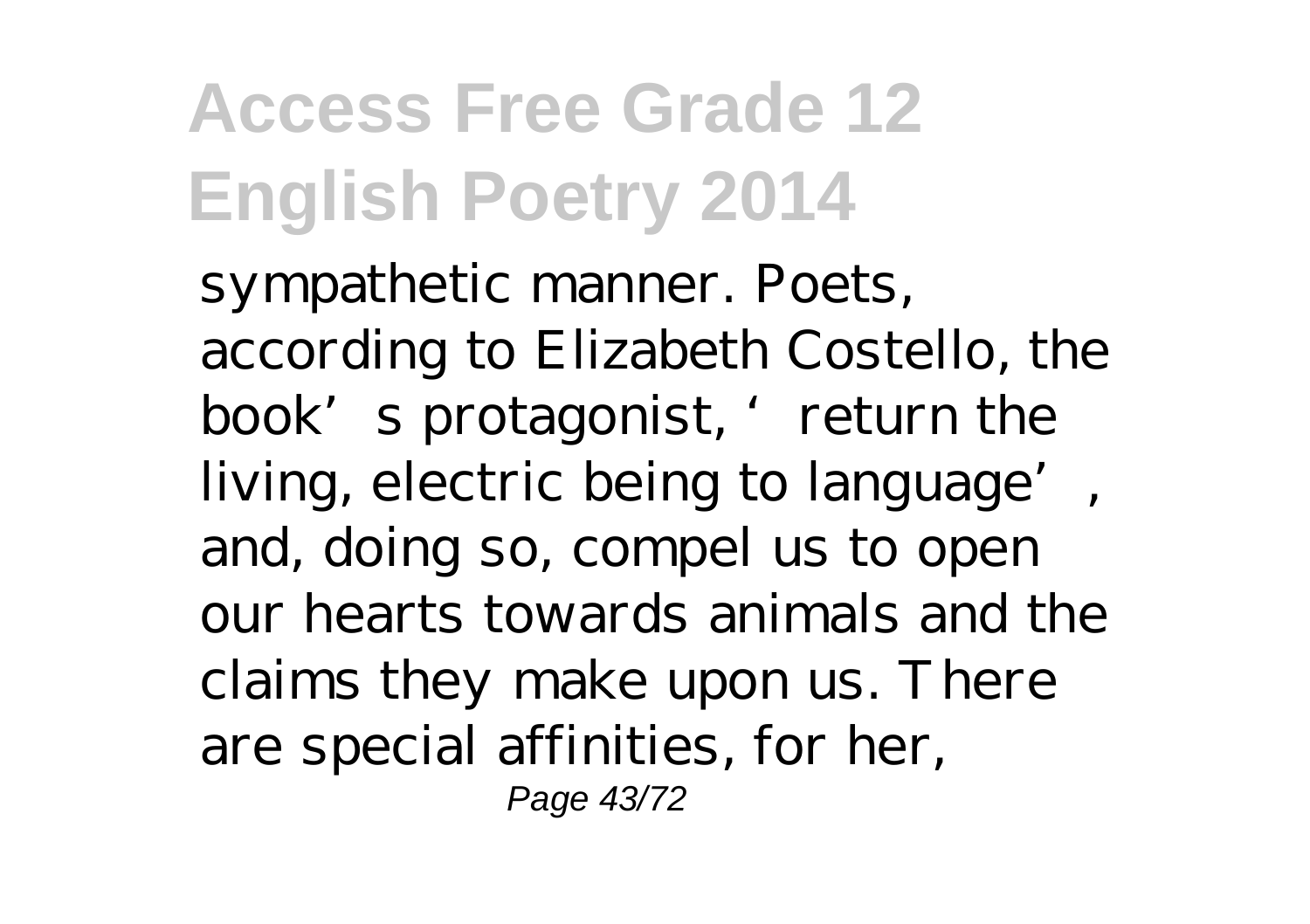between the music of poetry and the recognition of others. But what might it mean to say that poets to return life to language? And why might this have any bearing on our relationship with animals? Beyond offering many suggestive starting points, Elizabeth Costello says Page 44/72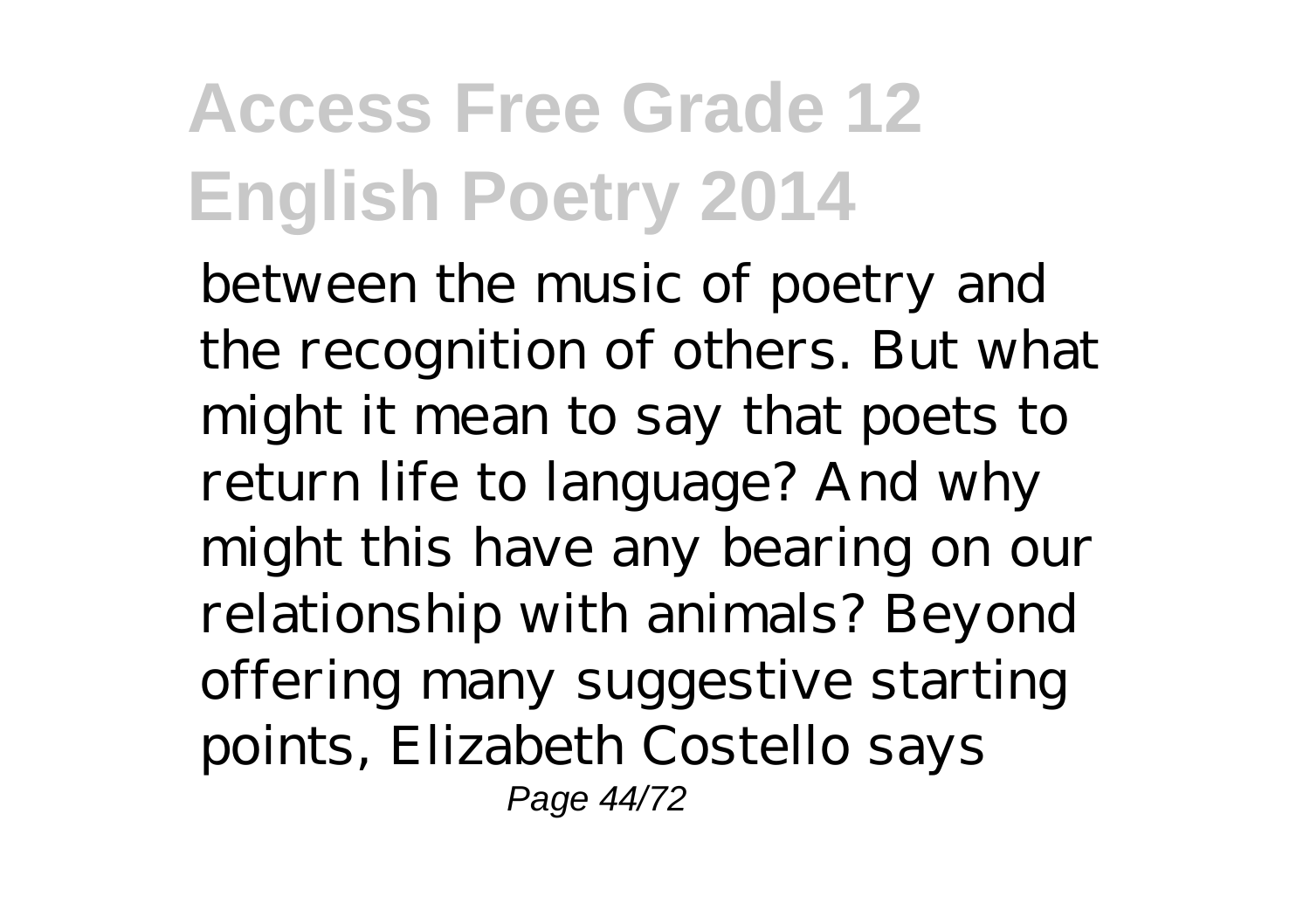very little about the nature of poetry's special relationship with the animal; one aim of this study, then, is to ask of what this relationship consists, not least by examining the various ways poets have bodied forth animals in language.

Page 45/72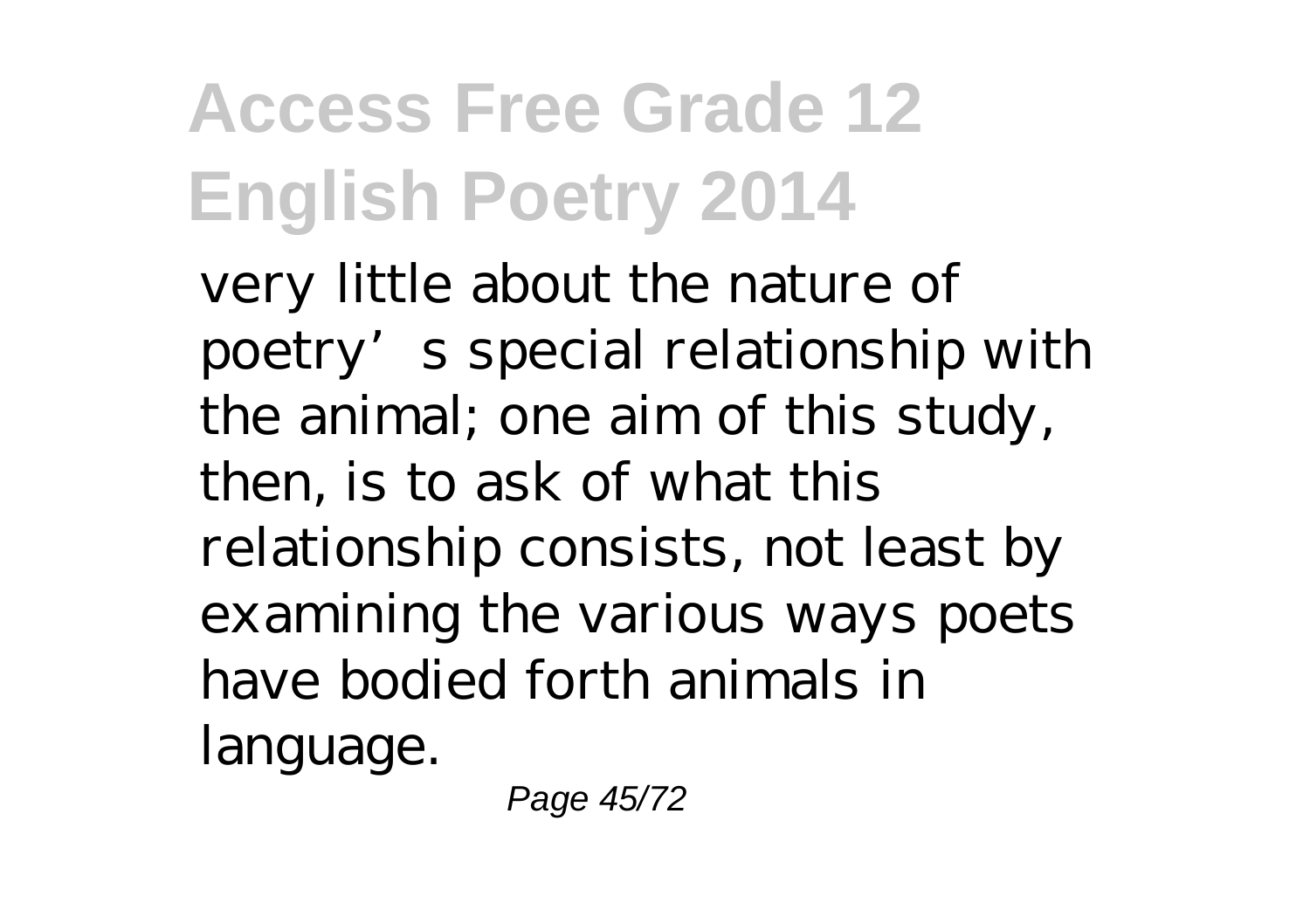British poetry is one of the main genre of English Literature. Major portion of English Literature prior to twentieth century existed in the form of poetry. The current book is laced with MCQ's on British Poetry and is designed to help the Page 46/72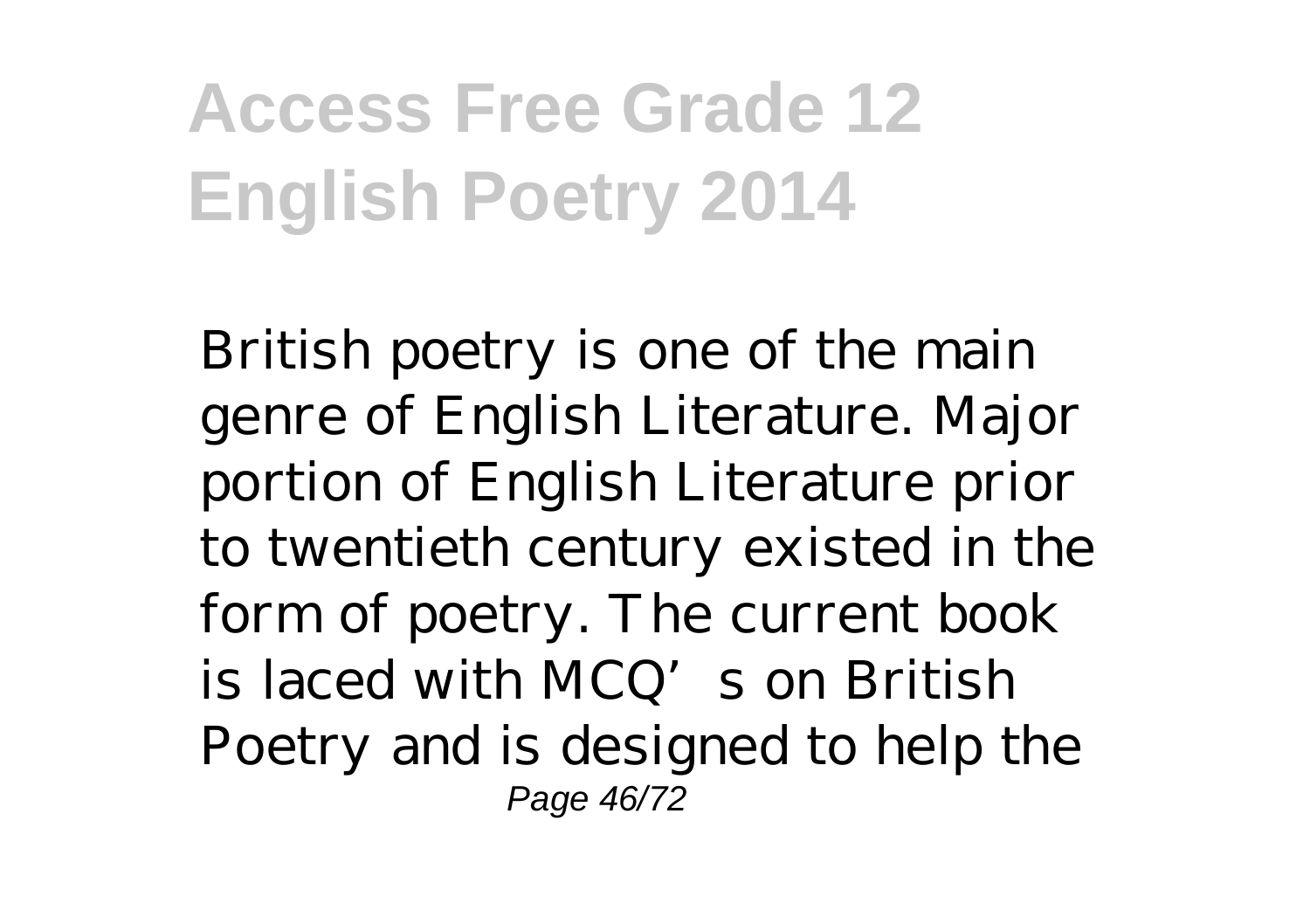learners up to greater extent in getting the basic knowledge of Poetry and in qualifying competitive examination. The book has been written with one prime objective of providing comprehensive knowledge to the students who want to qualify UGC Page 47/72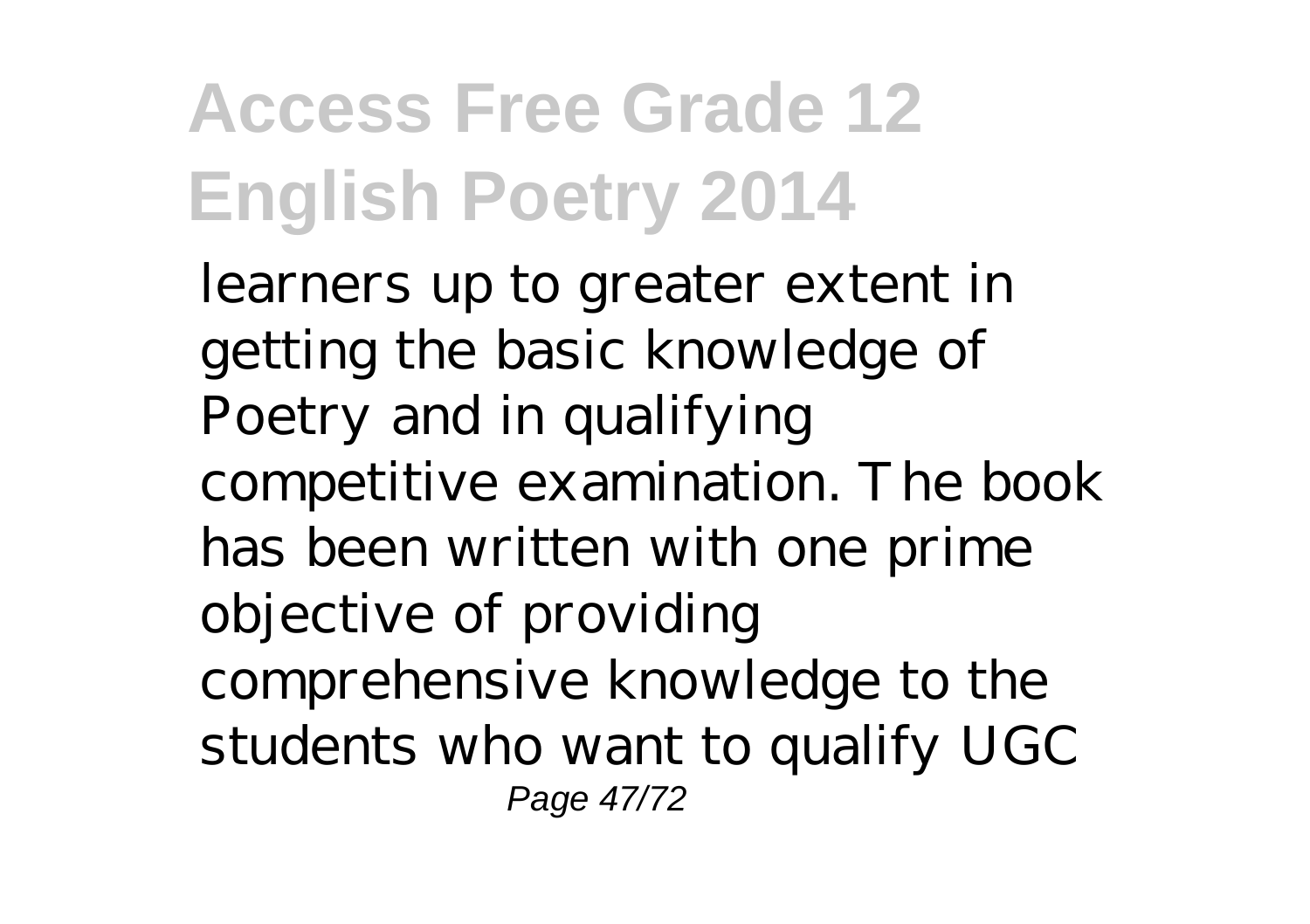NET/SET/SLET and join the prestigious teaching profession. The book covers a major time frame i.e. from Anglo-Saxon Age to Puritan Age and covers all the major works and authors belonging to all the ages that come under the said time frame. Major writers like Page 48/72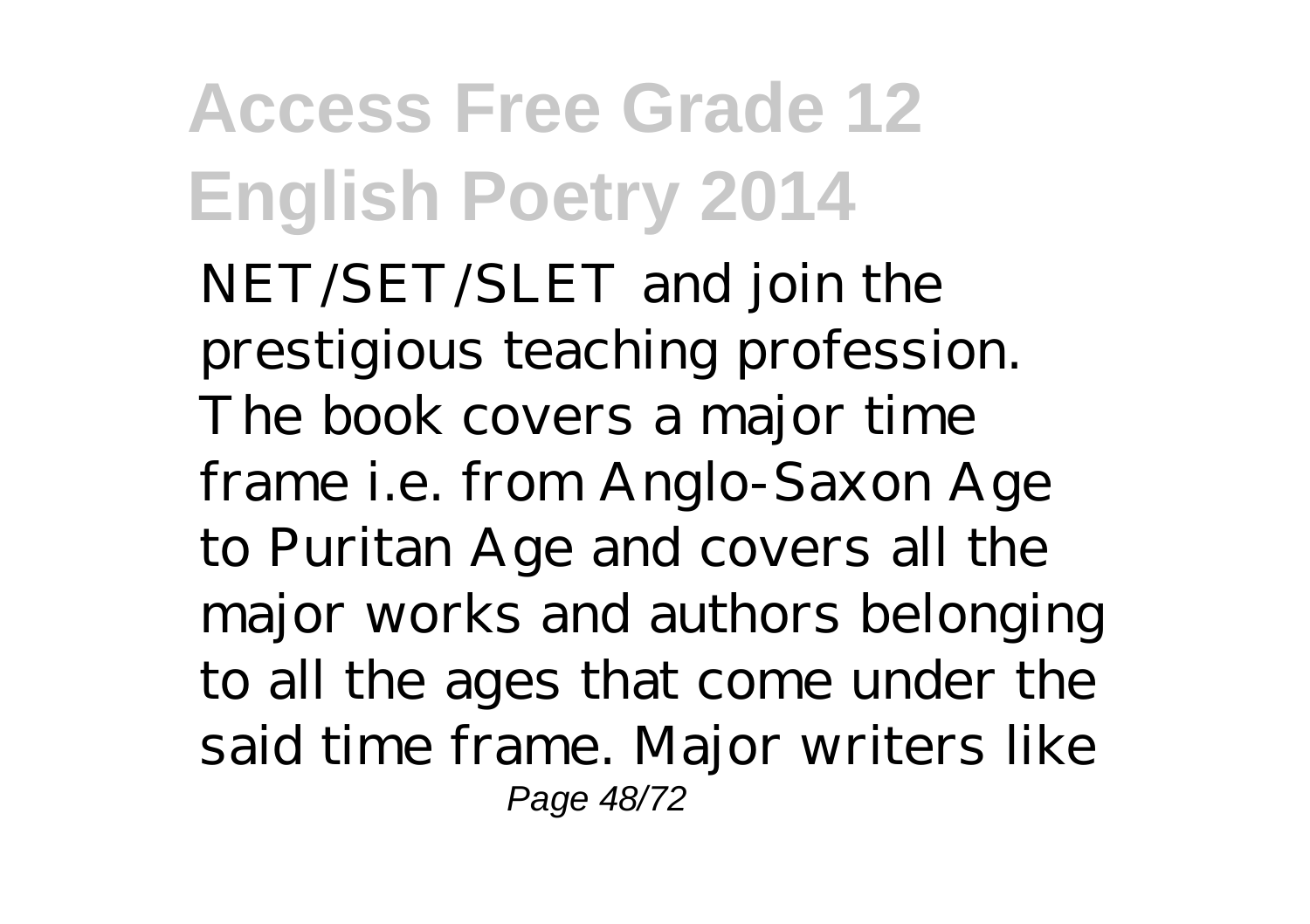Chaucer, Spenser, Herbert, Donne, Marvell, Milton and many more along with their major works and few minor works have been considered. This book also includes many minor poets like Skelton, Bradshaw, Ford, Chamberlayne, Lovelace, Herrick Page 49/72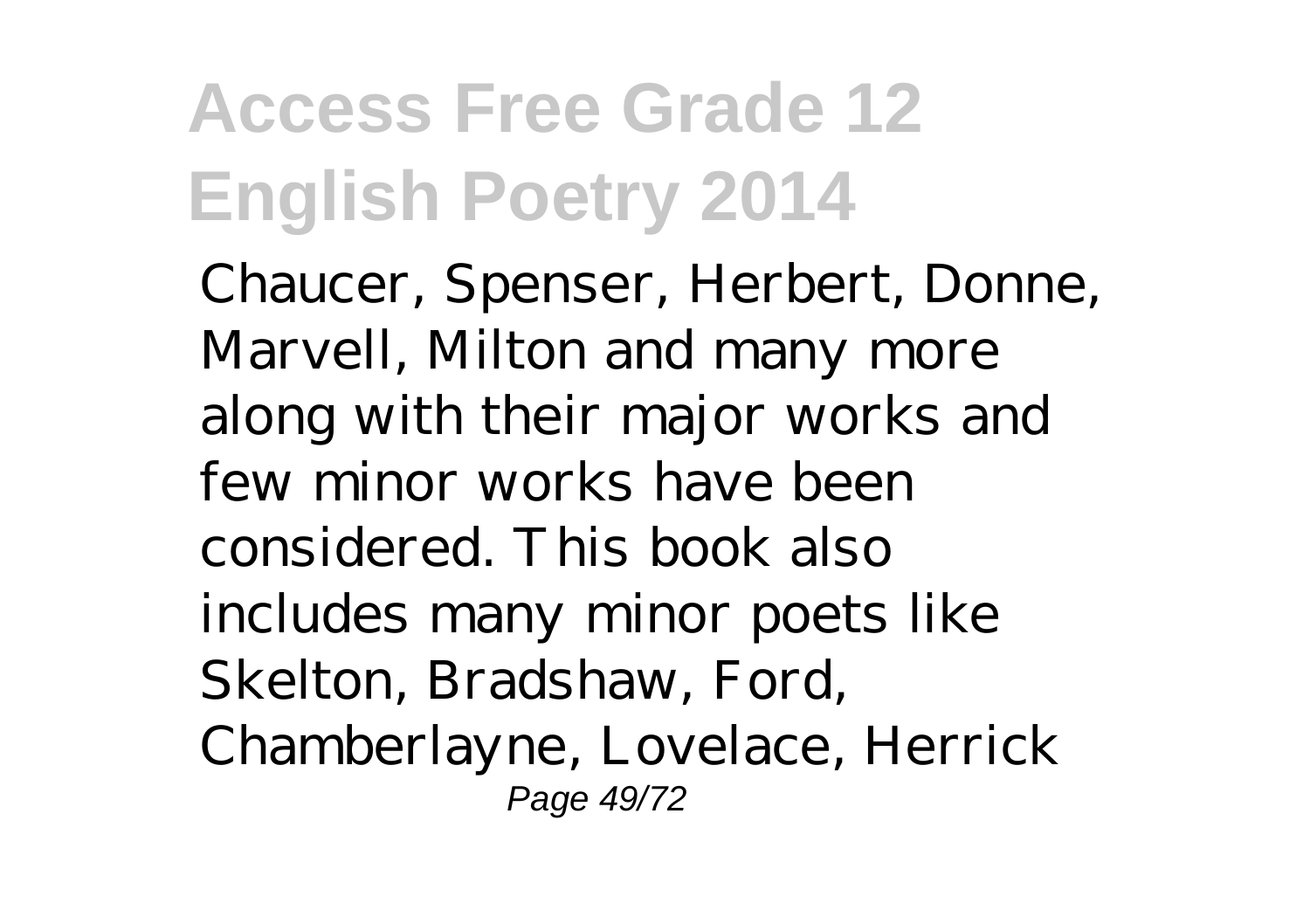and so on, who were not representatives of their age but still made important contributions to the field of literature. Besides major and minor authors, this book has also incorporated many MCQ's on all the main social, political, economic events and the literary Page 50/72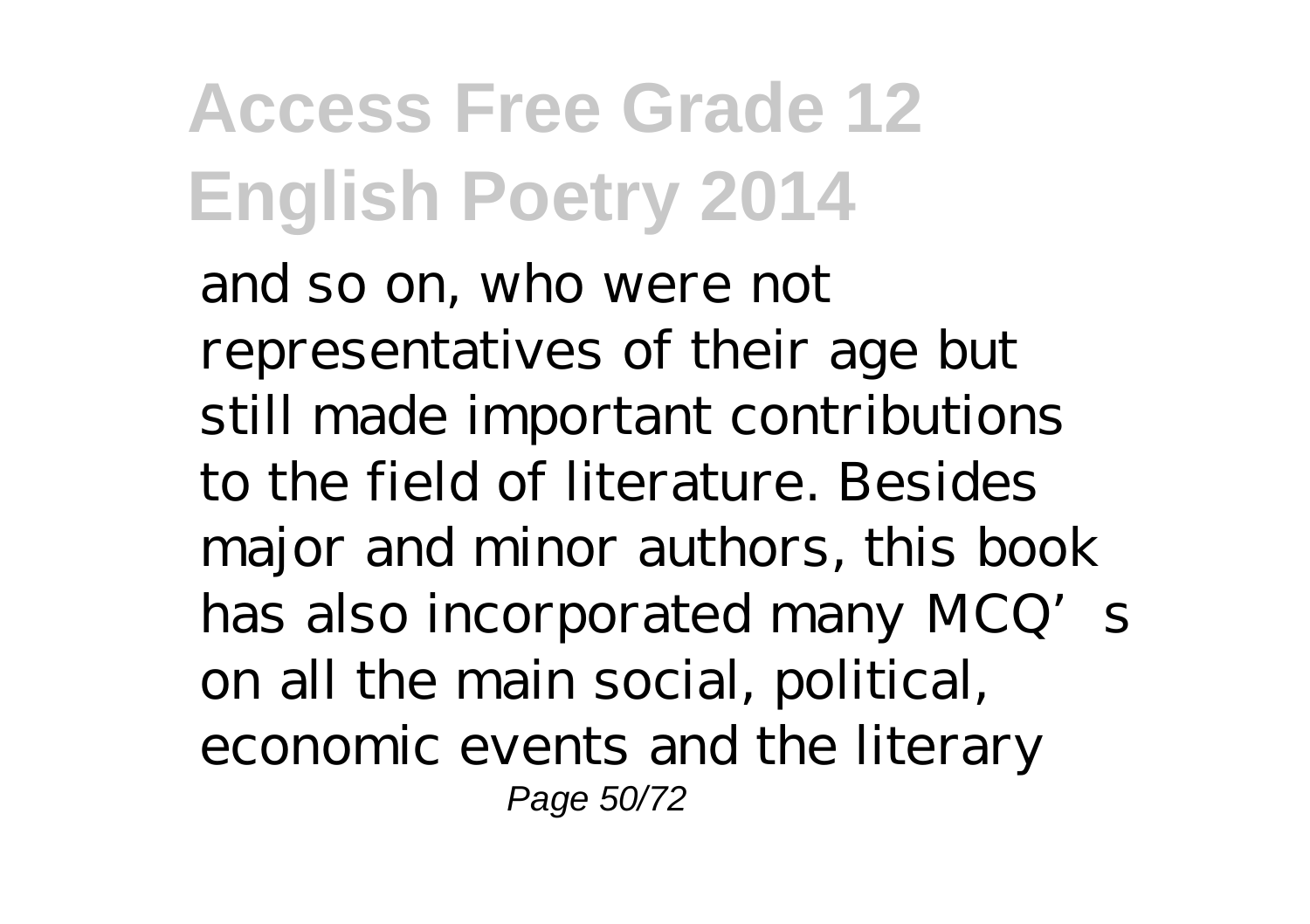trends of Britain for the given time period.

The book is a collection of forty poems that are divided into four groups of poetic forms. The forms Page 51/72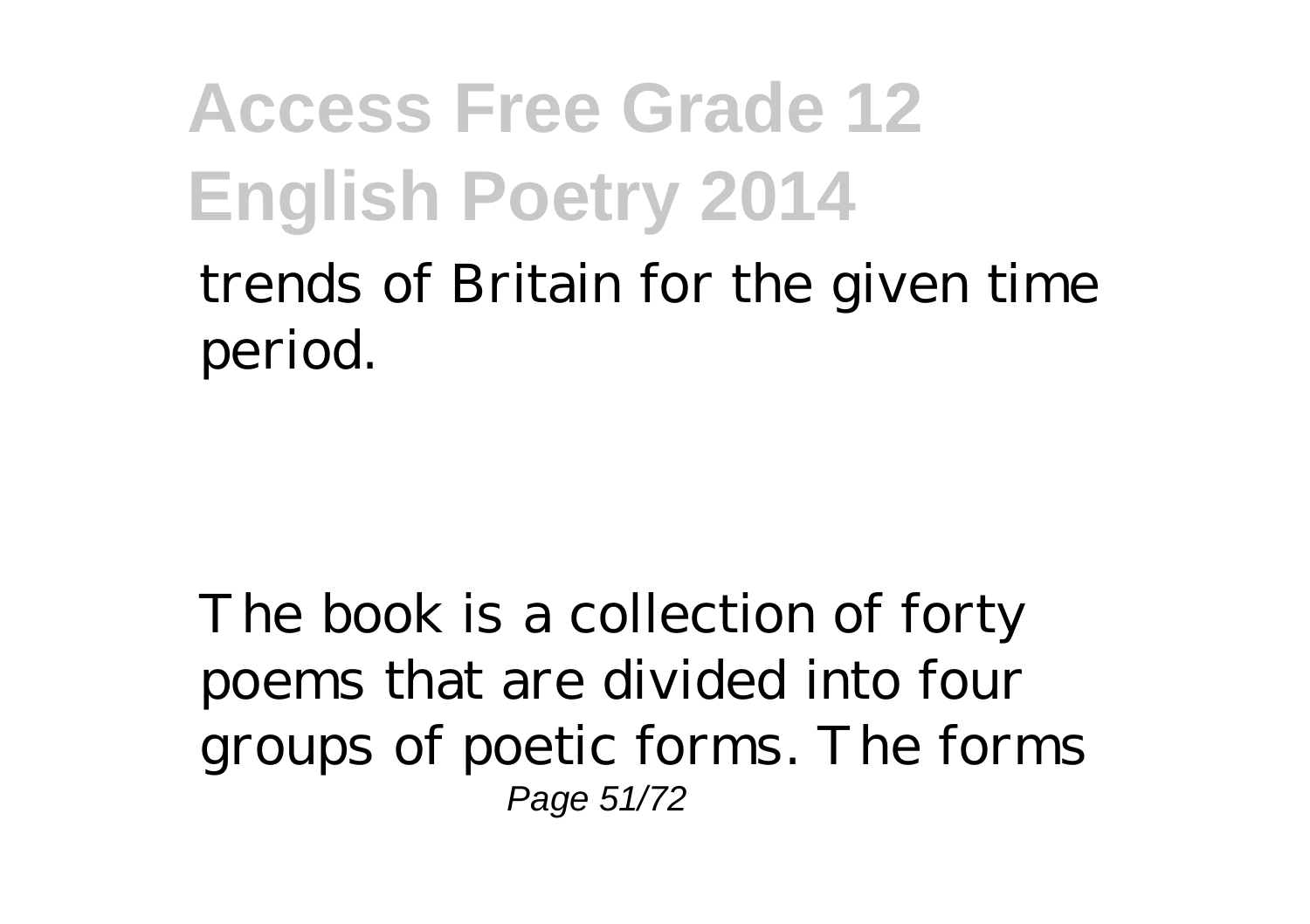include villanelles, sestinas, pantoums and sonnets. Every poem tells a story and some of the poetry narrate more optimistic tales while other poems explore societal issues. Issues explored within the poems include unfaithfulness, the media, bullying, Page 52/72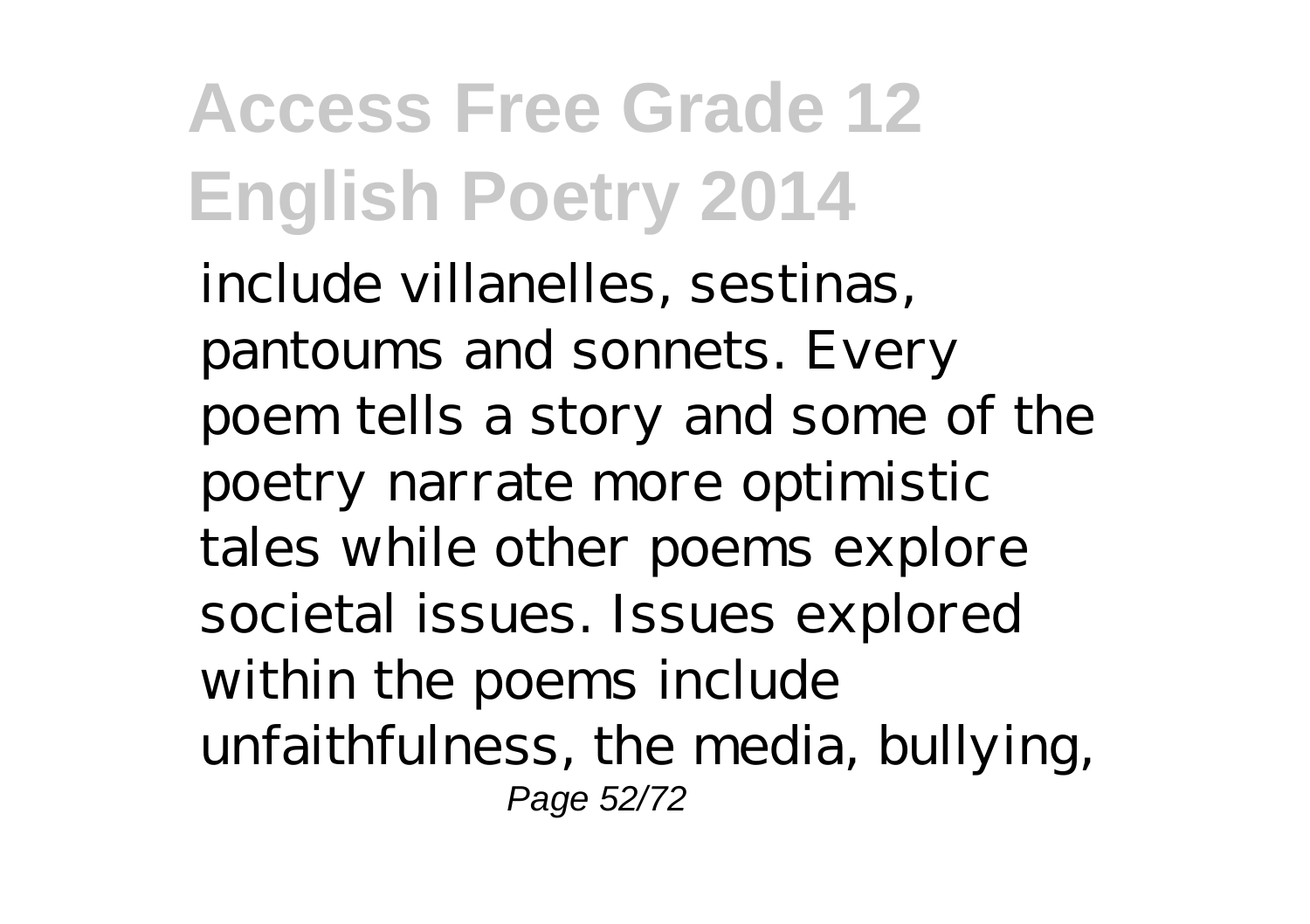science, agriculture, adoption and more. The optimistic poems in the collection explores friendship, marriage, love, holidays, seasons and nature. The optimistic poetry contrasts the serious undertones presented within the more political poems.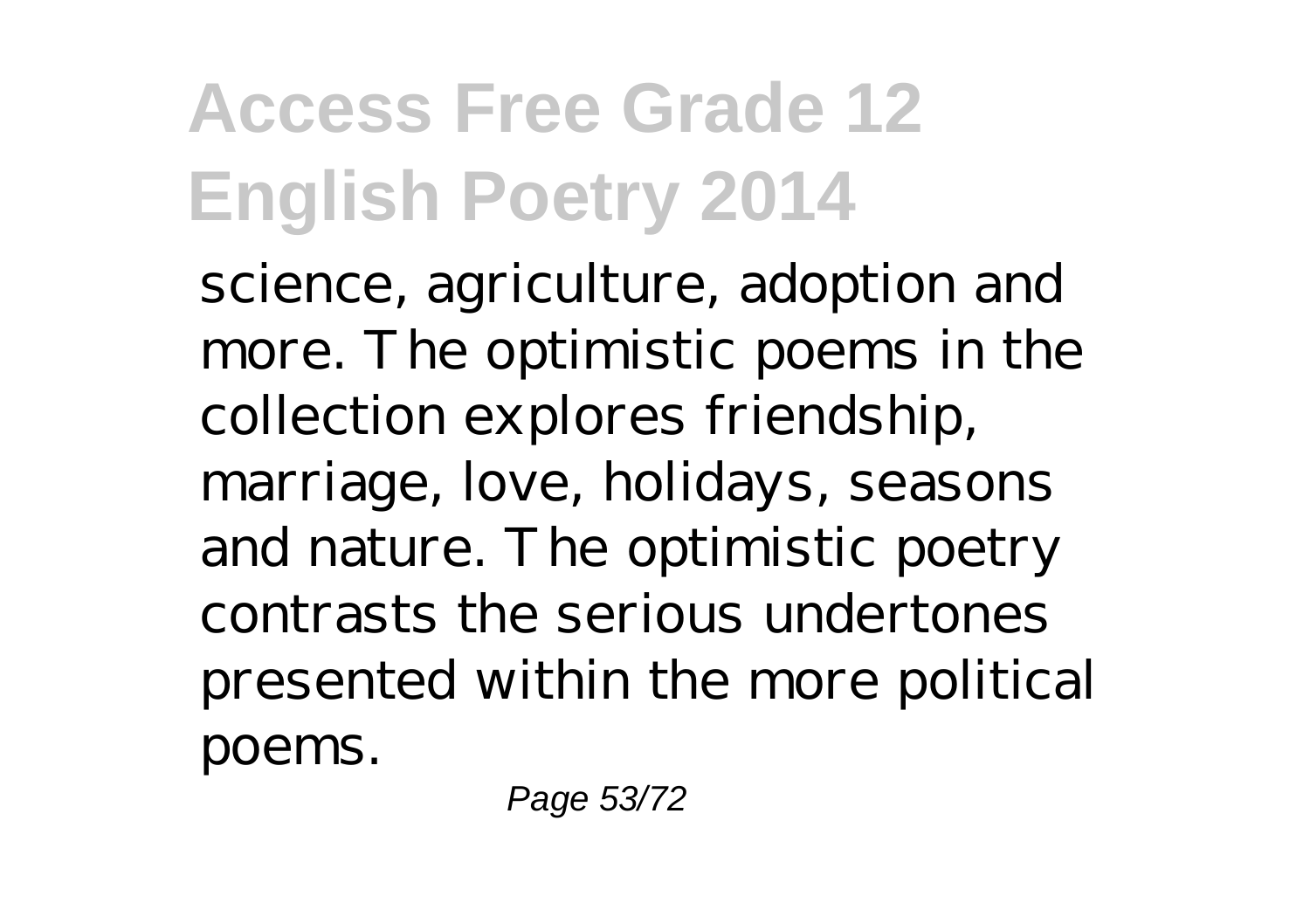Timely, thoughtful, and comprehensive, this text directly supports pre-service and inservice teachers in developing curriculum and instruction that both addresses and exceeds the requirements of the Common Core Page 54/72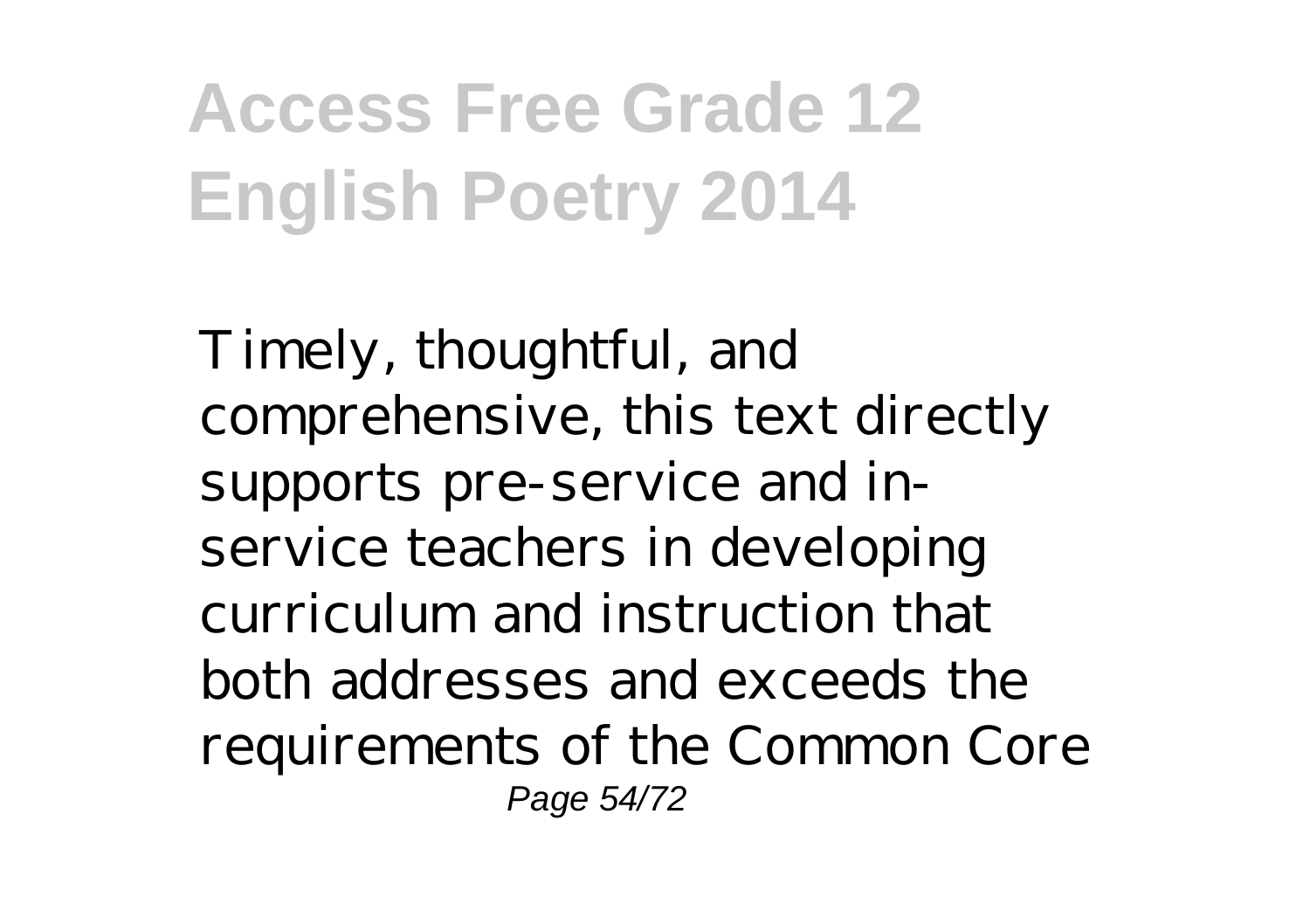State Standards. Adopting a critical inquiry approach, it demonstrates how the Standards' highest and best intentions for student success can be implemented from a critical, culturally relevant perspective firmly grounded in current literacy Page 55/72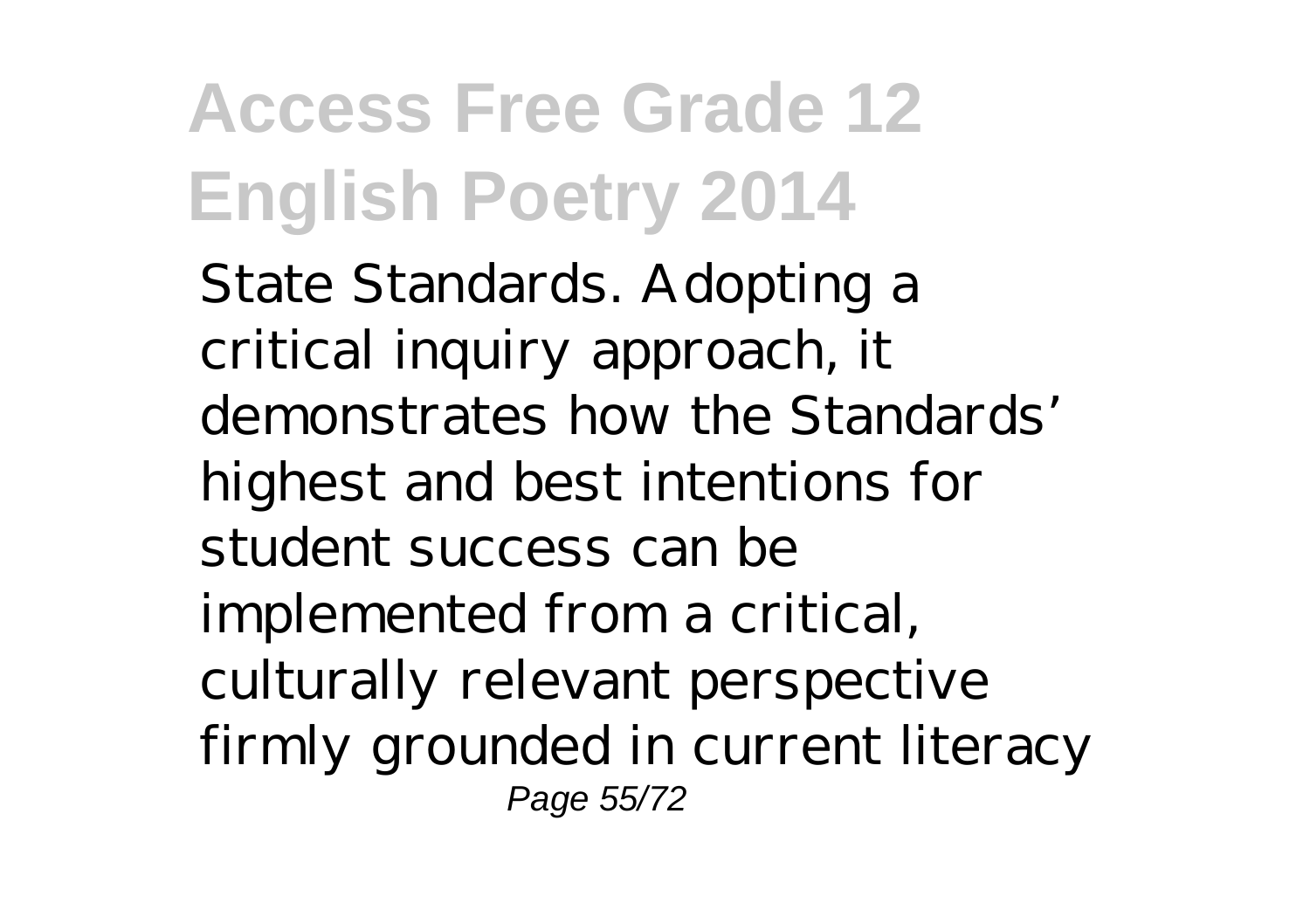learning theory and research. It provides specific examples of teachers using the critical inquiry curriculum framework of identifying problems and issues, adopting alternative perspectives, and entertaining change in their classrooms to illustrate how the Page 56/72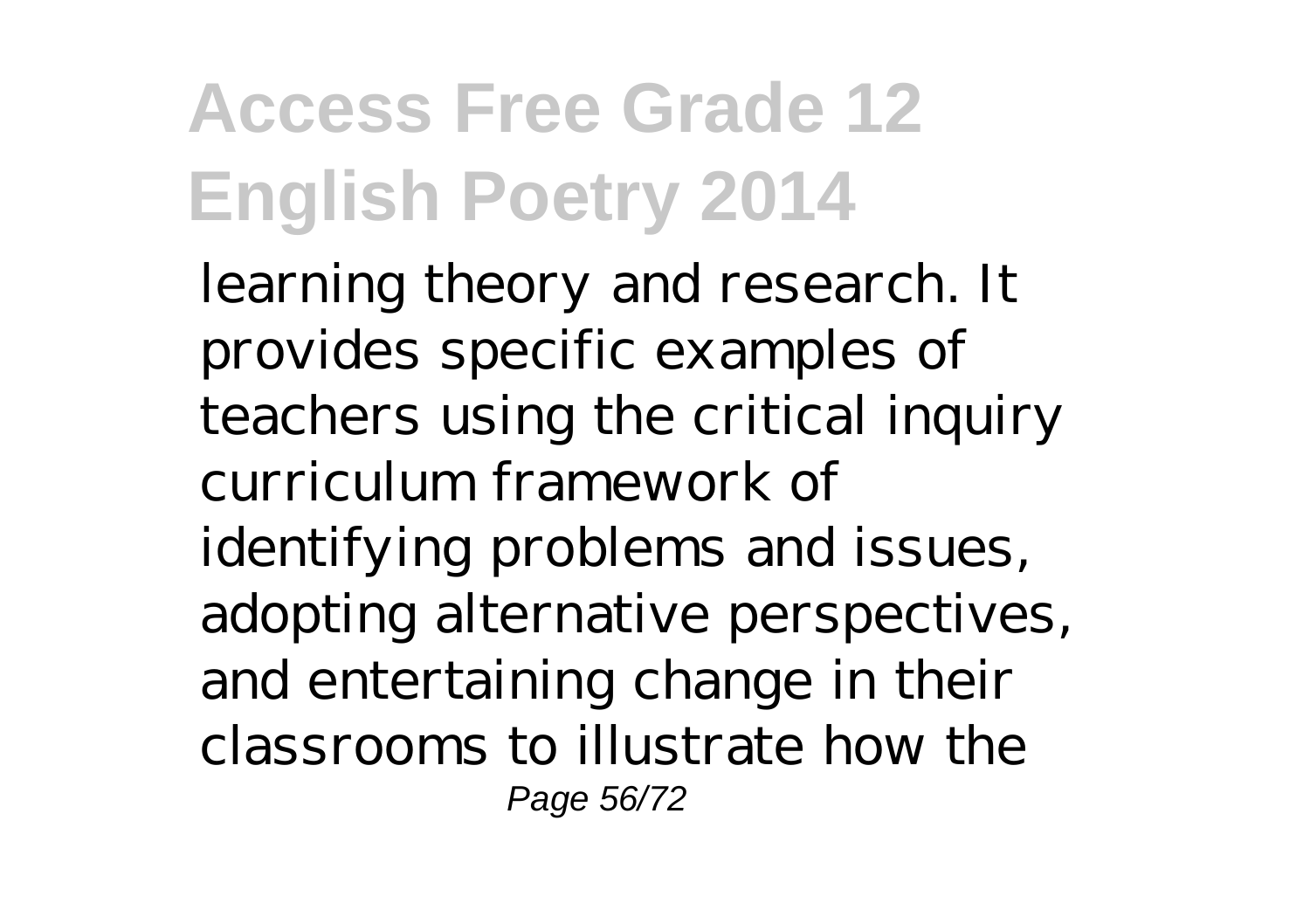Standards can not only be addressed but also surpassed through engaging instruction. The Second Edition provides new material on adopting a critical inquiry approach to enhance student engagement and critical thinking planning instruction to Page 57/72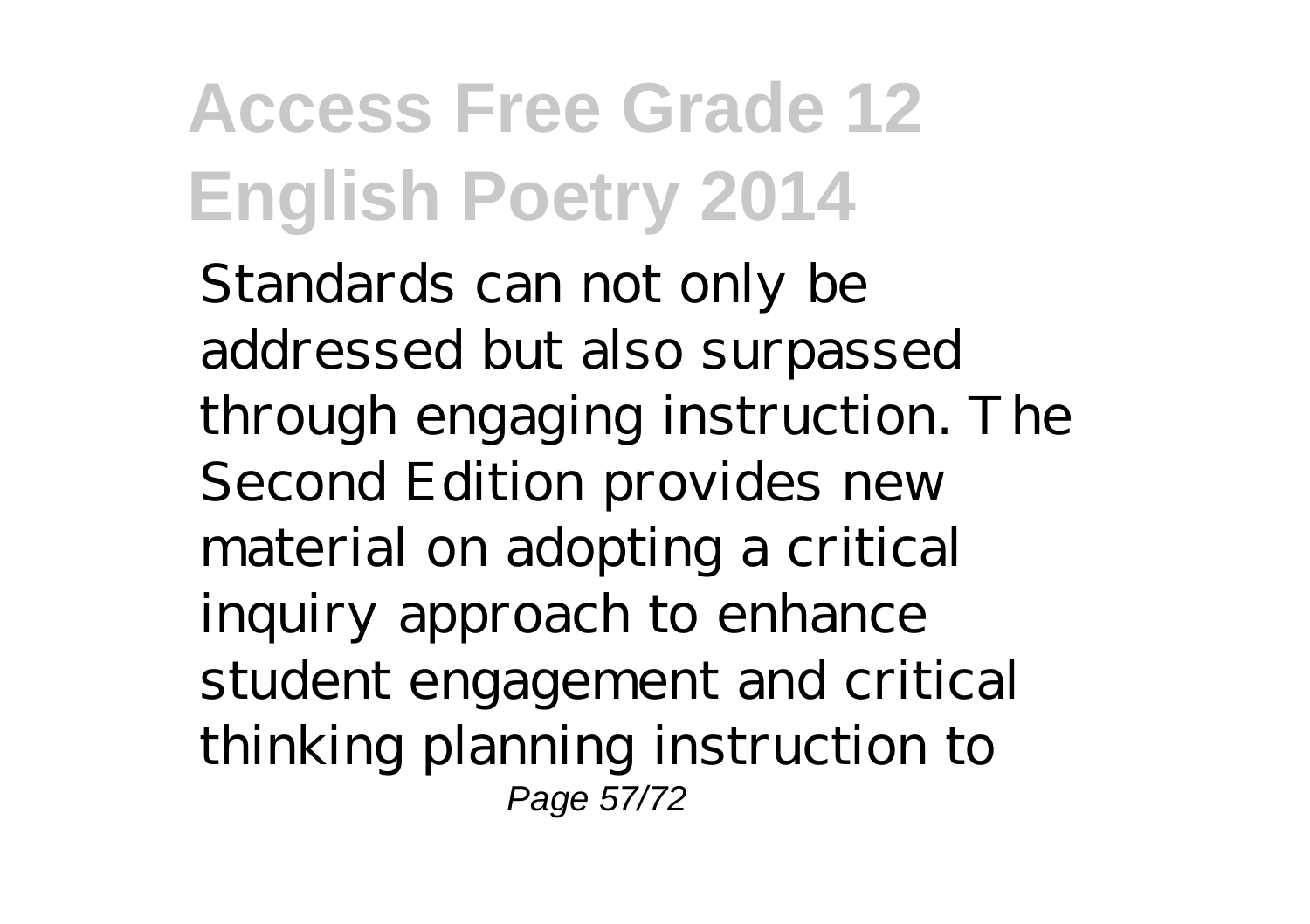effectively implement the CCSS in the classroom fostering critical response to literary and informational texts using YA literature and literature by authors of color integrating drama activities into literature and speaking/listening instruction Page 58/72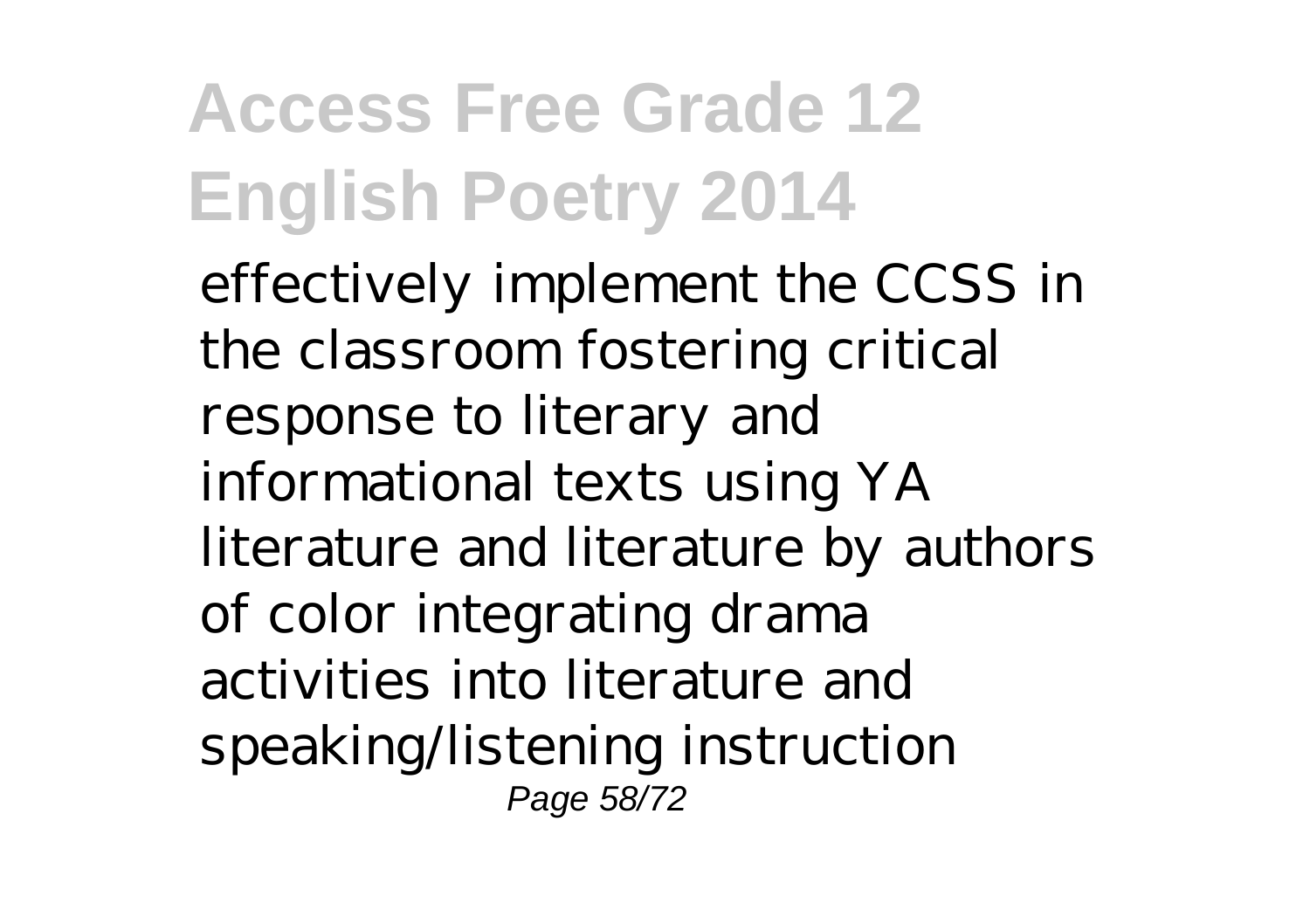teaching informational, explanatory, argumentative, and narrative writing working with ELL students to address the language Standards using digital tools and apps to respond to and create digital texts employing formative assessment to provide supportive Page 59/72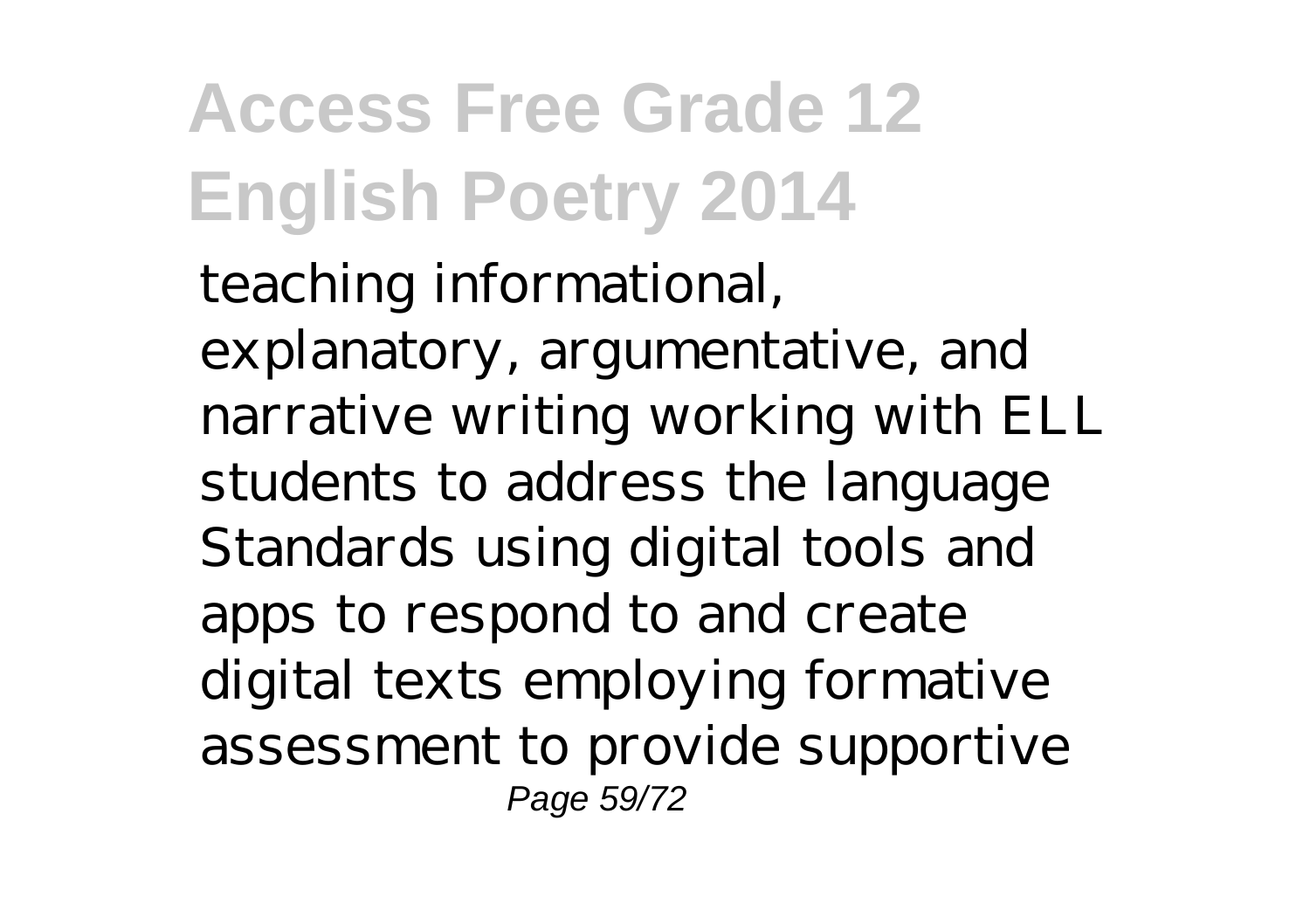feedback preparing students for the PARCC and Smarter Balanced assessments using the book's wiki site

http://englishccss.pbworks.com for further resources

Writer Identity and the Teaching Page 60/72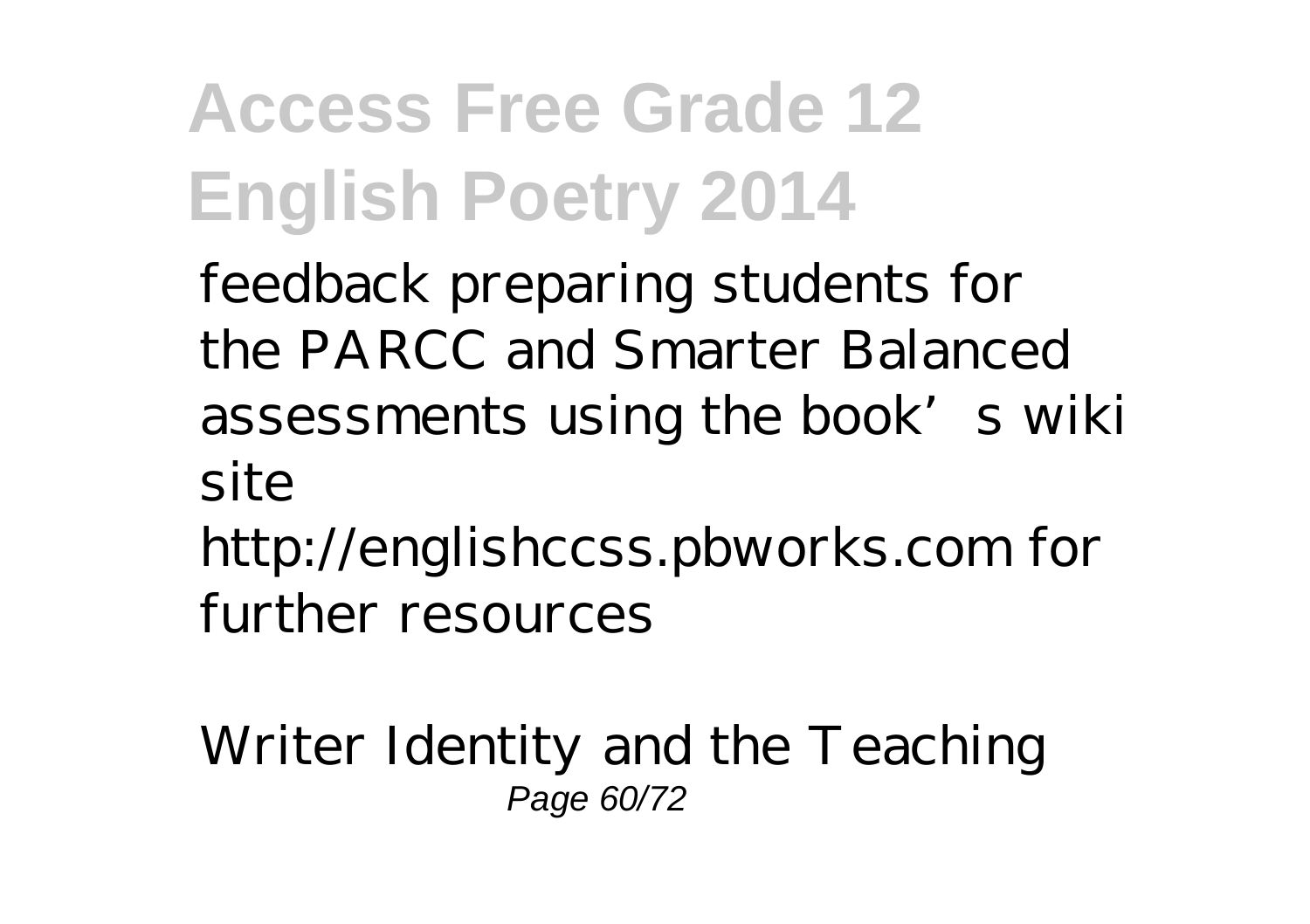and Learning of Writing is a groundbreaking book which addresses what it really means to identify as a writer in educational contexts and the implications for writing pedagogy. It conceptualises writers' identities, and draws upon empirical studies Page 61/72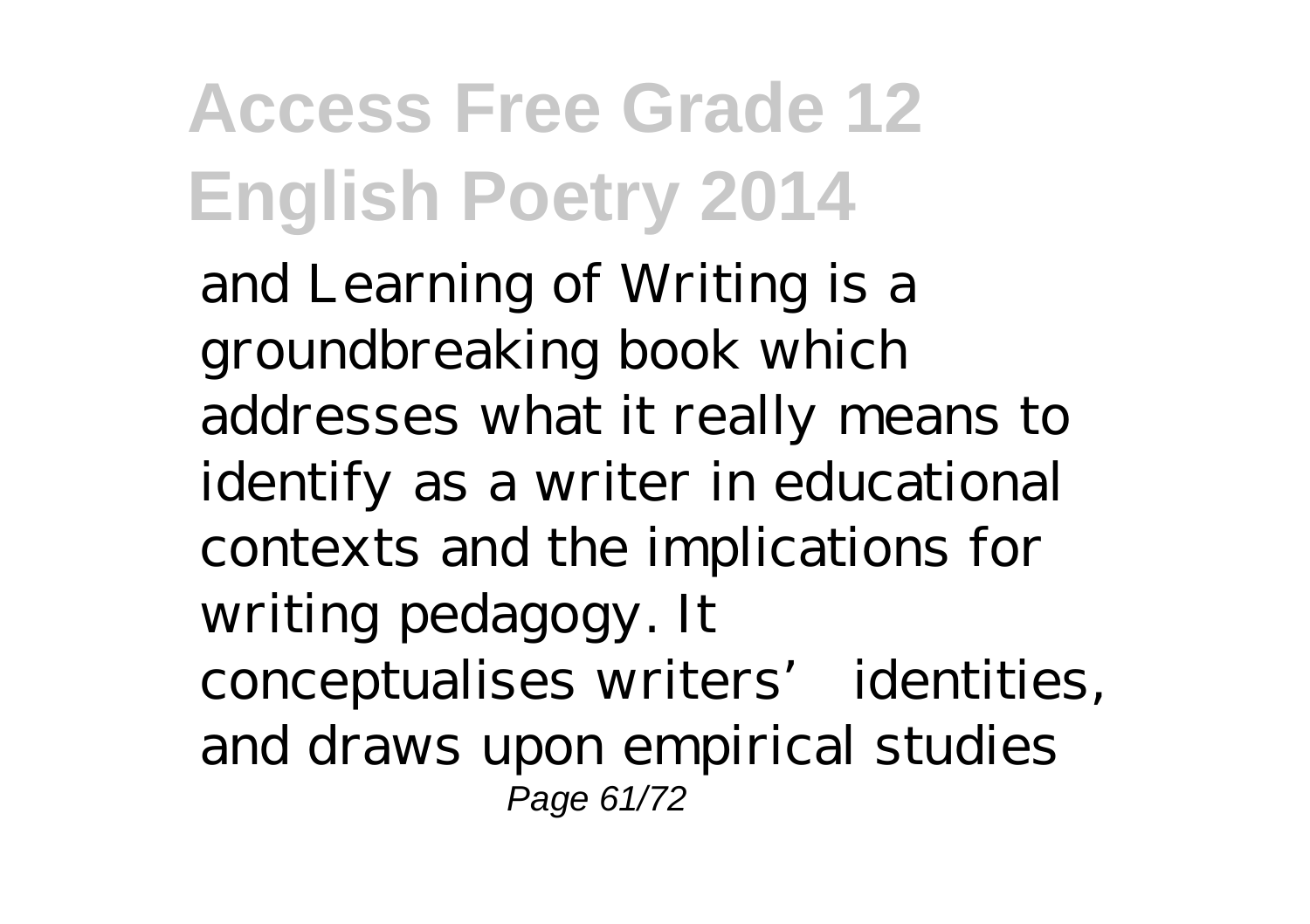to explore their construction, enactment and performance. Focusing largely on teachers' identities and practices as writers and the writer identities of primary and secondary students, it also encompasses the perspectives of professional writers and highlights Page 62/72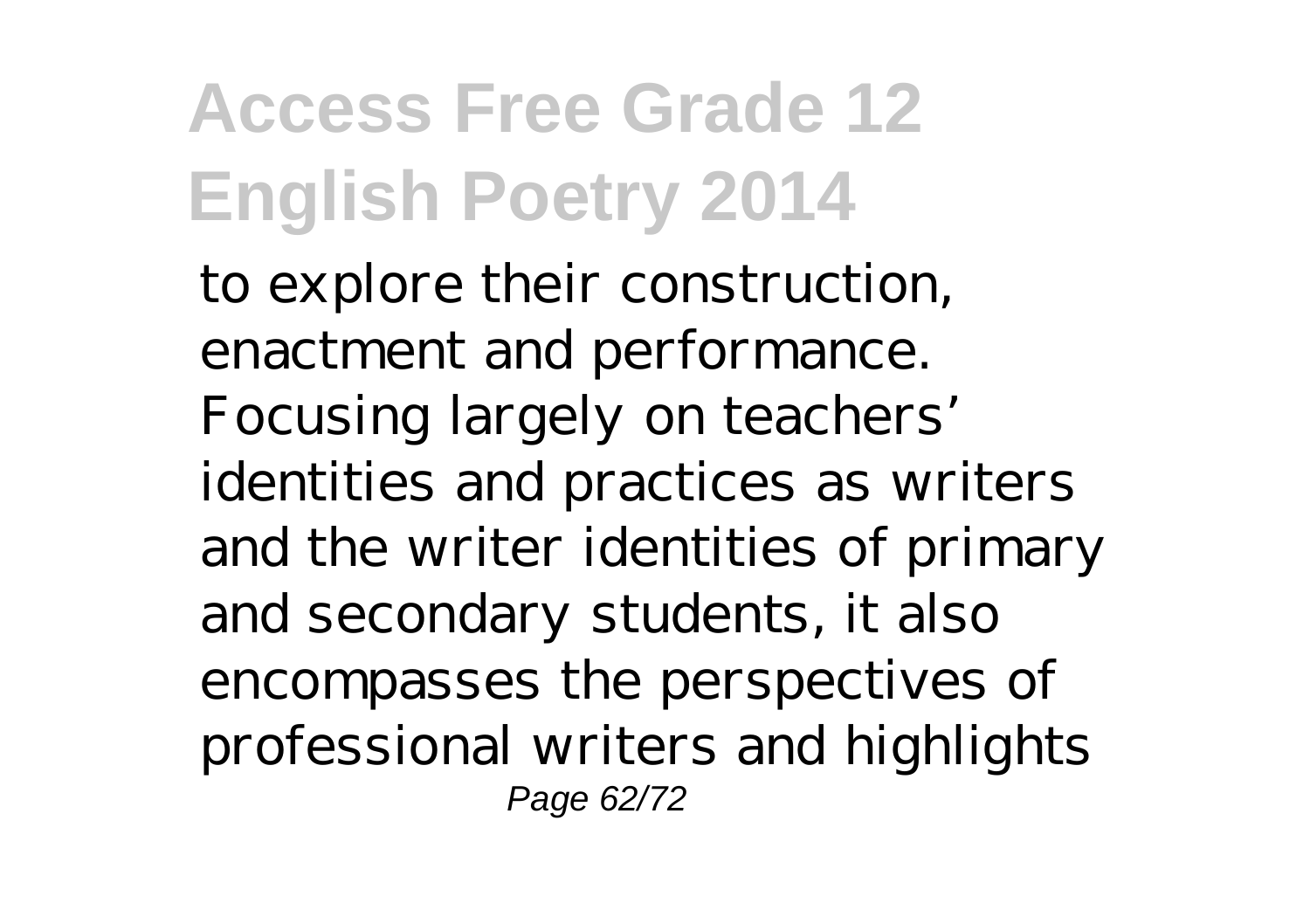promising new directions for research. With four interlinked sections, this book offers: Nuanced understandings of how writer identities are shaped and formed; Insights into how classroom practice changes when teachers position themselves as writers Page 63/72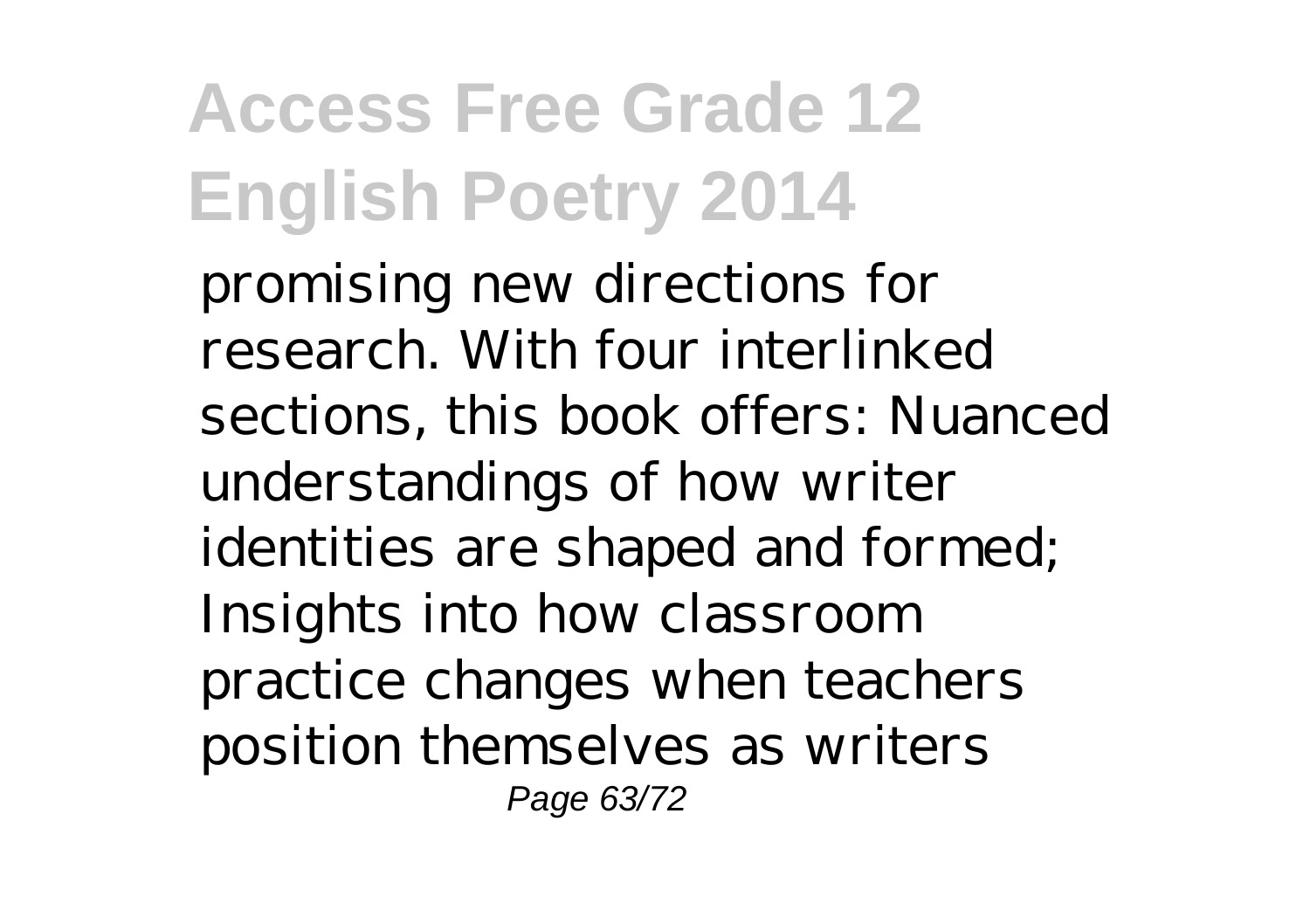alongside their students; New understandings of what this positioning means for students' identities as writers and writing pedagogy; and Illuminating case studies mapping young people's writing trajectories. With an international team of contributors, Page 64/72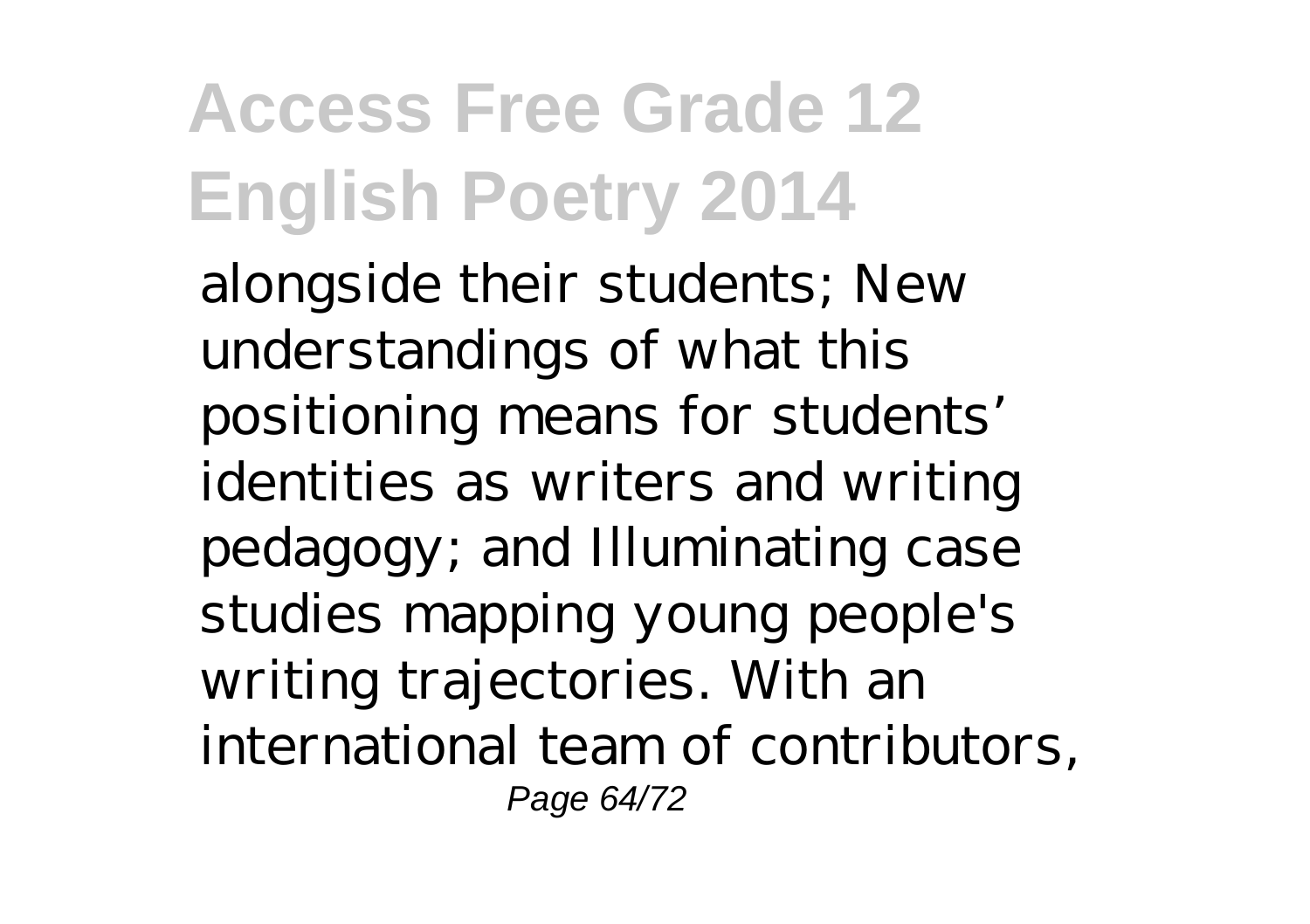the book offers a global perspective on this vital topic, and makes a new and strongly theorised contribution to the field. Viewing writer identity as fluid and multifaceted, this book is important reading for practising teachers, student teachers, educational Page 65/72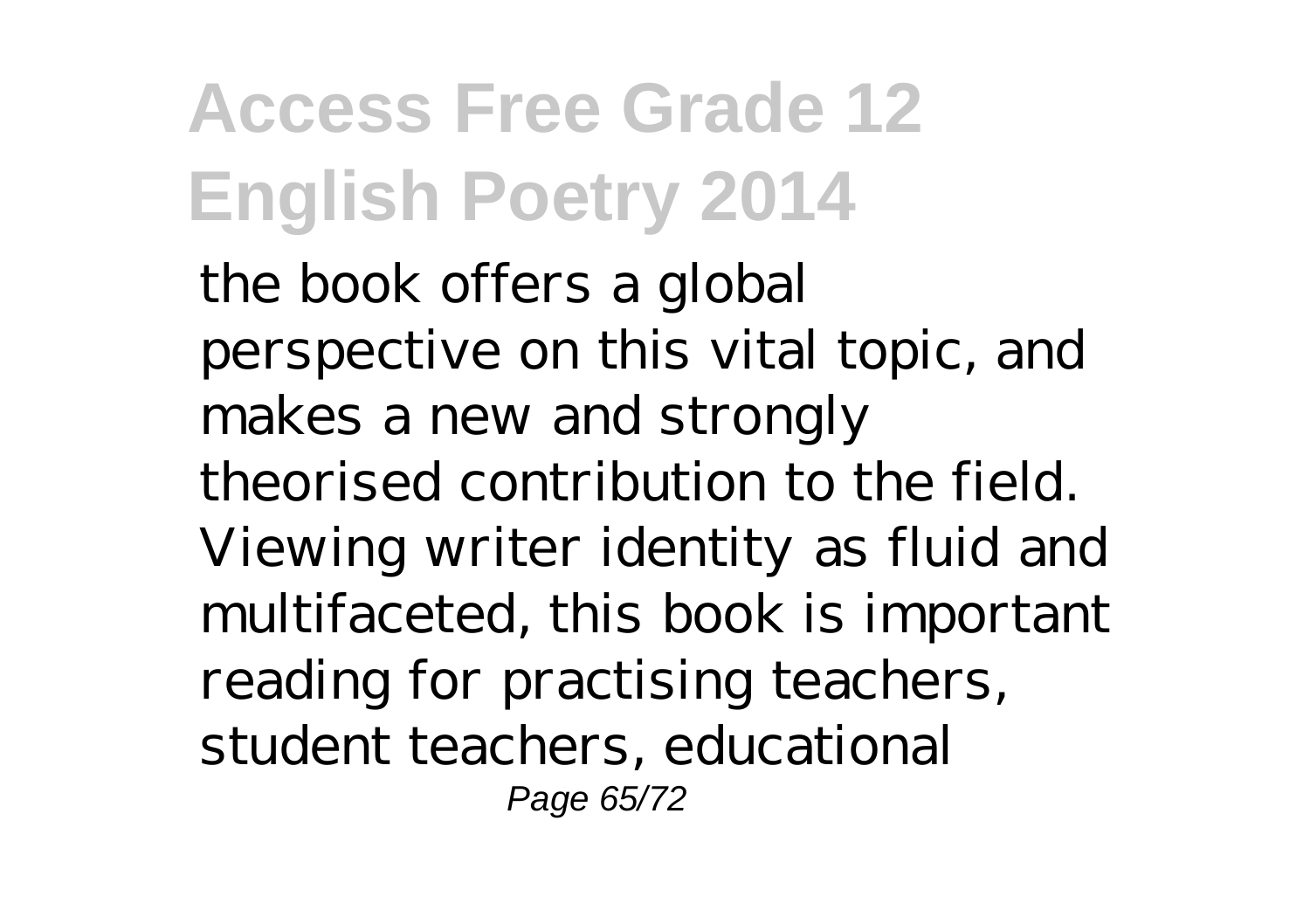researchers and practitioners currently undertaking postgraduate studies. Contributors include: Teresa Cremin, Terry Locke, Sally Baker, Josephine Brady, Diane Collier, Nikolaj Elf, Ian Eyres, Theresa Lillis, Marilyn McKinney, Denise Morgan, Debra Myhill, Page 66/72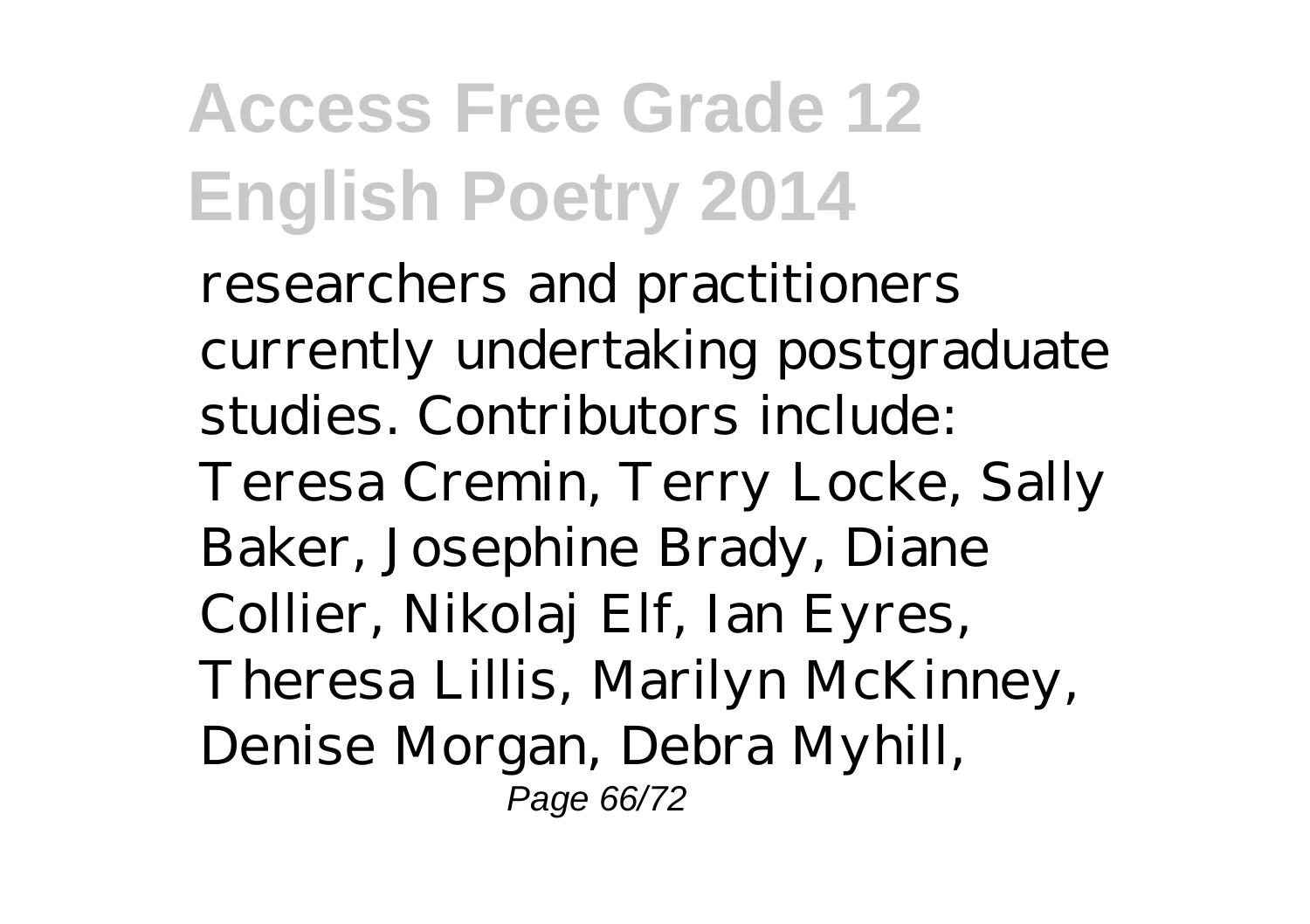Mary Ryan, Kristin Stang, Chris Street, Anne Whitney and Rebecca Woodard.

Common Core's English resources empower educators to meet the expectations of the Common Core State Standards (CCSS) for Page 67/72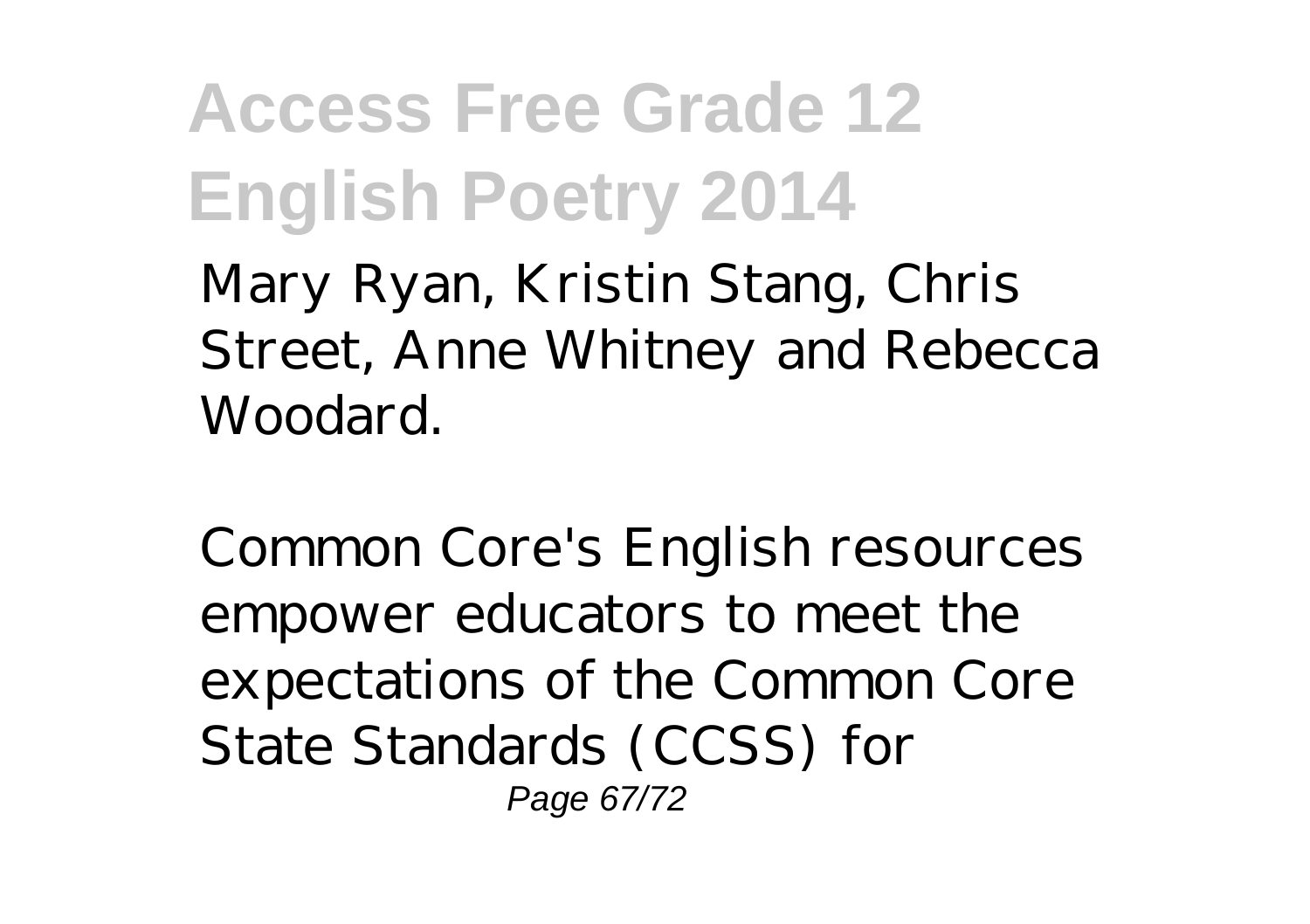English Language Arts (ELA) and build essential content knowledge for students in grades 9-12. Each grade in The Wheatley Portfolio features a comprehensive, coherent sequence of thematic units that engage students in deep study of worthwhile texts and Page 68/72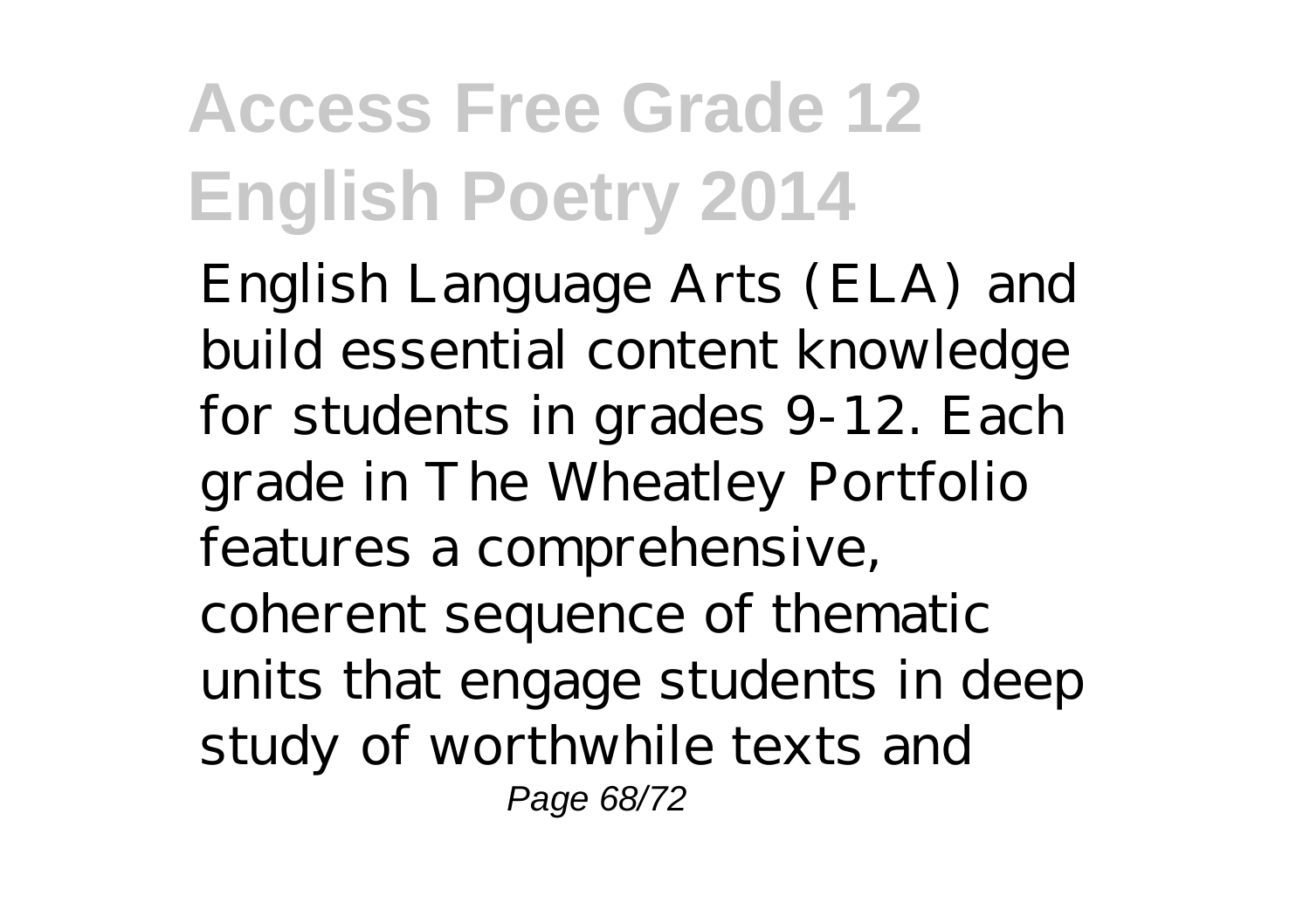topics. Features of this book include: Six thematic units for each grade, each centered on a curated collection of literary and informational texts Focus standards for each unit that complement the topic and promote student mastery of essential Page 69/72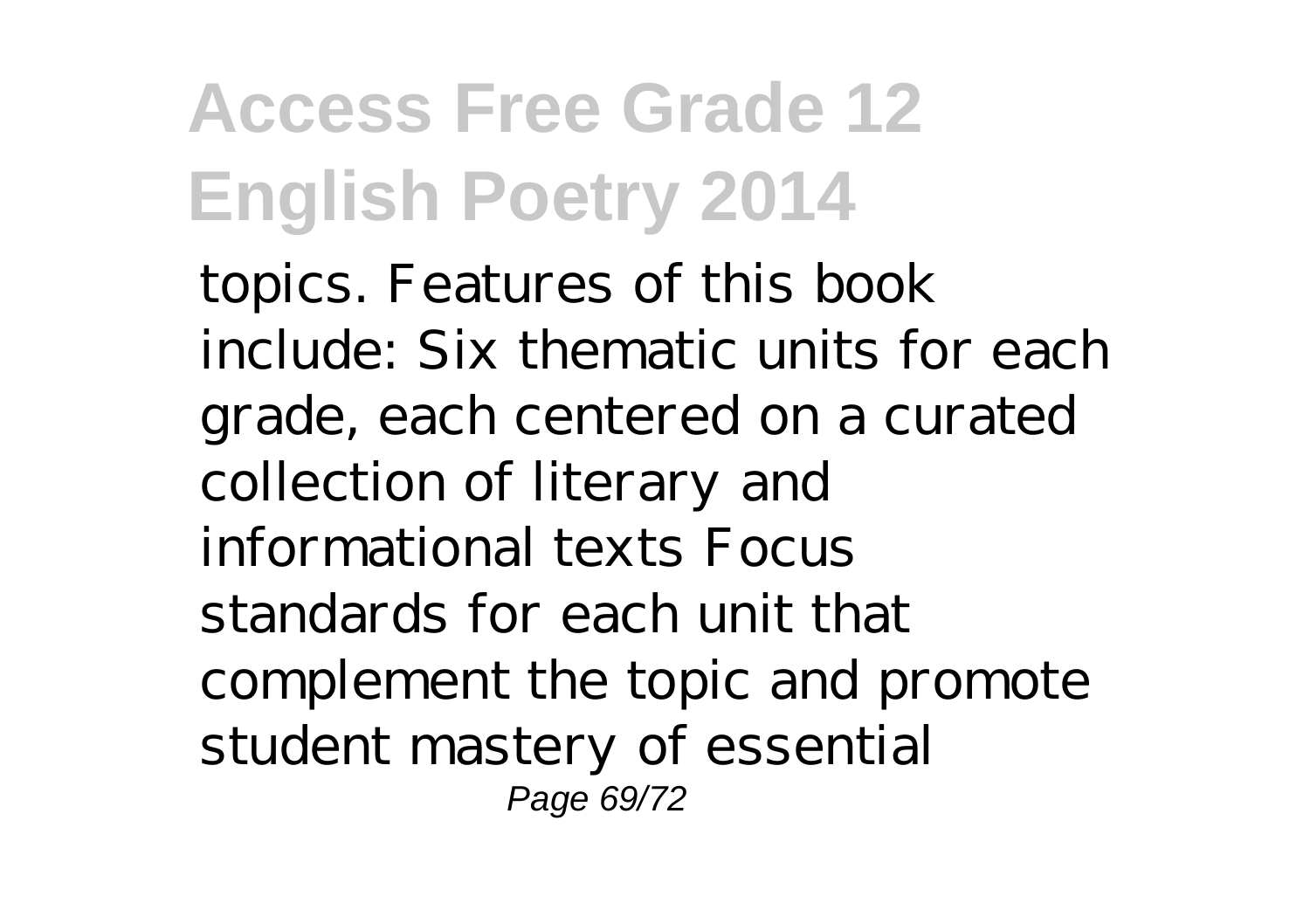literacy skills Suggested texts and activities to incorporate science, art, and history into English instruction This revised second edition includes a sample text study that guides students through a close read of an exemplary text, updated web resources, and Page 70/72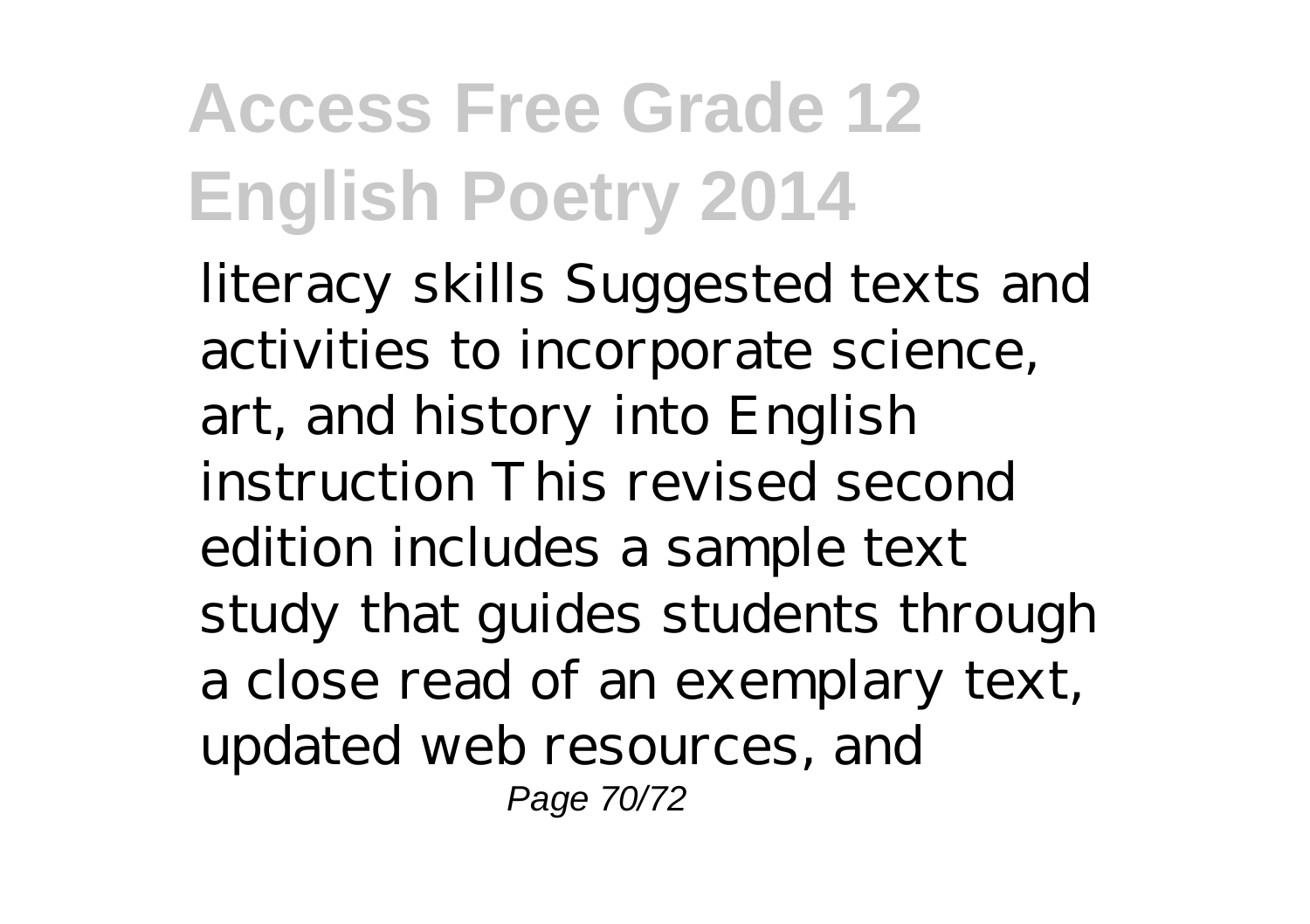refreshed suggested works. Educators who create their curriculum based on Common Core's Wheatley Portfolioguarantee that students are exposed to content-rich instruction and have ample opportunity to master the reading, Page 71/72